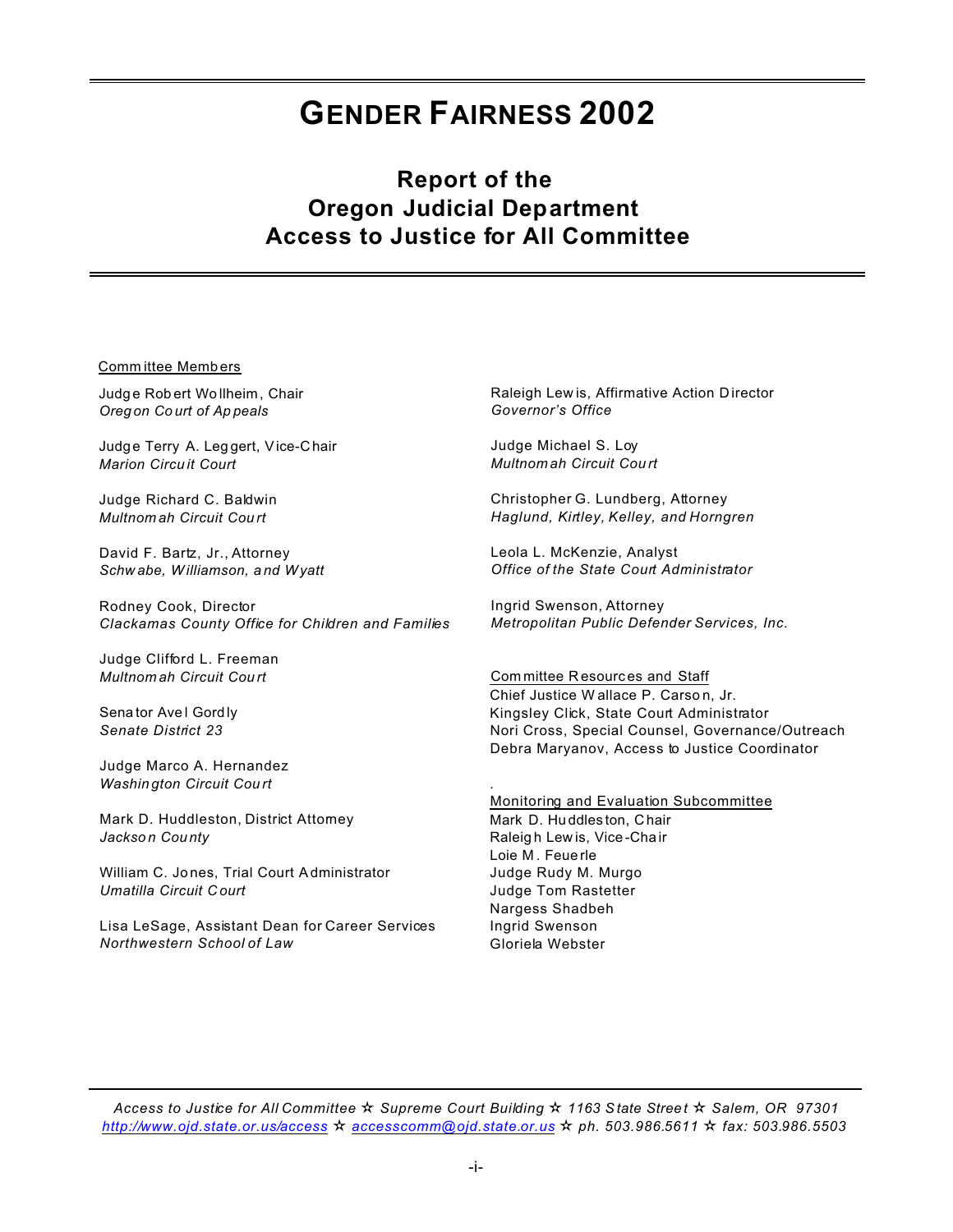# **TABLE OF CONTENTS**

| Overview of the Gender Fairness Task Force (GFTF)                         | 1  |
|---------------------------------------------------------------------------|----|
|                                                                           | 2  |
| I.<br>ΙΙ.<br>Barriers to Improving Gender Fairness<br>5<br>6              |    |
| I. Role of the Access Committee/GFTF Implementation Status Survey Process | 14 |
|                                                                           | 14 |
|                                                                           | 17 |
|                                                                           | 21 |
|                                                                           | 30 |
|                                                                           | 36 |
|                                                                           | 41 |
|                                                                           | 43 |
| G7 Interactions (Lawyers, Clients, Staff and Other Professionals)         | 46 |
|                                                                           | 48 |
|                                                                           | 51 |
|                                                                           | 52 |
|                                                                           | 58 |
|                                                                           | 59 |
|                                                                           | 61 |
|                                                                           | 62 |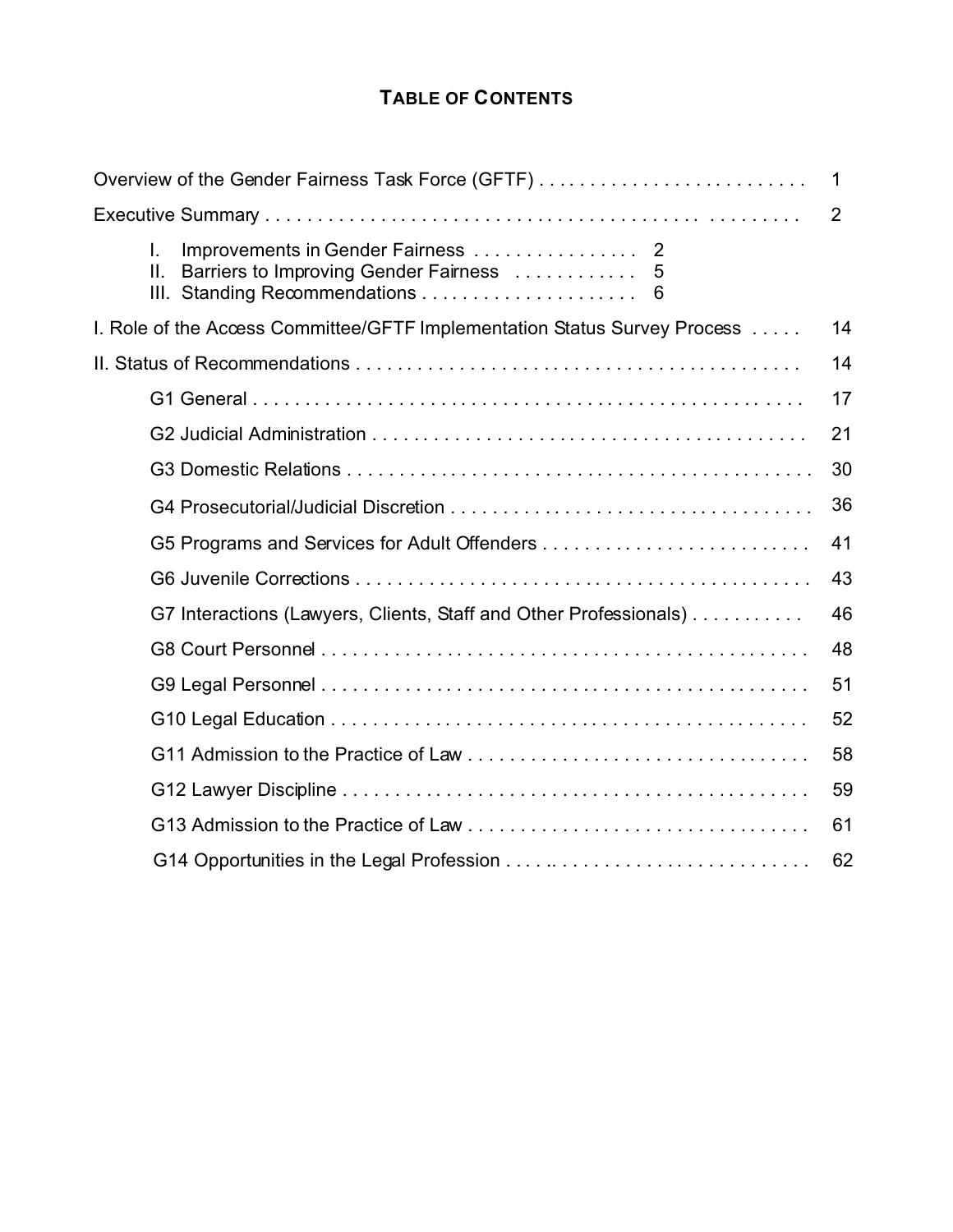# **OVERVIEW OF THE GENDER FAIRNESS TASK FORCE**

In December 1995, Oregon Supreme Court Chief Justice Wallace P. Carson, Jr. and then-President of the Oregon State Bar (OSB), Dennis Karnopp, appointed a task force to study the role of gender in the Oregon's legal system. The Gender Fairness Task Force completed its work in May 1998, co-chaired by then Associate Justice Susan P. Graber of the Oregon Supreme Court and Robert H. Fraser, a lawyer and past president of the OSB, and aided by a full-time coordinator,100 task force and workgroup members, and nearly 200 volunteers.

Chief Justice Carson noted in a memo to the Oregon Supreme Court dated October 3, 1994: "As pa rt of a ge ndere d soc iety, Ore gon courts proba bly face some problems created by gender bias. The majority of other states have undertaken gender bias studies and have found that both the study and the implementation of the task force's recommendations have improved the quality of gender relations in their states . Oregon likely could be nefit from that process, as well."

# Origin Mission

The mission of the Task Force on Gender Fairness was to study issues of gender fairness in the Oregon judicial system and legal profession and to prepare a written report to the Chief Justice and the President of the Oregon State Bar, containing findings, conclusions, and re commen dations related to those issues.

#### Methodology Uniqueness

Quantitative resea rch pro vided n ume rical data on a broad range of issues from diverse groups. Qualitative information provided detail, insight, and depth on the effects of individuals' experiences.

Sources of information included existing data, public hearings, focus groups, interviews, written comments, and surveys of eighteen populations in the legal community. The task force formed eight workgroups:

- 1. Judicial Administration
- 2. Civil Litigation
- 3. Domestic Relations
- 4. Criminal and Juvenile Law
- 5. Interactions among Lawyers, Clients, and Staff
- 6. Opportunities in the Legal Profession and Profess ional Life
- 7. Legal Education, Bar Admission, and **Discipline**
- 8. Intersectionality Issues

Oregon 's gender fairness study examined gender fairness from a multiple-identify ("gender plus") perspective. It considered personal characteristics other than gender, such as race and age, to understand how an interplay of factors might affect men's and wom en's experiences with the justice system. The task force called these "intersectionality" issues.

The scope of inquiry was broader than similar studies in other states. This task force was among the first to consider the perspectives of prison inmates, clients of private law firms and nonp rofit agencies, law school staff, and youth. It also was one of only a few states to examine gender fairness in bar admissions, lawyer discipline, and the interactions among lawyers, clients, a nd legal support sta ff.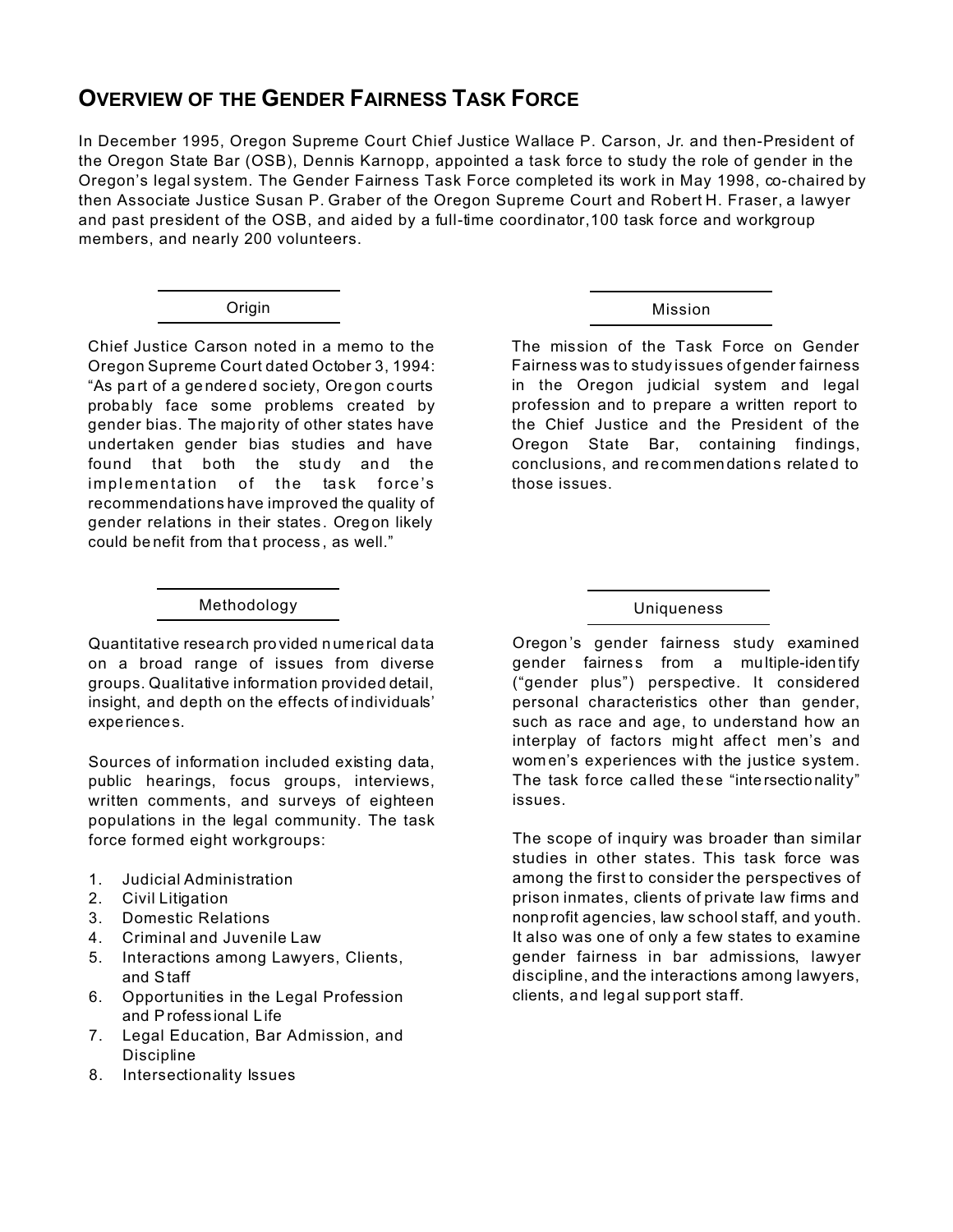# **EXECUTIVE SUMMARY**

## I. Improvements in Gender Fairness

The following actions fulfilled recommendations by the Gender Fairness Task Force.

Judicial Administration: Implemented G 1.1, G 1.6, G 2.2, G 2.3a, G 2.4a, b, G 2.5, G 2.7

- The Chief Justice of Oregon's Supreme Court charged the Access to Justice Committee (AC) to monitor and coordinate implementation of the Gender Fairness Task Force recommendations. He requested but did not receive position authority and funding for full-time AC staff in the '99-01 and '01-03 legislative sessions. In 2000, OJD hired a full-time, limited-duration AC coordinator with special project funds.
- The OSB study on legal needs of low and moderate income individuals in Oregon, "The State of  $\blacksquare$ Access to Justice in Oregon" (2000), addressed intersectionality issues, including the unique needs and barriers facing low income Oregonians who also are disabled, elderly, farm workers, Native Americans, immigrants, non-English speaking, or youths.
- Judges actively monitor and curtail inappropriate gender-based conduct in court. ٠
- The OJD Education Division conducts regular educational programs for judges and court staff on . identifying and avoiding the gender-biased behavior in and around the courthouse.
- The OSB conducts regular education programs for lawyers on the importance of professionalism, including the avoidance of gender-biased behavior.
- The Oregon Supreme Court adopted a new MCLE requirement that all practicing attorneys in  $\blacksquare$ Oregon must participate in three hours of education every three-year reporting period on legal professionalism and issues of racial, ethnic, gender, or disability fairness and access to justice.
- The OSB Committee on Uniform Civil Jury Instructions adopted UCJI 5.01A in October 1998 to  $\blacksquare$ provide more explicit guidance on issues of fairness to juries when interpreters are involved in a case.
- The AC continues to assist the Office of the State Court Administrator (OSCA) and the OSB to improve education curricula to help judges and lawyers identify and avoid gender bias.

### Domestic Relations: Implemented G 3.3, G 3.4, G 3.5b, G 3.6a

- The OJD Court Community Justice Services Program, State Family Law Advisory Committee  $\blacksquare$ (SFLAC) and Oregon Coalition Against Domestic and Sexual Violence presented five regional education programs on domestic violence for judges and court staff in 2001. OJD has received Violence Against Women Act (VAWA) funding for continued statewide education in 2002 on multi disciplinary responses to domestic violence and mediation. OSCA provided copies of the State Justice Institute's curriculum, "Understanding Sexual Violence: The Judge's Role in Stranger and Non-stranger Rape and Sexual Assault Cases," to all court libraries.
- Willamette University College of Law (WUCL) addresses domestic violence issues in several . classes, such as Family Law and Criminal Law.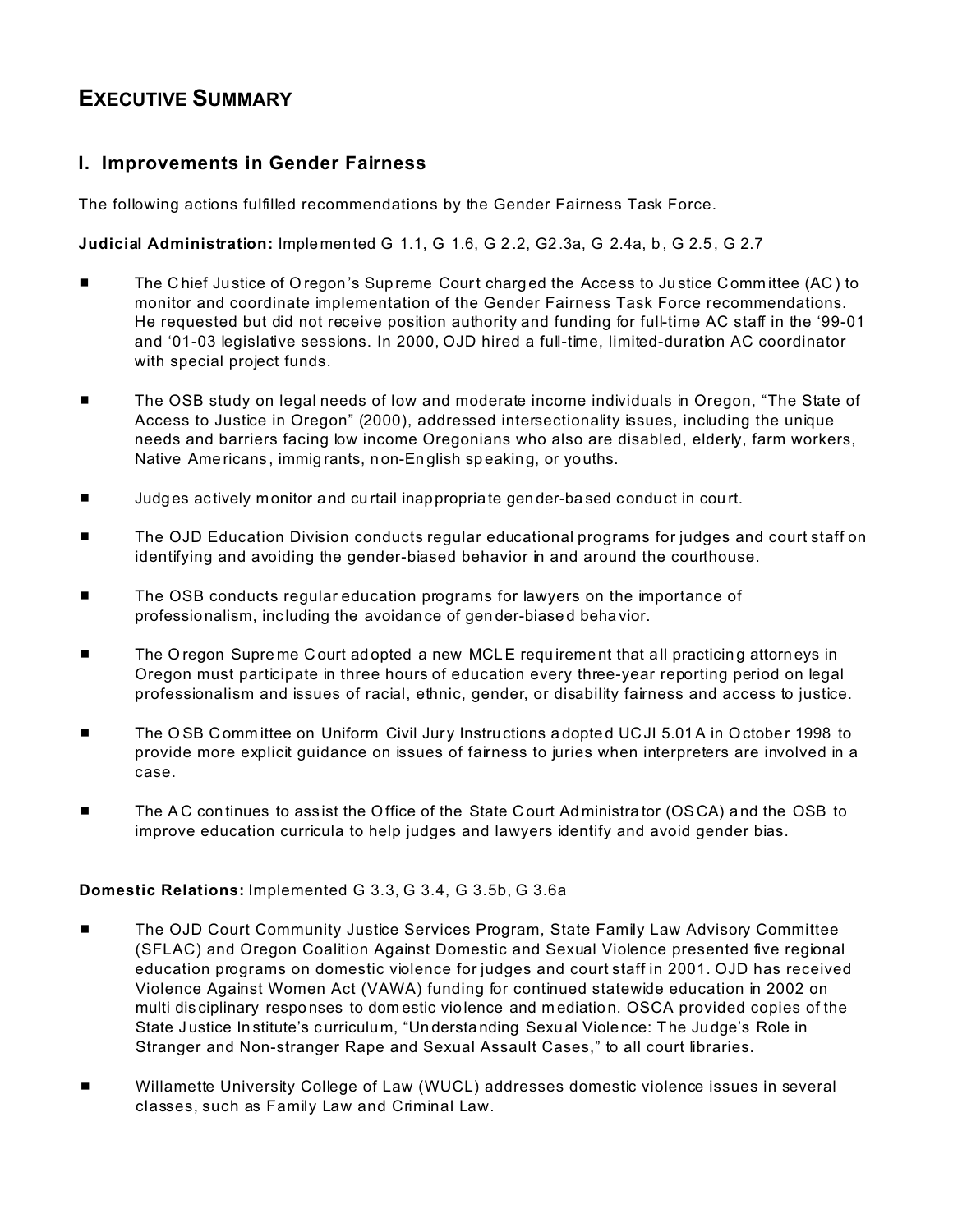- The OJD and OSB provide assistance to non-English speakers about services available to domestic violence victims. OJD is developing a Spanish translation of Oregon's Family Abuse Prevention Act (FAPA) forms. The OSB Tel-Law project, a free telephone-based collection of record ed messages w ritten by O regon lawye rs on m any leg al subjects, inc luding domestic violence, is available in Spanish and Vietnamese; a Russian translation will be available in 2003. Spanish transcripts of all Tel-Law recordings for the OSB website are in progress. The Bar also provides LegalLinks brochures on many legal topics, including divorce, in English, Spanish, Vietnamese, and Russian.
- On the recomm endation of the Oregon Council on Dom estic Violence, the 1999 legislature passed a "rebuttable presumption" amendment that creates a rebuttable presumption against custody to a parent who engaged in domestic violence or child battering.

#### **Prosecutorial and Judicial Discretion:** Implemen ted G 4.4, G 4.5

- The O regon Depa rtment of Corrections (DOC) is working with the Social Learning Center to develop a comprehensive parenting program for parents in prison and transitioning back into the community. This 18-month project will involve 480 inmates, equal numbers of men and women, in a 12-week program. The pilots will occur at the Coffee Creek and OSCI facilities.
- Oregon Laws 2001, Chapter 635 created a planning and advisory committee to recommend how to increase family bonding for children of incarcerated parents. In addition, as part of the Children of Incarcerated Parents Project, the Social Learning Center will study of how parent education affects children of inmates. Inmates will participate in a six week parent education course. Following the parent edu cation course, qualified inmates will participate in therapeutic visitations.
- The OJD developed a program on Sentencing Women Offenders for judges and other practitioners that highlighted the unique needs of women and included attention to pregnant substance abusers. Program videos were distributed to all courts.

#### **Adult Offender Programs:** Implemen ted G 5.1a, e , G 5.3

- **EXECT** A new women's prison opened in Wilsonville in 2001 that includes adequate space for educational, vocational, and work programs, recreation and family visiting.
- **EXECUTE:** The DOC provides training materials to its staff on the needs of female inmates and offers the "Working with Female Offenders" program in its 40-hour in-service training program.
- **EXECT** The annual New Judge Seminar includes a session on programs and services available in correctional facilities with presentations by DOC and the Oregon Youth Authority (OYA). DOC provides information to judges on the education, work, and treatment of individual inmates, and its website has extensive information about Oregon's correctional and treatment programs.

#### **Juven ile Correc tions:** Implemen ted G 6.1a, b , c, f

■ The OYA has undertaken several projects to allocate facilities, treatment, and services propo rtionally by gender. It convened a Gender-Specific Services Work Group in 1997 to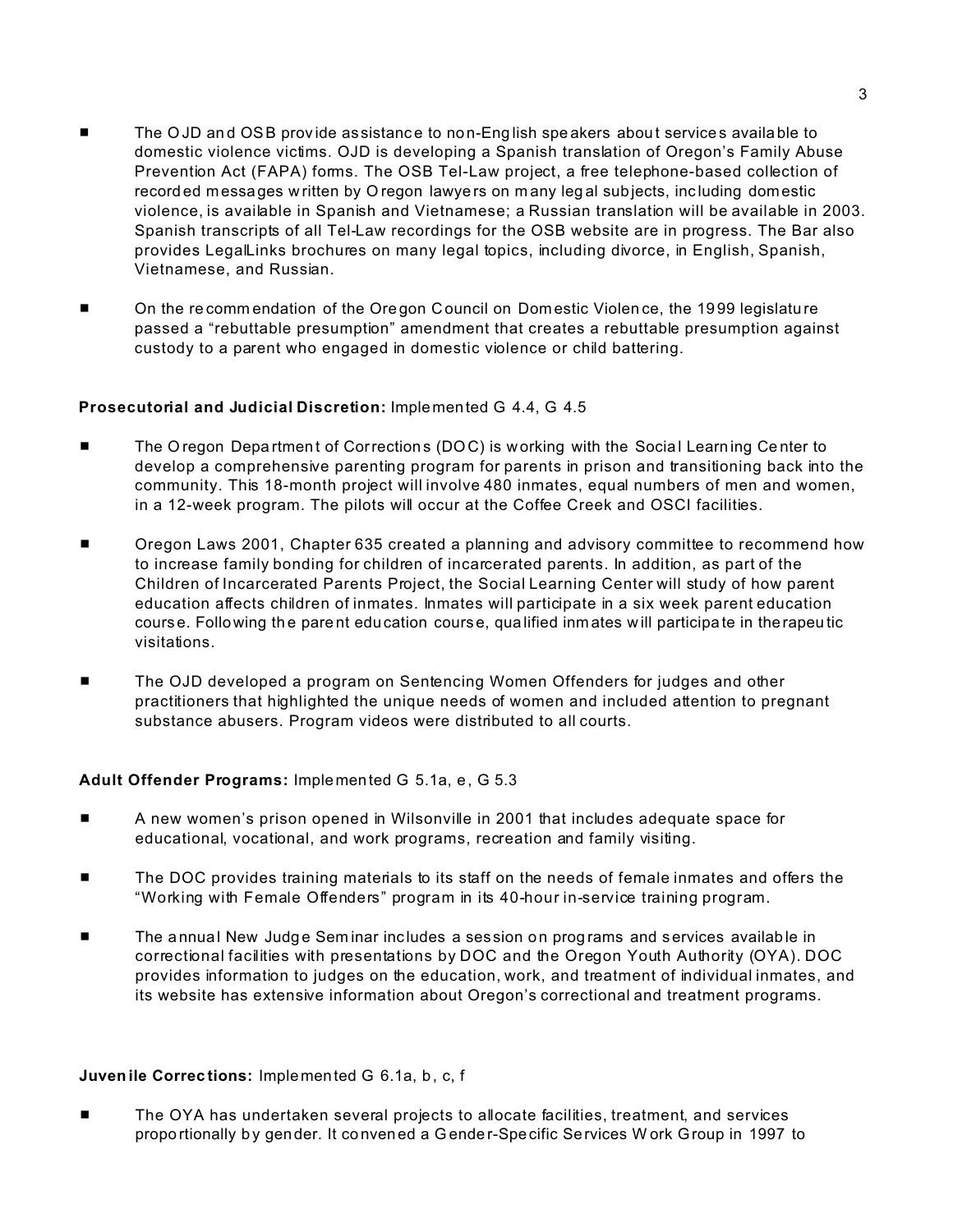develop and coordinate a gender-appropriate services continuum, and it took the lead in developing the Juvenile Justice Information System (JJIS) that provides data to plan for gender equity.

- Gender-specific substance abuse treatment is provided in some close-custody facilities, and the  $\blacksquare$ newly established Corvallis House Young Women's Transition Program provides treatment to girls in transition between custody and release.
- Sex-offender treatment has been accelerated to allow youths committed on sex offenses to undergo "pretreatment" issues while waiting assignment to sex-offender treatment living units.
- Girls' career, vocational and technical programs have been expanded in partnership with the Oregon Department of Education to include training in computer skills, business management, and "entrepreneurial studies."

#### Court Personnel: Implemented G 8.1a, b, e

- The Oregon Judicial Department encourages and reminds its employees to help eliminate gender bias via consultations, rules, hiring procedures, and newsletters.
- The OJD Personnel Division distributes a biennial Affirmative Action Plan to all court personnel that provides statistics on the gender of all employees by judicial district, EEO category, and occupational category. This substantially fulfills G 8.1b but does not track compensation for each position classification by gender.
- The OJD Personnel Division advises judges, trial court administrators, and court supervisors in hiring practices and evaluations to eliminate inappropriate barriers.

#### Legal Personnel: Implemented G 9.1b, c

The OSB and the Professional Liability Fund host an annual workshop on gender issues,  $\blacksquare$ specifically sexual harassment, and gender fairness issues are communicated on a regular basis with staff.

#### Legal Education: Implemented G 10.2, G 10.3d

- $\blacksquare$ Willamette University College of Law (WUCL) Career Services office solicits interviews from 3000 employers and helps law students to prepare for interviews upon request. The career services office also reviews resumes and cover letters, offers mock interviews, and alerts students to issues they may face in the interview process. In 2000, female students received more call backs than male students from interviews.
- WUCL has several programs designed to keep it connected with and accessible to its students. The academic-circles program allows its students to participate in groups of seven with a faculty member. Willamette also has several small enrollment classes and encourages its faculty to have contact with students outside of class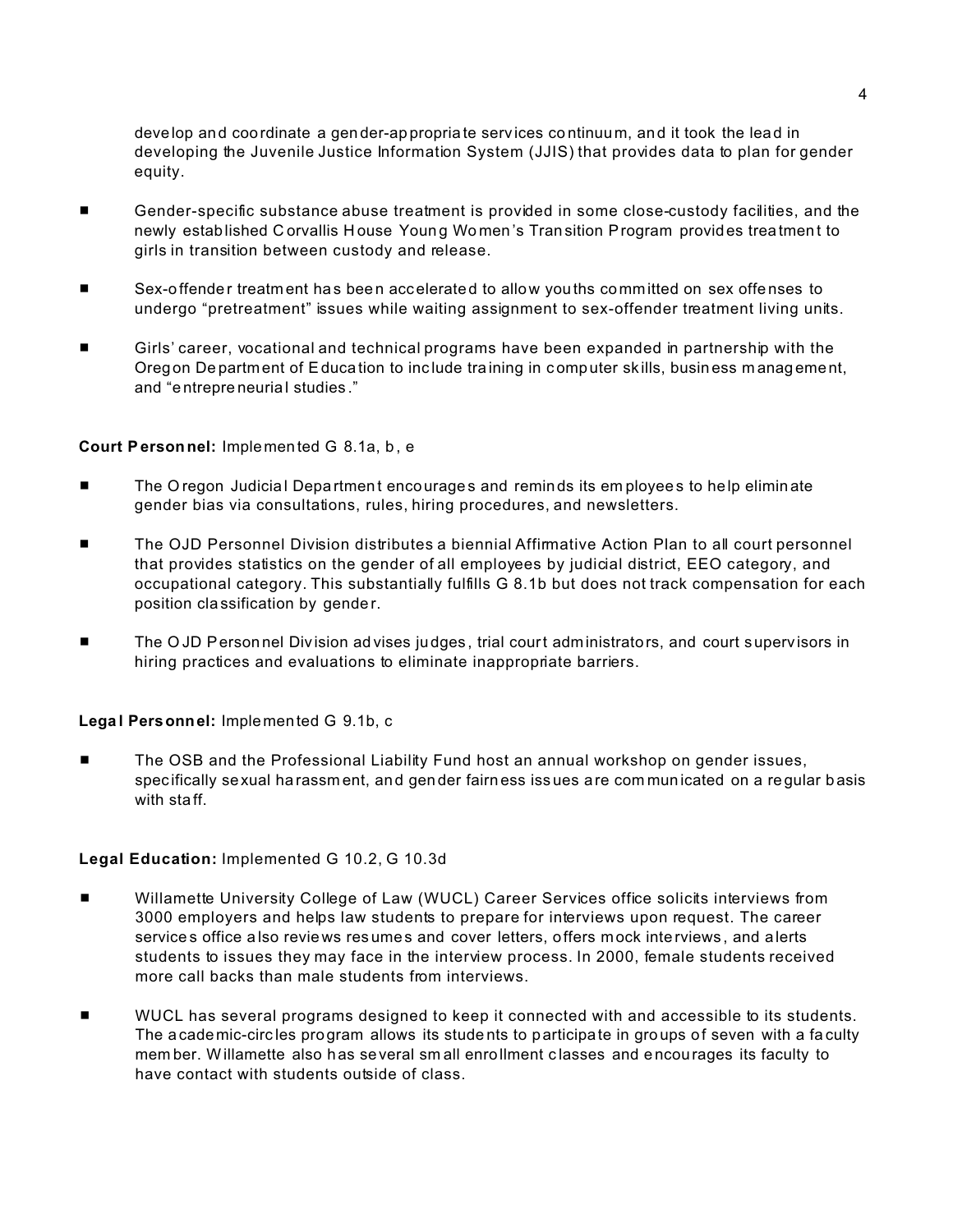#### Admission to the Practice of Law and Lawyer Discipline: Implemented G 11.1, G 11.2, G 12.1

- The Oregon Bar Board of Examiners implemented a formal policy that bar exam questions be  $\blacksquare$ sensitive to issues of gender, race, ethnicity, county of origin, religion, socioeconomic status, and age.
- The OSB and Supreme Court track bar passage rates by gender, race, and ethnicity.
- The OSB considers gender, race, ethnicity, and sexual orientation in the appointment process for committees, boards, and trial panels that conduct disciplinary hearings. Continuing Legal Education publications and seminars are required to increase the diversity of editors and speakers.

#### Opportunities in the Legal Profession: Implemented G 14.2d

Private and public legal employers in Oregon open all social and business events to both male and female lawyers, and if appropriate, to clients.

# II. Barriers to Improving Gender Fairness

- Lack of financial resources  $\blacksquare$
- $\blacksquare$ Lack of staff resources
- Unaware of some issues that undermine gender fairness .
- Unaware of recommendations to improve gender fairness  $\blacksquare$
- Uncertain about how to implement particular recommendations п
- Difficult to acquire data, even when reporting is mandated
- Difficult to pinpoint practice that produces gender unfairness or to separate gender unfairness  $\blacksquare$ from other types of unfairness
- Inconsistent data tracking among justice system partners and even within single entities, e.g.,  $\blacksquare$ data entry into OJIN differs by court
- Apathy п
- . Inadequate opportunities to enhance skills of female employees necessary for promotion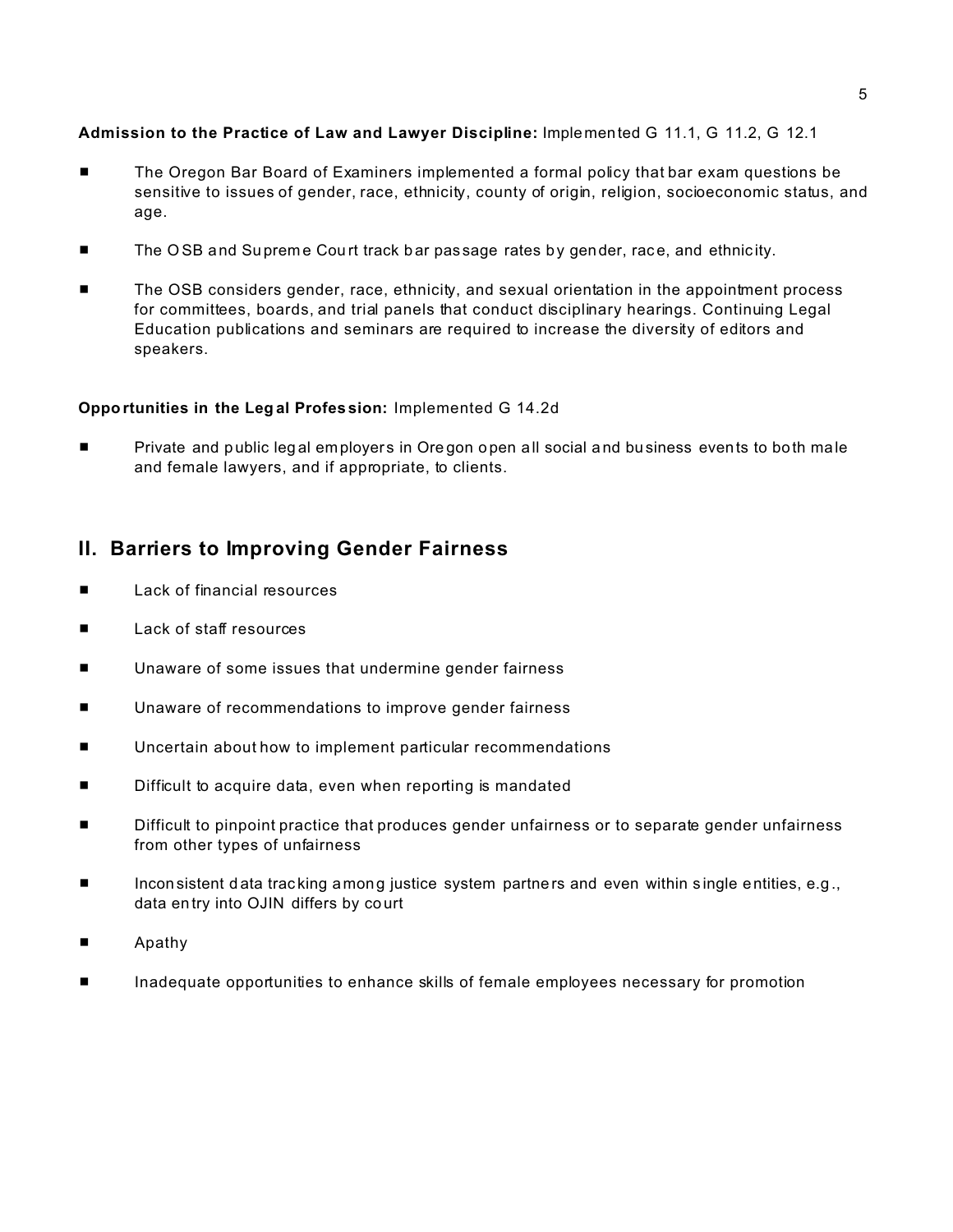# **III. Standing Recommendations**

Some recommendations have not been addressed at all and others have been addressed partially. Among the recommendations that have not been implemented fully, the Access Committee has established the following priorities:

#### Key:

| AC = Access to Justice for All Committee | Council = Oregon Council on Domestic Violence | Gov = Governor of Oregon |
|------------------------------------------|-----------------------------------------------|--------------------------|
| Leg = Oregon Legislature                 | OJD = Oregon Judicial Department              | OSB = Oregon State Bar   |
| PLF = Professional Liability Fund        | SFLAC = State Family Law Advisory Committee   |                          |

| Recommendation                                                                                                                                                               | <b>Entity</b>      | <b>Accomplishments to Date</b>                                                                                                                                                                                                                                                                                               | <b>Barriers</b>                                                                                                                                                              | <b>Next Steps</b>                                                                                                                                                                                                                                                                                                                                                                                                                                                                                                           |
|------------------------------------------------------------------------------------------------------------------------------------------------------------------------------|--------------------|------------------------------------------------------------------------------------------------------------------------------------------------------------------------------------------------------------------------------------------------------------------------------------------------------------------------------|------------------------------------------------------------------------------------------------------------------------------------------------------------------------------|-----------------------------------------------------------------------------------------------------------------------------------------------------------------------------------------------------------------------------------------------------------------------------------------------------------------------------------------------------------------------------------------------------------------------------------------------------------------------------------------------------------------------------|
| G 1.2 Provide state funding<br>for Access Committee.                                                                                                                         | Leg, Gov           | OJD has funded a limited duration<br>position out of funds allocated for<br>projects such as translating court forms<br>and citizens conferences (See G 1.3).                                                                                                                                                                | Legislature has not<br>provided position<br>authority or permanent<br>funding.                                                                                               | The AC should meet with and educate<br>the legislature and Governor about the<br>importance of the AC's mission and<br>request permanent funding for the<br>2003-2005 biennium.                                                                                                                                                                                                                                                                                                                                             |
| G 1.3 Sponsor periodic<br>hearings and discussions on<br>issues of fairness with<br>trained volunteer<br>moderators, Include funds<br>for this purpose in the OJD<br>budget. | OJD,<br><b>OSB</b> | OJD and OSB were among the nine co-<br>sponsors of the May 2000 tri-county<br>Citizens' Conference in Portland, which<br>sought public input on several issues,<br>including fairness. One product of this<br>conference was development of pilot<br>program citizen advisory committees in<br>Multnomah and Baker Counties. | The OJD/OSB<br>American Bar<br>Association Public<br><b>Trust and Confidence</b><br>team wrote a grant<br>proposal to fund these<br>hearings but did not<br>receive a grant. | OSB and OJD should seek funding,<br>including grants, and jointly sponsor<br>public hearings around the state.<br>The Citizens' Conference sponsors<br>should report on actions taken since<br>the Citizens' Conference and distribute<br>this report to conference participants<br>and state legislators to show to state<br>legislators that Oregonians believe<br>access to justice is very important.<br>Conference co-sponsors should survey<br>the participants and others to assess<br>change/improvement over time. |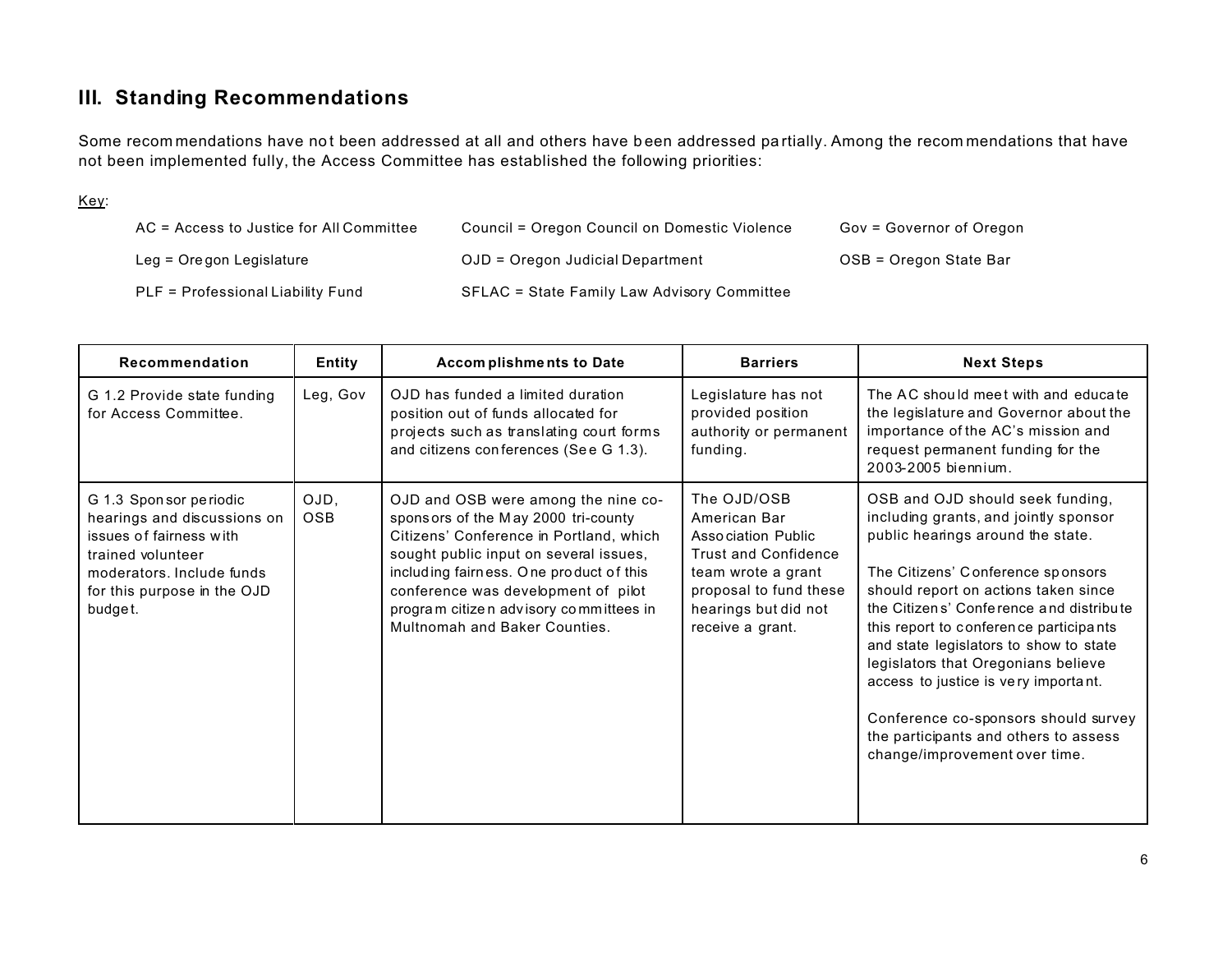| Recommendation                                                                                                                                                                                                                                                | Entity                     | Accomplishments to Date                                                                                                                                                                                                                                                                                                                                                                                                                                                                                                                                                                                                                                                                                                                                                                                                                            | <b>Barriers</b>                                                                                                                                                                | <b>Next Steps</b>                                                                                                                                                                                                                                                                                                                                                                                                                                                                                                                                                                                           |
|---------------------------------------------------------------------------------------------------------------------------------------------------------------------------------------------------------------------------------------------------------------|----------------------------|----------------------------------------------------------------------------------------------------------------------------------------------------------------------------------------------------------------------------------------------------------------------------------------------------------------------------------------------------------------------------------------------------------------------------------------------------------------------------------------------------------------------------------------------------------------------------------------------------------------------------------------------------------------------------------------------------------------------------------------------------------------------------------------------------------------------------------------------------|--------------------------------------------------------------------------------------------------------------------------------------------------------------------------------|-------------------------------------------------------------------------------------------------------------------------------------------------------------------------------------------------------------------------------------------------------------------------------------------------------------------------------------------------------------------------------------------------------------------------------------------------------------------------------------------------------------------------------------------------------------------------------------------------------------|
| G 2.1 Review existing<br>procedures for making<br>complaints about unfaimess<br>in the judicial system,<br>consider whether they<br>adequately facilitate prompt<br>and appropriate resolution<br>of such complaints, and<br>recommend any needed<br>changes. | Oregon<br>Supreme<br>Court | OJD requires strict compliance with JR<br>2.110, UTCR 1.090, and UTCR 3.030.<br>The Office of the State Court<br>Administrator refers complainants to<br>other bodies with jurisdiction.<br>Internally, OJD's Personnel Rules and<br>Policies prohibit discrimination on the<br>basis of race, color, religion, national<br>origin, sex, political affiliation, age,<br>marital status, mental or physical<br>disability, or sexual orientation.<br>Personnel Rules also prohibit employees<br>from harassing, threatening, or making<br>discriminatory comments in the<br>workplace. Personnel Rules establish a<br>grievance process for employees that<br>includes opportunities for mediation,<br>informal resolution among involved<br>parties, and formal resolution through the<br>Personnel Division and a Peer<br>Grievance Review Panel. | None identified.                                                                                                                                                               | OJD should<br>develop an internal feedback form<br>to be posted on the OJD intranet<br>and OJD's Notes database, similar<br>to the Security Incident Report;<br>develop an external feedback form,<br>$\bullet$<br>in print and online, for courts to<br>collect feedback from court users<br>and capture it automatically in a<br>database;<br>send complaints to other bodies for<br>resolution, and compile data for the<br>Supreme Court and AC to review of<br>the general nature of concerns.<br>The Chief Justice should encourage<br>courts to make feedback forms<br>available in a visible place. |
| G 2.2 a Monitor behavior in<br>courtroom and, when<br>appropriate, pretrial<br>proceedings and intervene<br>to correct inappropriate<br>gender-based conduct.                                                                                                 | Judges                     | Judges do not intentionally allow gender<br>bias in proceedings or in application of<br>legal principles to litigants.                                                                                                                                                                                                                                                                                                                                                                                                                                                                                                                                                                                                                                                                                                                             | Some judges are<br>reluctant to interfere<br>with how law yers try<br>cases and assume<br>that the inappropriate<br>conduct will bring its<br>own punishment from<br>the jury. | OJD should<br>• determine whether other entities<br>have collected data on gender-<br>based conduct or perceptions of<br>gender-based unfairness in the<br>courtroom:<br>develop a confidential process to<br>collect feedback from court users,<br>including jurors, on their<br>experiences, how they were treated,<br>and their perceptions of fairness<br>and unfairness related to gender,<br>race, economic status, etc.                                                                                                                                                                              |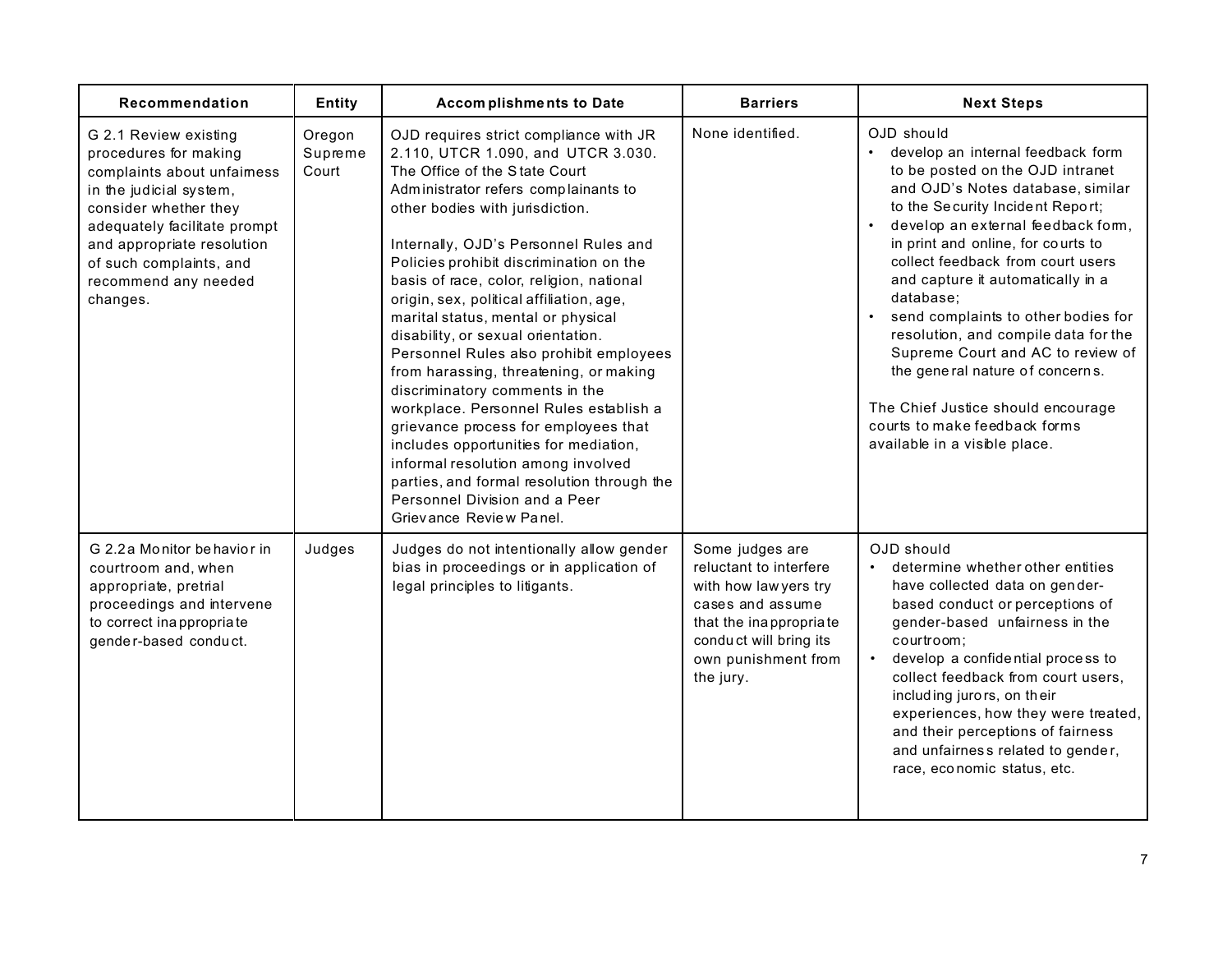| Recommendation                                                                                                                                                                                                                                                                                                                                                                                        | <b>Entity</b>            | Accomplishments to Date                                                                                                                                                                                                                                                                                                                                                                                                                                                                                    | <b>Barriers</b>                                                                                                          | <b>Next Steps</b>                                                                                                                                                                                                                                                                                                                                                                                                                                                       |
|-------------------------------------------------------------------------------------------------------------------------------------------------------------------------------------------------------------------------------------------------------------------------------------------------------------------------------------------------------------------------------------------------------|--------------------------|------------------------------------------------------------------------------------------------------------------------------------------------------------------------------------------------------------------------------------------------------------------------------------------------------------------------------------------------------------------------------------------------------------------------------------------------------------------------------------------------------------|--------------------------------------------------------------------------------------------------------------------------|-------------------------------------------------------------------------------------------------------------------------------------------------------------------------------------------------------------------------------------------------------------------------------------------------------------------------------------------------------------------------------------------------------------------------------------------------------------------------|
| G 2.2a (continued)                                                                                                                                                                                                                                                                                                                                                                                    |                          |                                                                                                                                                                                                                                                                                                                                                                                                                                                                                                            |                                                                                                                          | The Chief Justice should ask courts to<br>volunteer in a pilot data-collection<br>program that uses a common survey<br>fom.<br>The AC should report findings annually<br>at the New Judge Seminar and the<br>Judicial Conference.                                                                                                                                                                                                                                       |
| G 2.3b Develop a brochure<br>on gender fairness and<br>distribute it to participants in<br>the judicial process.                                                                                                                                                                                                                                                                                      | <b>OJD</b>               | Educational programs are incorporated<br>in both judge and staff curricula as<br>stand-alone topics and within other<br>substantive topics. The State Court<br>Administrator asked the Access<br>Committee to draft a brochure on<br>fairness issues generally.                                                                                                                                                                                                                                            | Limited staff resources                                                                                                  | The AC should<br>develop a web page to offer<br>guidance for complainants;<br>work with OJD to develop and use<br>brochure as a teaching tool in the<br>New Employee Orientation,<br>Customer Service program, and<br>New Judge Seminar.                                                                                                                                                                                                                                |
| G 3.1 Appoint a Task Force<br>on Spousal Support to<br>consider the feasibility of<br>formulating statewide<br>spousal support guidelines<br>for adoption by the<br>legislature; and study issues<br>in the dissolution of gay and<br>lesbian relationships<br>(including child custody and<br>support) and develop<br>recommendations to ensure<br>courts resolve cases fairly<br>and appropriately. | Chief<br>Justice,<br>OSB | Not done. Oregon Laws 1999, Chapter<br>587 established procedural guidelines for<br>judges on spousal support but did not<br>establish monetary guidelines.<br>Neither the Chief Justice nor the Bar has<br>studied child custody and support issues<br>in the context of gay and lesbian<br>relationships.<br>SFLAC has a standing subcommittee<br>that focuses on child support issues as<br>they relate to courts, but its focus is on<br>non-controversial ways to improve the<br>system for children. | There is no right of<br>spousal support in the<br>dissolution of gay and<br>lesbian relationships.                       | The Chief Justice and the Executive<br>Director of OSB should ask the Family<br>Law Section of OSB to study the<br>feasibility of both recommend ations.<br>OSB should consider whether to<br>analyze the Alimony and Support<br>Database advertised on the OSB<br>Family Law Section 2001 Fall<br>Conference brochure, including over<br>600 Oregon spousal support cases by<br>parties' incomes and other factors to<br>assess trends in spousal support<br>outcomes. |
| G 3.2 Work with the Oregon<br><b>Family Law Legal Services</b><br>Commission's recommenda-<br>tions to ensure adequate                                                                                                                                                                                                                                                                                | Leg, Gov                 | The 2001 Legislature provided<br>permanent funding for family-law<br>facilitator positions in 19 judicial districts<br>in the 2001-2003 biennium. Family-law<br>facilitators' duties, set forth in ORS                                                                                                                                                                                                                                                                                                     | <b>Budget reductions</b><br>have resulted in<br>layoffs of existing<br>family-law facilitator<br>positions in some local | Cannot identify next steps until after<br>budget rebalancing sessions.                                                                                                                                                                                                                                                                                                                                                                                                  |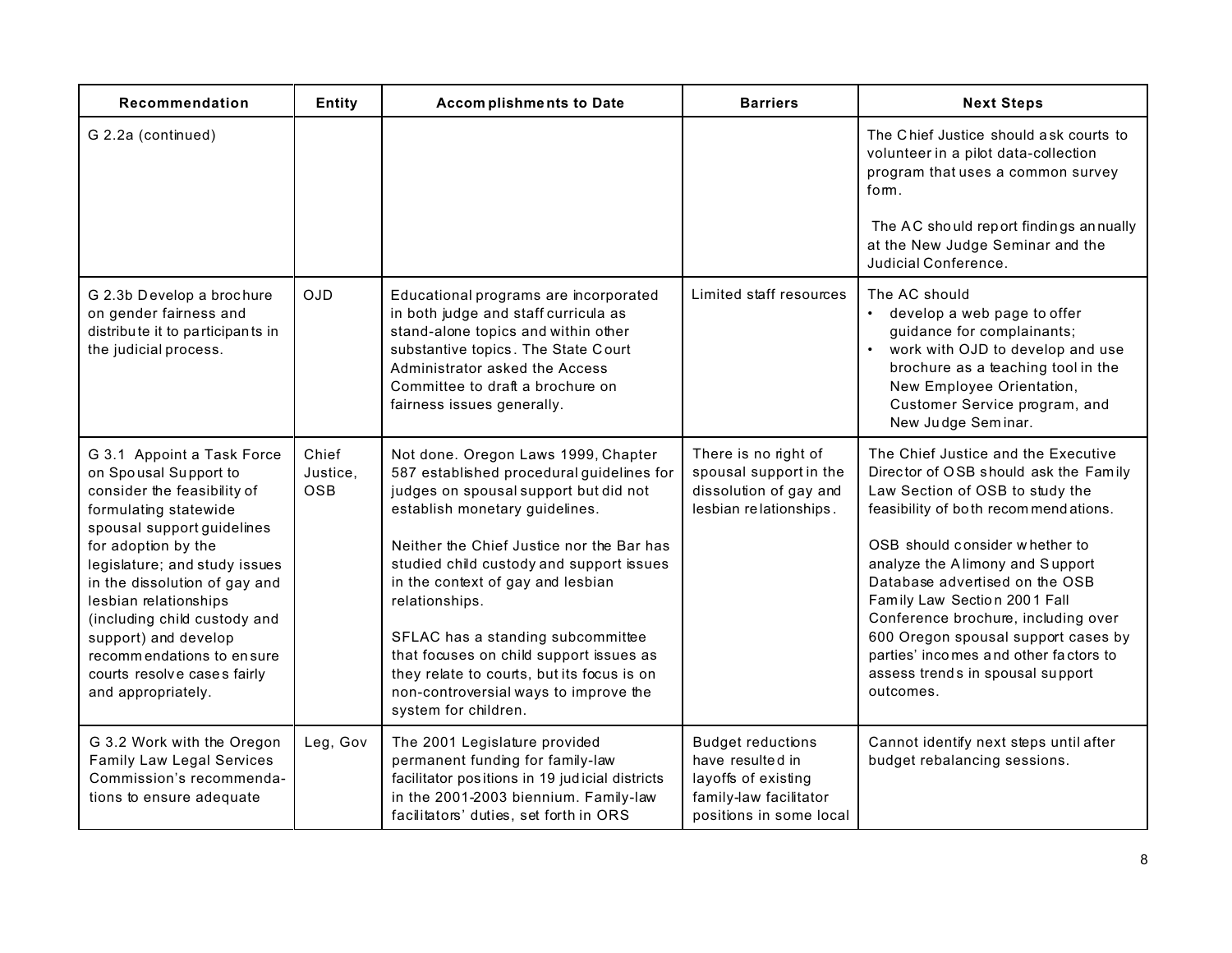| Recommendation                                                                          | Entity     | Accomplishments to Date                                                                                                                                                                                                                                                                                                                                                                                                                                                                                                                                                                                                                                                                        | <b>Barriers</b>                                                                                                                                                                                                                                       | <b>Next Steps</b> |
|-----------------------------------------------------------------------------------------|------------|------------------------------------------------------------------------------------------------------------------------------------------------------------------------------------------------------------------------------------------------------------------------------------------------------------------------------------------------------------------------------------------------------------------------------------------------------------------------------------------------------------------------------------------------------------------------------------------------------------------------------------------------------------------------------------------------|-------------------------------------------------------------------------------------------------------------------------------------------------------------------------------------------------------------------------------------------------------|-------------------|
| funding to provide legal<br>services to low-income<br>people in family law matters.     |            | 3.428, include mandates to assist self-<br>represented litigants in family law<br>matters to complete their court forms and<br>to provide information about court<br>procedures and other resources and<br>services that may be available to them.<br>Several presiding judges have<br>expressed a strong commitment to<br>maintain family-law facilitator positions<br>despite budget cuts.<br>SFLAC and local FLACs monitor,<br>coordinate, and advise on access to<br>family law legal resources for self-<br>represented litigants, as recommended<br>by the Oregon Family Law Legal<br>Services Commission.                                                                               | courts and will<br>eliminate/postpone<br>expanding programs<br>to courts that do not<br>have facilitators. Three<br>new facilitator<br>positions requested for<br>judicial districts that do<br>not have facilitation<br>programs were not<br>funded. |                   |
| G 3.3 Continue to educate<br>judges on marital dissolution<br>law and domestic violence | <b>OJD</b> | OJD's Court Community Justice<br>Services Program, SFLAC and Oregon<br><b>Coalition Against Domestic and Sexual</b><br>Violence (OCADSV), presented five<br>regional one-day education programs on<br>domestic violence for judges and court<br>staff throughout the state between March<br>and September 2001. The OJD received<br>Violence Against Women Act (VAWA)<br>funding to continue statewide education<br>in 2002 on multi disciplinary responses<br>to domestic violence and mediation. The<br>OJD co-sponsored with the Oregon<br>Association of Family Court Services an<br>Advanced Mediator Institute on Domestic<br>Violence Plans and Protocols in Eugene<br>on May 17, 2002. | None identified.                                                                                                                                                                                                                                      | Continuing.       |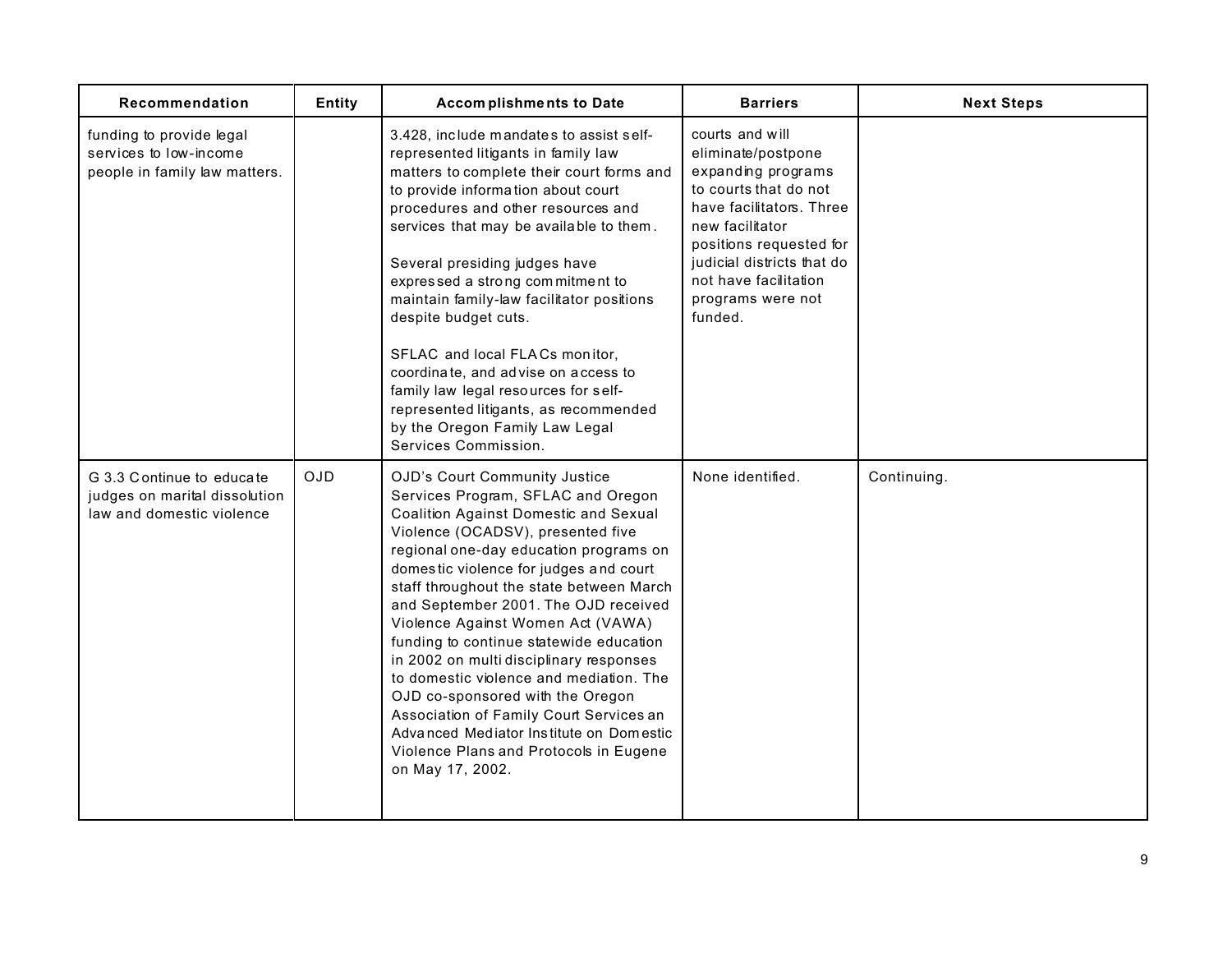| Recommendation                                                                                          | <b>Entity</b> | <b>Accomplishments to Date</b>                                                                                                                                                                                                                                                                                                                                                                                                                                                                                                                                                                                                                                                                                                                                                                                                                                                                                                                                                                                                                                                               | <b>Barriers</b>                                                                                                                                                                                                                                                                                                                                                                                                                                                                                                                                                                                          | <b>Next Steps</b>                                                                                                                                                                                                                                                                                                                                                                                                                                                                                                                                                                                                                                                                                                                                                                                                                                                                                                             |
|---------------------------------------------------------------------------------------------------------|---------------|----------------------------------------------------------------------------------------------------------------------------------------------------------------------------------------------------------------------------------------------------------------------------------------------------------------------------------------------------------------------------------------------------------------------------------------------------------------------------------------------------------------------------------------------------------------------------------------------------------------------------------------------------------------------------------------------------------------------------------------------------------------------------------------------------------------------------------------------------------------------------------------------------------------------------------------------------------------------------------------------------------------------------------------------------------------------------------------------|----------------------------------------------------------------------------------------------------------------------------------------------------------------------------------------------------------------------------------------------------------------------------------------------------------------------------------------------------------------------------------------------------------------------------------------------------------------------------------------------------------------------------------------------------------------------------------------------------------|-------------------------------------------------------------------------------------------------------------------------------------------------------------------------------------------------------------------------------------------------------------------------------------------------------------------------------------------------------------------------------------------------------------------------------------------------------------------------------------------------------------------------------------------------------------------------------------------------------------------------------------------------------------------------------------------------------------------------------------------------------------------------------------------------------------------------------------------------------------------------------------------------------------------------------|
|                                                                                                         |               | OJD recently sent the State Justice<br>Institute's curriculum, "Understanding<br>Sexual<br>Violence: The Judge's Role in Stranger<br>and Non-stranger Rape and Sexual<br>Assault Cases," to all court libraries.                                                                                                                                                                                                                                                                                                                                                                                                                                                                                                                                                                                                                                                                                                                                                                                                                                                                             |                                                                                                                                                                                                                                                                                                                                                                                                                                                                                                                                                                                                          |                                                                                                                                                                                                                                                                                                                                                                                                                                                                                                                                                                                                                                                                                                                                                                                                                                                                                                                               |
| G 3.6b Study enforcement<br>practices for domestic<br>violence laws and<br>recommend needed<br>changes. | Council       | The Council hosted public hearings to<br>gather testimony from domestic violence<br>victims and the people who work with<br>them. Some testimony addressed law<br>enforcement issues. Police reporting<br>practices on mandatory domestic<br>violence-related arrests (those involving<br>violence in action or violation of<br>restraining orders) have improved<br>dramatically in some counties. Domestic<br>violence-related data is available from<br>several sources, including: Oregon<br>Judicial Information System, the Criminal<br>Justice Commission, the Oregon<br>Department of Corrections, Violence<br>Against Women grant evaluations,<br>Victims Compensation Unit, Oregon<br>family courts, Multnomah County 2000<br>study on police response to domestic<br>violence, academic institutions, and<br>Oregon's Public Safety Data Warehouse.<br>In late 2001 the Council formed a data<br>collection committee and developed a<br>work plan to assess the status of<br>systems in Oregon currently collecting<br>data on domestic violence and the gaps<br>in that system. | Although Nearing v.<br>Weaver requires law<br>enforce ment to<br>respond to dome stic<br>violence matters,<br>resources for a<br>comprehensive study<br>of police response are<br>lacking. The Council<br>notes that until<br>recently, law<br>enforcement data has<br>been difficult to<br>acquire. Although<br>Oregon law requires<br>police to report<br>mandatory arrests for<br>cases involving<br>violence in action or<br>violation of restraining<br>orders, the Council<br>estimates that until<br>late 2000, police failed<br>to report up to 40% of<br>domestic violence-<br>related arrests. | The Council should continue to study<br>gender-related issues in mutual arrest<br>situations and the availability and<br>sustainability of services for females<br>adjudicated as domestic violence<br>offenders.<br>The Council recommends greater<br>attention to female offenders and that<br>police officers receive more training on<br>how to address domestic violence.<br>The Council should seek money from<br>the federal government for<br>improvements in data collection and<br>analysis.<br>Given the plethora of data available,<br>the Council may be able to develop a<br>brief survey instrument on law<br>enforcement for distribution to local<br>domestic violence councils. The<br>existing database may yield data on the<br>number of dual arrests. These<br>initiatives could be a joint project of the<br>Council, OJD, SFLAC, and the AC.<br>OSCA work on translating FAPA forms<br>is continuing. |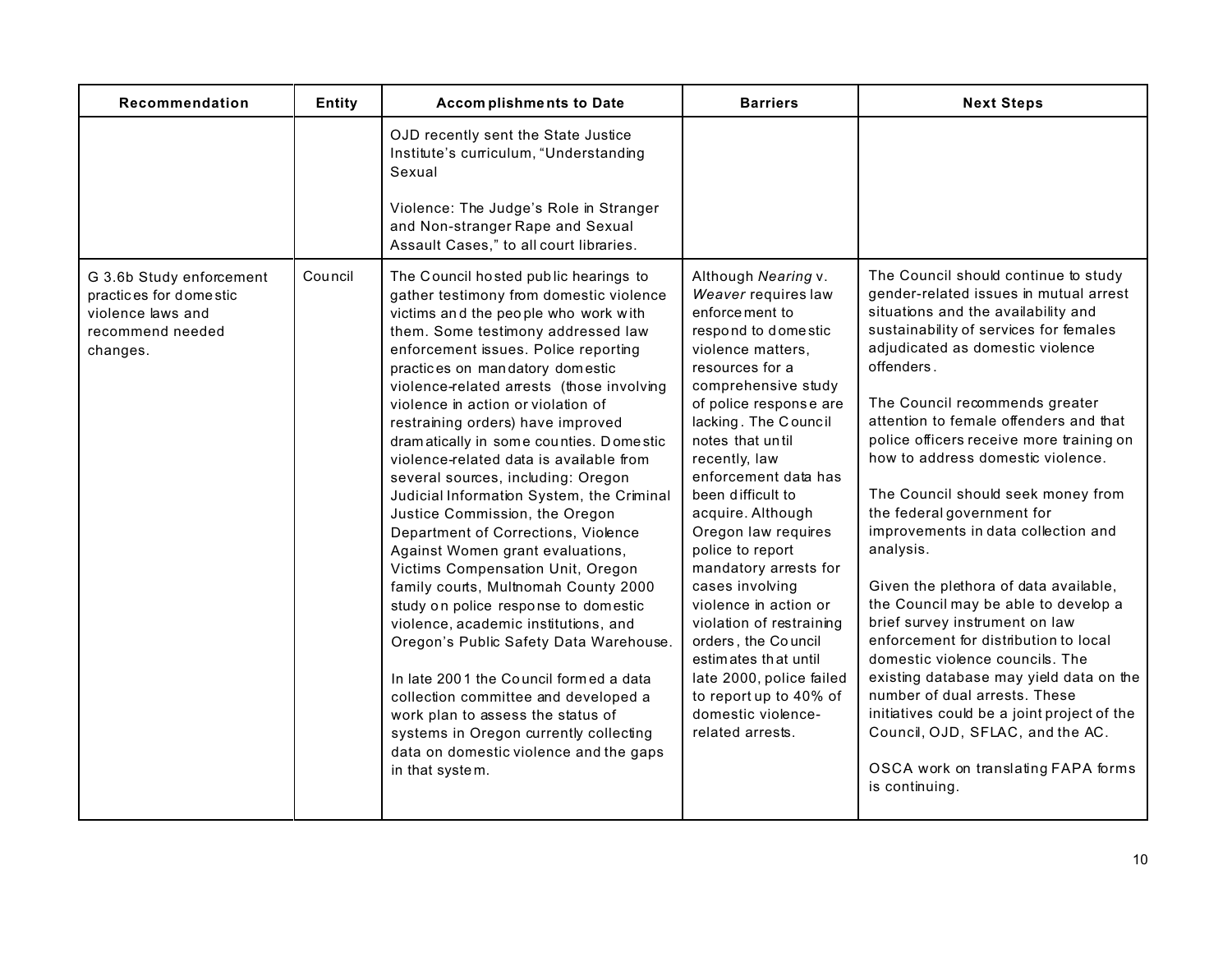| Recommendation                                                                                                                                                                                                               | Entity     | <b>Accomplishments to Date</b>                                                                                                                                                                                                                                                                                                                                                                                                                                                                                                                                       | <b>Barriers</b>  | <b>Next Steps</b>                                                                                                                                                                                                                                                                                                                                                                                                                                                                                                                                                                                                                                                                                                                                                                                                                                                                                                                                           |
|------------------------------------------------------------------------------------------------------------------------------------------------------------------------------------------------------------------------------|------------|----------------------------------------------------------------------------------------------------------------------------------------------------------------------------------------------------------------------------------------------------------------------------------------------------------------------------------------------------------------------------------------------------------------------------------------------------------------------------------------------------------------------------------------------------------------------|------------------|-------------------------------------------------------------------------------------------------------------------------------------------------------------------------------------------------------------------------------------------------------------------------------------------------------------------------------------------------------------------------------------------------------------------------------------------------------------------------------------------------------------------------------------------------------------------------------------------------------------------------------------------------------------------------------------------------------------------------------------------------------------------------------------------------------------------------------------------------------------------------------------------------------------------------------------------------------------|
|                                                                                                                                                                                                                              |            | An interim judiciary stalking workgroup,<br>composed of OJD, law enforcement<br>representatives and domestic violence<br>advocates, is addressing issues raised<br>by HB 2880 in the 2001 legislative<br>session regarding court forms and<br>assistance for people seeking stalking<br>protective orders.                                                                                                                                                                                                                                                           |                  |                                                                                                                                                                                                                                                                                                                                                                                                                                                                                                                                                                                                                                                                                                                                                                                                                                                                                                                                                             |
| G 7.1 Include<br>intersectionality issues<br>widely in Continuing Legal<br>Education (CLE) programs<br>and design a public<br>education program to inform<br>clients of their right to be<br>free from sexual<br>harassment. | <b>OSB</b> | The new MCLE diversity requirement will<br>help address this recommendation. The<br>AC's Education Subcommittee invited<br>the OSB CLE Director to become a<br>member. Also, the AC's Education<br>Subcommittee proposed that the Judicial<br>Education Committee (JEC) establish a<br>policy that the JEC and the OJD<br>Education Division should incorporate<br>fairness issues and ethics issues in<br>every education program and product<br>that OJD sponsors or co-sponsors,<br>including those on substantive law and<br>court processes and administration. | None identified. | Ongoing.<br>The AC's Education Subcommittee<br>should recommend that OSB CLE<br>administrators develop a policy similar<br>to the OJD Judicial Education<br>Committee policy to encourage CLE<br>planners to ensure balance of race,<br>gender, ethnicity, sexual orientation,<br>etc. in its speakers and encourage<br>presenters to address fairness and<br>ethics in their presentations where<br>possible, including presentations on<br>substantive law, legal skills and<br>procedures, and practice and law-office<br>management.<br>All legal employers should explore<br>Justice Peterson's Understanding<br>Racism classes or similar programs,<br>where gender and intersectionality<br>issues are raised and discussed.<br>Participation by partners, attorneys and<br>support staff should be encouraged.<br>The AC should ask the new OSB<br>Diversity Section to consider this<br>recommendation as that Section<br>develops its priorities. |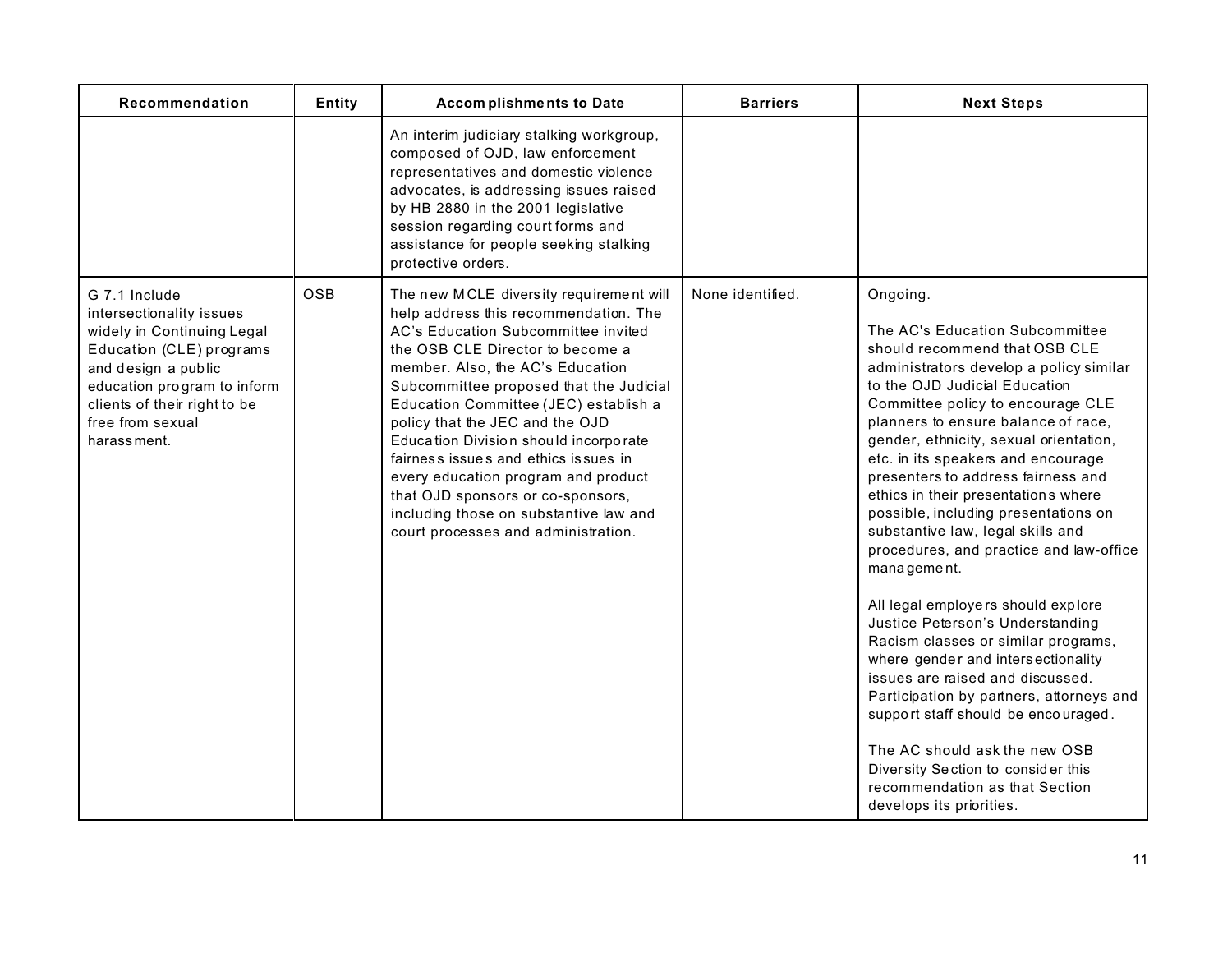| Recommendation                                                                                                                                                                                            | Entity     | Accomplishments to Date                                                                                                                                                                                                                                                                                                                                                                                                                                                                                                                                                                                                                                                                                                                                                                                                                                                                                            | <b>Barriers</b>                                                                                                                                                                                                                                                       | <b>Next Steps</b>                                                                                                                                                                                                                                                                                                                                                             |
|-----------------------------------------------------------------------------------------------------------------------------------------------------------------------------------------------------------|------------|--------------------------------------------------------------------------------------------------------------------------------------------------------------------------------------------------------------------------------------------------------------------------------------------------------------------------------------------------------------------------------------------------------------------------------------------------------------------------------------------------------------------------------------------------------------------------------------------------------------------------------------------------------------------------------------------------------------------------------------------------------------------------------------------------------------------------------------------------------------------------------------------------------------------|-----------------------------------------------------------------------------------------------------------------------------------------------------------------------------------------------------------------------------------------------------------------------|-------------------------------------------------------------------------------------------------------------------------------------------------------------------------------------------------------------------------------------------------------------------------------------------------------------------------------------------------------------------------------|
| G 8.1 b Distribute biennial<br>statistics that permit<br>comparison by gender to all<br>court personnel on OJD's<br>hiring, promotion, and<br>compensation.                                               | <b>OJD</b> | The OJD Personnel Division prepares a<br>biennial Affirmative Action (AA) Plan that<br>presents a snapshot of the OJD<br>workforce on September 30 in the year<br>between each report and a summary<br>table to compare similar data in the last<br>three biennia. This AA Plan is on the<br>intranet, as are all job postings and<br>monthly information on hiring and<br>promotions (published by name but not<br>gender).<br>The AA Plan allows some comparison of<br>compensation by gender, indicating the<br>number and percentage of male and<br>female employees in each EEO<br>category. But each EEO category<br>includes a broad salary range,<br>depending on the position classification<br>and step rating of the employee. The<br>OJD Personnel Division is considering<br>whether to break down the<br>compensation data in the AA Plan by job<br>classifications to permit further<br>comparison. | Compiling data<br>requires additional<br>staff resources.                                                                                                                                                                                                             | OJD should<br>continue its personnel policies<br>already in place;<br>consider whether to compile and<br>distribute data about OJD hiring and<br>promotion practices on a quarterly<br>basis;<br>begin to collect compensation,<br>recruitment, and retention data by<br>compensation classification.                                                                         |
| G 8.1c Address employee<br>perceptions that gender<br>limits opportunities for<br>advancement in OJD,<br>including gender<br>preferences in supervisory<br>appointments and<br>application of work rules. | <b>OJD</b> | The State Court Administrator asked the<br>Personnel Division to add this topic to<br>supervisors' education and supervisory<br>judge curriculum. Will be incorporated in<br>2002 offerings.                                                                                                                                                                                                                                                                                                                                                                                                                                                                                                                                                                                                                                                                                                                       | Recruitment issue -<br>men may perceive that<br>they will not be hired<br>for entry level support<br>positions; applicants<br>pools for those<br>positions in some<br>courts have few men.<br>The small number of<br>internal promotions is<br>not a gender issue but | OJD should<br>conduct annual workshops for<br>judges and management/<br>supervisory level employees to<br>continue fostering an awareness of<br>gender bias within the court system<br>and developing strategies to<br>address it;<br>develop a series of workshops for<br>judges and managers and another<br>for line staff regarding the ir rights<br>and responsibilities; |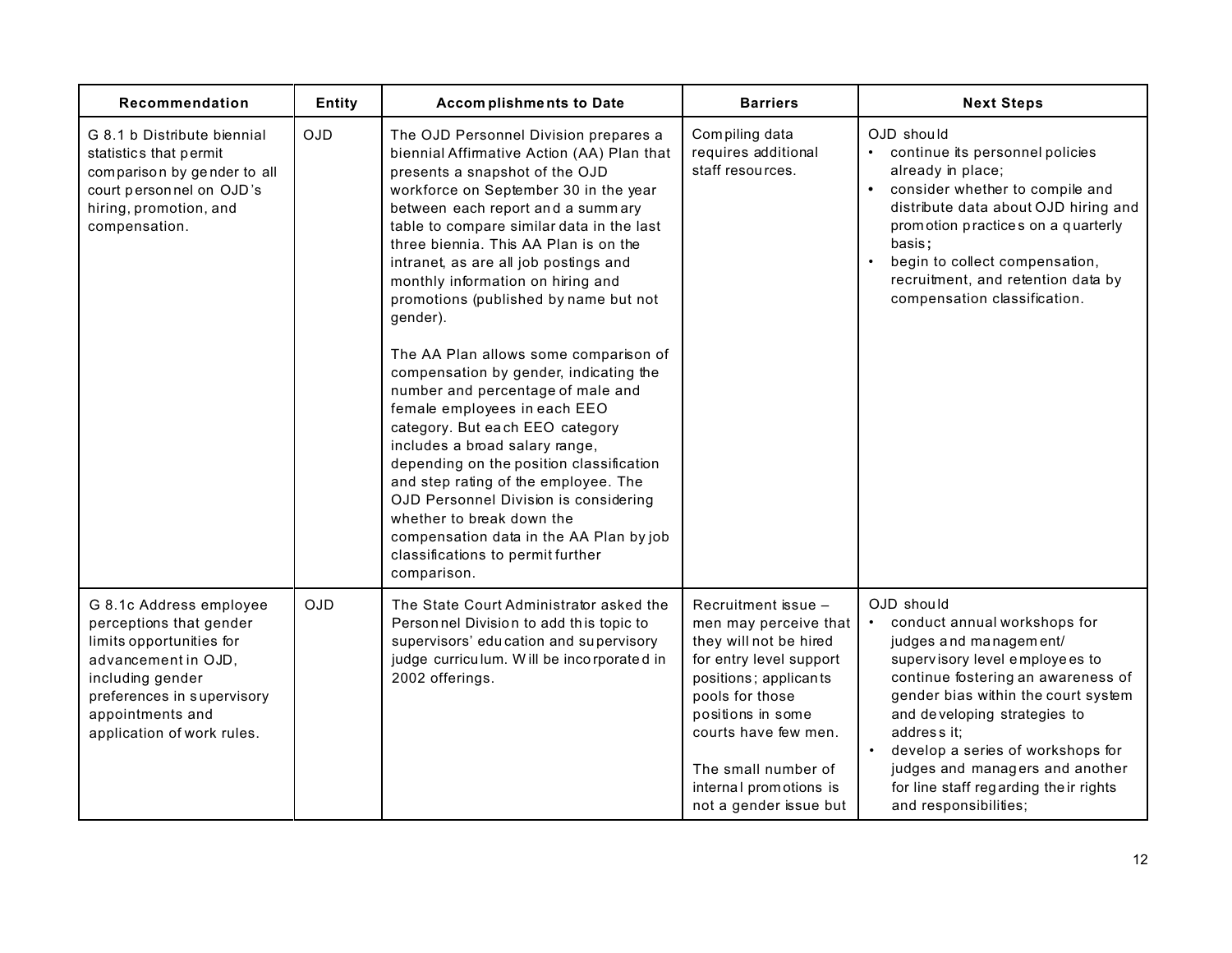| Recommendation                                                                                                                                                                                                                                                                         | Entity             | <b>Accomplishments to Date</b>                                                                                                                                                                                                                                                                                                                                                       | <b>Barriers</b>                                                                                                                                                                                                                                                                     | <b>Next Steps</b>                                                                                                                                                                                                                                                                                                                                             |
|----------------------------------------------------------------------------------------------------------------------------------------------------------------------------------------------------------------------------------------------------------------------------------------|--------------------|--------------------------------------------------------------------------------------------------------------------------------------------------------------------------------------------------------------------------------------------------------------------------------------------------------------------------------------------------------------------------------------|-------------------------------------------------------------------------------------------------------------------------------------------------------------------------------------------------------------------------------------------------------------------------------------|---------------------------------------------------------------------------------------------------------------------------------------------------------------------------------------------------------------------------------------------------------------------------------------------------------------------------------------------------------------|
| G 8.1b (continued)                                                                                                                                                                                                                                                                     |                    |                                                                                                                                                                                                                                                                                                                                                                                      | common to internal<br>candidates: few gain<br>necessary supervisory<br>experience to be a<br>leading candidate in a<br>"flat" organization with<br>limited supervisory<br>and management<br>opportunities.                                                                          | add a regular gender faimess<br>component to the New Employee<br>Orientation, New Supervisor<br>Orientation ("Camp"), and New<br>Judge Seminar.                                                                                                                                                                                                               |
| G 8.1g Periodically review<br>OJD procedure for court<br>personnel to bring gender<br>discrimination or<br>harassment complaints and<br>if appropriate, recommend<br>changes.                                                                                                          | <b>OJD</b>         | All complaints are handled under policies<br>now in effect. Personnel Division began<br>to review employment discrimination and<br>sexual harassment complaint policies in<br>May 1999 and will continue the task in<br>2002. Personnel Division anticipates<br>reviewing all personnel policies;<br>employment discrimination and sexual<br>harassment policies will be a priority. | Complainants typically<br>want the action to stop<br>without anyone's<br>knowledge (and<br>without appearing at<br>public hearing at future<br>time if discipline is<br>contested). Usually not<br>possible if complaint<br>requires discipline<br>action or fitness<br>proceeding. | Continuing.                                                                                                                                                                                                                                                                                                                                                   |
| G 9.1 Include issues of<br>gender fairness in<br>continuing education<br>programs; initiate regular<br>workplace dialogues on<br>gender issues;<br>communicate a commitment<br>to gender fairness to staff;<br>and consider policies to help<br>employees' meet family<br>obligations. | OSB,<br><b>PLF</b> | Both OSB and PLF hold an annual<br>workshop on sexual harassment. Gender<br>fairness issues are communicated on a<br>regular basis with staff. There has not<br>been a study on family-friendly policies.                                                                                                                                                                            | None identified.                                                                                                                                                                                                                                                                    | The AC's OSB Board of Governors'<br>member should network with AC and<br>Board of Governors to explore issues<br>raised by this recommendation further<br>and assign them to appropriate OSB<br>committee(s).<br>The AC should ask the Oregon Women<br>Lawyers Society (OWL) whether it has<br>interest in bringing proposals to OSB<br>and PLF as employers. |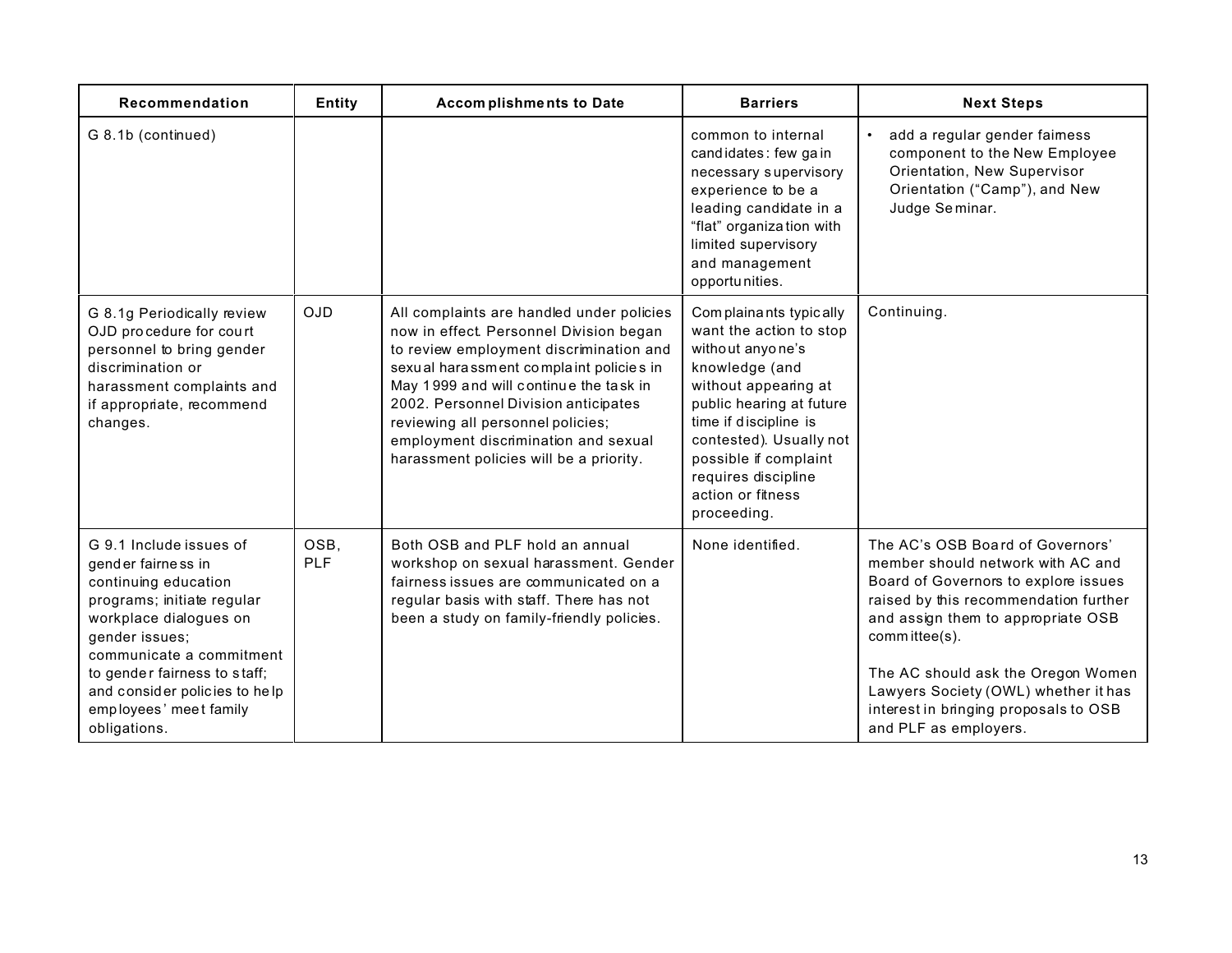# **I. Role of the Access Committee and the Gender Fairness Task Force Implementation Status Survey Process**

When the Gender Fairness Task Force Report was published in 1998, the Chief Justice charged the Acce ss to Ju stice for All Com mittee to oversee th e implementation of its reco mmenda tions. In early 1999, the Monitoring and Evaluation Subcommittee developed a survey to solicit feedback from the groups targeted by the Gender Fairness Task Force Report on their progress towards implementation of task force recommendations. During the summer of 1999, representatives of each entity (law schools, judges, etc.) received a custom survey that included a separate form for each recommendation within its sphere of influence. The cover letter explained that the subcommittee would compile implementation status information to share among justice system partners and the Access Committee as a means to coordinate and facilitate continuing efforts to improve gender fairness in the judicial system and legal profession. This report seeks to fulfill that objective.

Some of the following status information is several years old and may require updating. Many entities returned their completed surveys in late 1999; a sizable number did not. The Access Committee was unable to follow up on outstanding surveys until the summer of 2000 because it had no staff support. Duplic ates of the orig inal sur veys w ere dis tributed that summer, and completed forms continued to arrive into 2001. Even now, the Access Committee has not received survey responses from the Legislature or from two of Oregon's three law schools.

The Access Committee decided to publish this report now, despite incomplete data, to highlight the num erous state and local initiatives that have im proved gen der fairn ess and to re cogn ize the common ly identified barriers that impede further progress. The Access Committee hopes to facilitate coordination among the entities in Oregon's legal community by sharing the wisdom gained through practice and recommending next steps towards the fulfillment of remaining task force recommendations.

We encourage you to contact the Access Committee with status updates on your organization's efforts to improve gender fairness: *503.986.5611* (telephone)*; accesscomm@ojd.state.or.us* (e-mail).

### **II. Status of Recommendations**

The Gender Fairness Task Force offered 58 recommendations organized into the following nine areas of law and 14 categories, G1 through G14.

| <b>AREA OF LAW</b>         | NO.            | <b>SUBTOPICS</b>                                                                                                                                                |
|----------------------------|----------------|-----------------------------------------------------------------------------------------------------------------------------------------------------------------|
| General                    | G1             | <b>Ongoing Review and Funding</b>                                                                                                                               |
| Judicial<br>Administration | G <sub>2</sub> | <b>Complaint Procedures</b><br>Judicial Education<br>Juries<br>Courthouse Childcare<br>Civil Litigation<br><b>Court Security</b><br>Administrative Adjudication |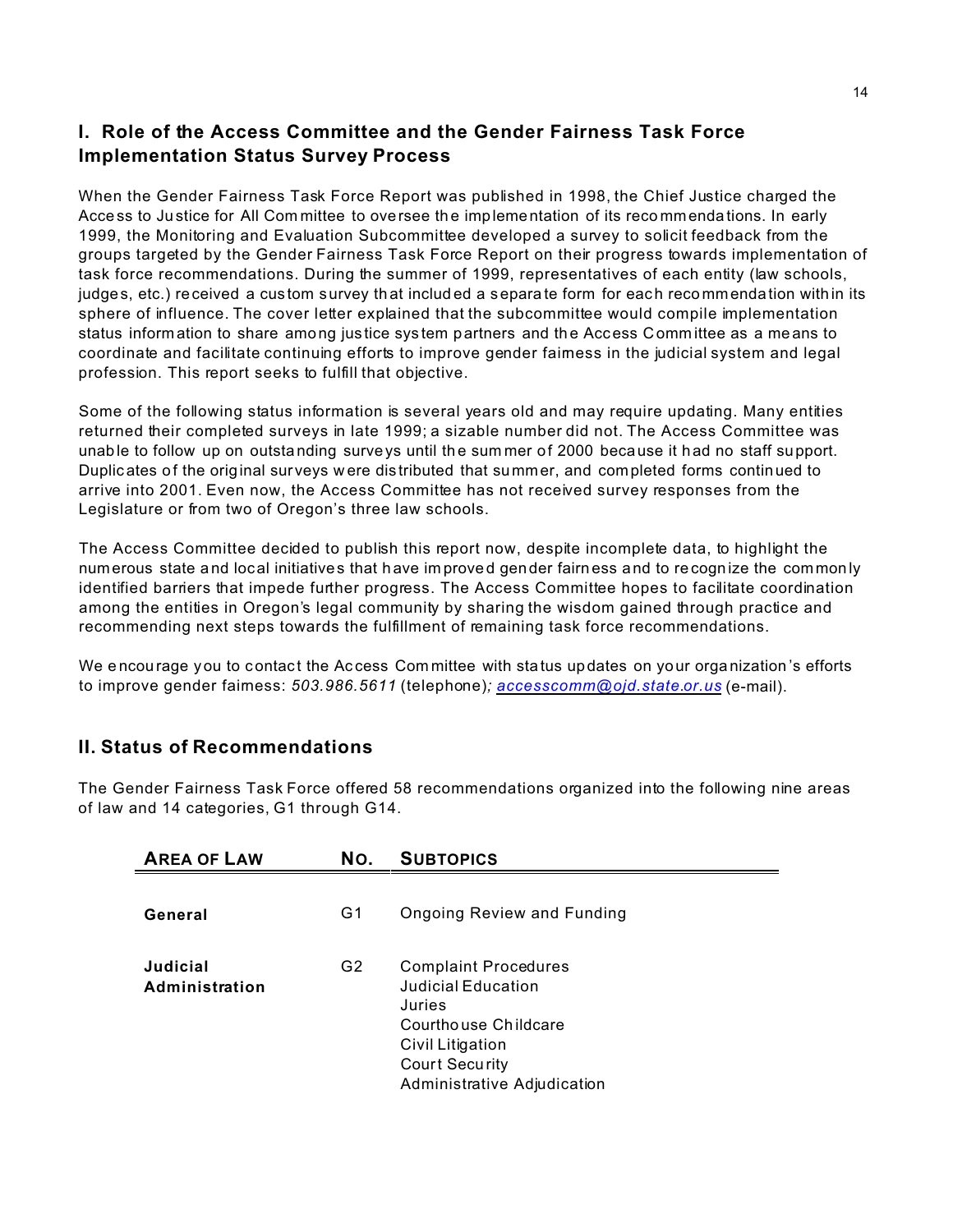| <b>AREA OF LAW</b>                                                                                                              | No.                           | <b>SUBTOPICS</b>                                                                                                                                                                                                                             |
|---------------------------------------------------------------------------------------------------------------------------------|-------------------------------|----------------------------------------------------------------------------------------------------------------------------------------------------------------------------------------------------------------------------------------------|
| <b>Domestic Relations</b>                                                                                                       | G3                            | <b>Domestic Relations</b>                                                                                                                                                                                                                    |
| <b>Criminal Law and</b><br>Juvenile Justice                                                                                     | G4<br>G <sub>5</sub><br>G6    | Prosecutorial and Judicial Discretion<br>Programs and Services for Adult Offenders<br>Juvenile Corrections                                                                                                                                   |
| Interactions between<br>Lawyers, Clients,<br><b>Staff, and Other</b><br><b>Professionals</b>                                    | G7                            | <b>Disciplinary Rules</b><br>Lawy er-client Relationship<br>Treatment of Staff and Court Reporters<br>Sexual Harassment                                                                                                                      |
| <b>Employment of</b><br><b>Court, Oregon State</b><br><b>Bar, and Professional</b><br><b>Liability Fund</b><br><b>Personnel</b> | G8<br>G9                      | <b>Court Personnel</b><br>Legal Personnel                                                                                                                                                                                                    |
| <b>Legal Education</b>                                                                                                          | G <sub>10</sub>               | Law School Administration<br><b>Law School Career Services</b><br>Law School Classes<br><b>Preparation for Practice</b><br>Faculty Salary, Promotion, and Tenure                                                                             |
| <b>Admission to the</b><br><b>Practice of Law and</b><br><b>Lawyer Discipline</b>                                               | G11<br>G12<br>G <sub>13</sub> | Admission to the Practice of Law<br>Lawyer Discipline<br>General                                                                                                                                                                             |
| Opportunities in the<br><b>Legal Profession</b>                                                                                 | G <sub>14</sub>               | Oregon State Bar Membership<br>Workplace Environment<br><b>Mentor Programs</b><br><b>Complaint Procedures</b><br>Recruitment, hiring, and promotion practices<br><b>Personnel Policies</b><br>Gubernatorial Appointments<br>Case Assignments |

This section summarizes each recommendation and describes the accomplishments achieved and barriers to implementation reported by the targeted entities, followed by suggestions from the Access to Justice for All Committee on useful next steps. A brief overview of task force objectives precedes the recommendations for each of the 14 categories.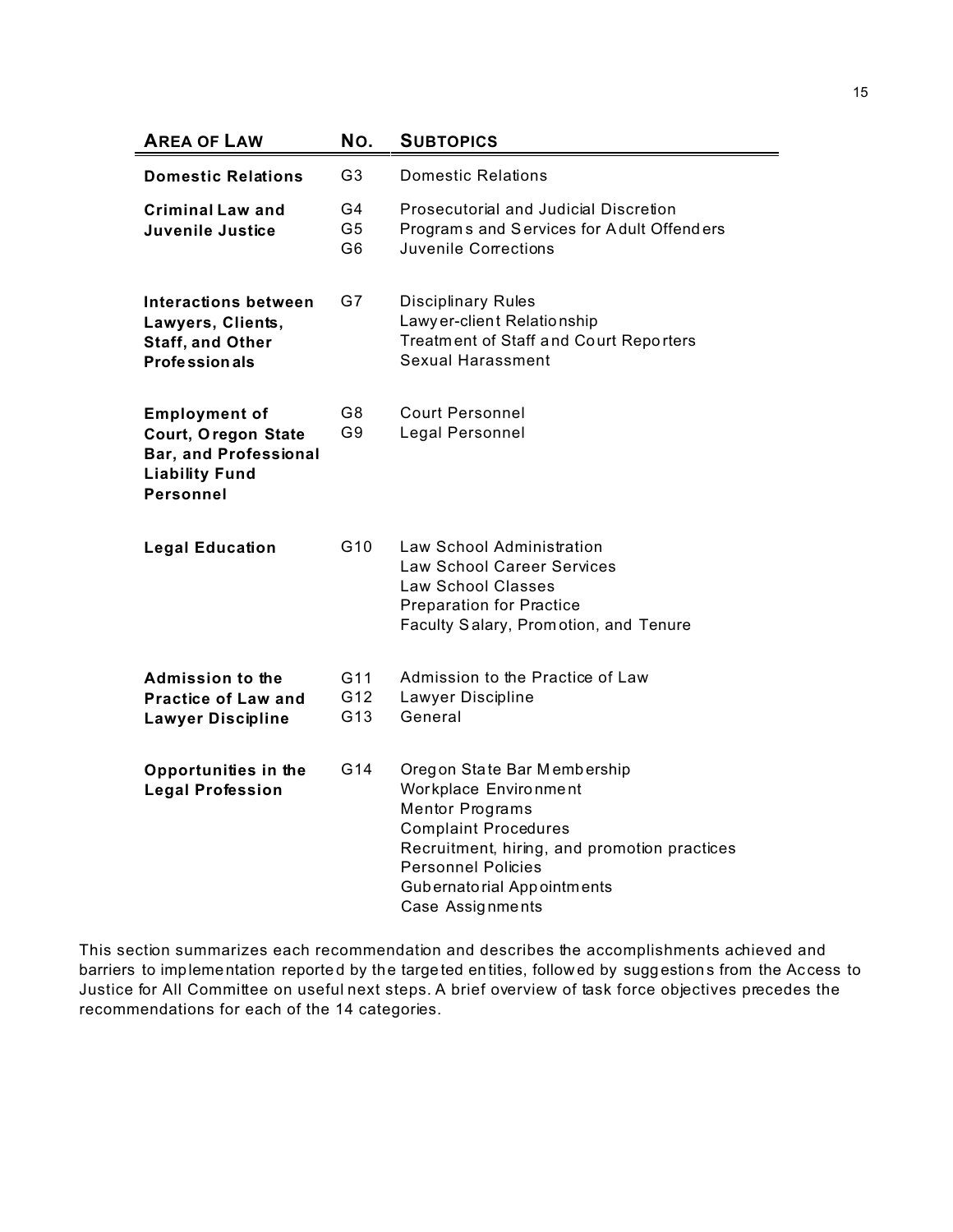#### Notes to Read er about this Report

- Many of the original task force recommendations included specific target dates. Although some of those deadlines have been missed, the recommendations still hold weight, and Oregon's legal commun ity shou ld not be dete rred from the un derlying objec tives. Th erefore , this report om its referen ces to spec ific target dates .
- Many survey respondents indicated that insufficient resources, both human and financial, presented a barrier to implementing recommendations. To avoid undue repetition, that response is not included among the barriers listed below; however, readers may assume that resource shortages are a significant barrier to many gender fairness initiatives. If no other barriers to implementation were identified, the category is omitted from the status of the recommendation.
- For "Next Steps" on several recommendations, the reader will see one of two words: ongoing or continuing, *Ongoing* means that little or no action has been taken to fulfill the recommendation. *Continuing* means that significant action has been taken to fulfill the recommendation, but either the recommendation is multifaceted and requires additional action or the recommendation requires sustained action.
- The Access C ommittee prioritized 14 task force recommend ations. Priority recommendations are mark ed with the follow ing icon : **AC**
- **E** You will find the following acron yms used frequently throug hout the report:

| AC:<br>$CLE$ :<br>DOC:<br>GFTF:<br>ODCLA:<br>ODAA:<br>OJD:<br>OSB:<br>OSCA:<br>OYA:<br>SFLAC: | Access to Justice for All Committee<br><b>Continuing Legal Education</b><br><b>Oregon Department of Corrections</b><br>Gender Fairness Task Force<br>Oregon Criminal Defense Lawyers Association<br>Oregon District Attorneys Association<br>Oregon Judicial Department<br>Oregon State Bar<br>Office of the State Court Administrator<br>Oregon Youth Authority |
|-----------------------------------------------------------------------------------------------|------------------------------------------------------------------------------------------------------------------------------------------------------------------------------------------------------------------------------------------------------------------------------------------------------------------------------------------------------------------|
| WUCL:                                                                                         | <b>State Family Law Advisory Committee</b><br>Willamette University College of Law                                                                                                                                                                                                                                                                               |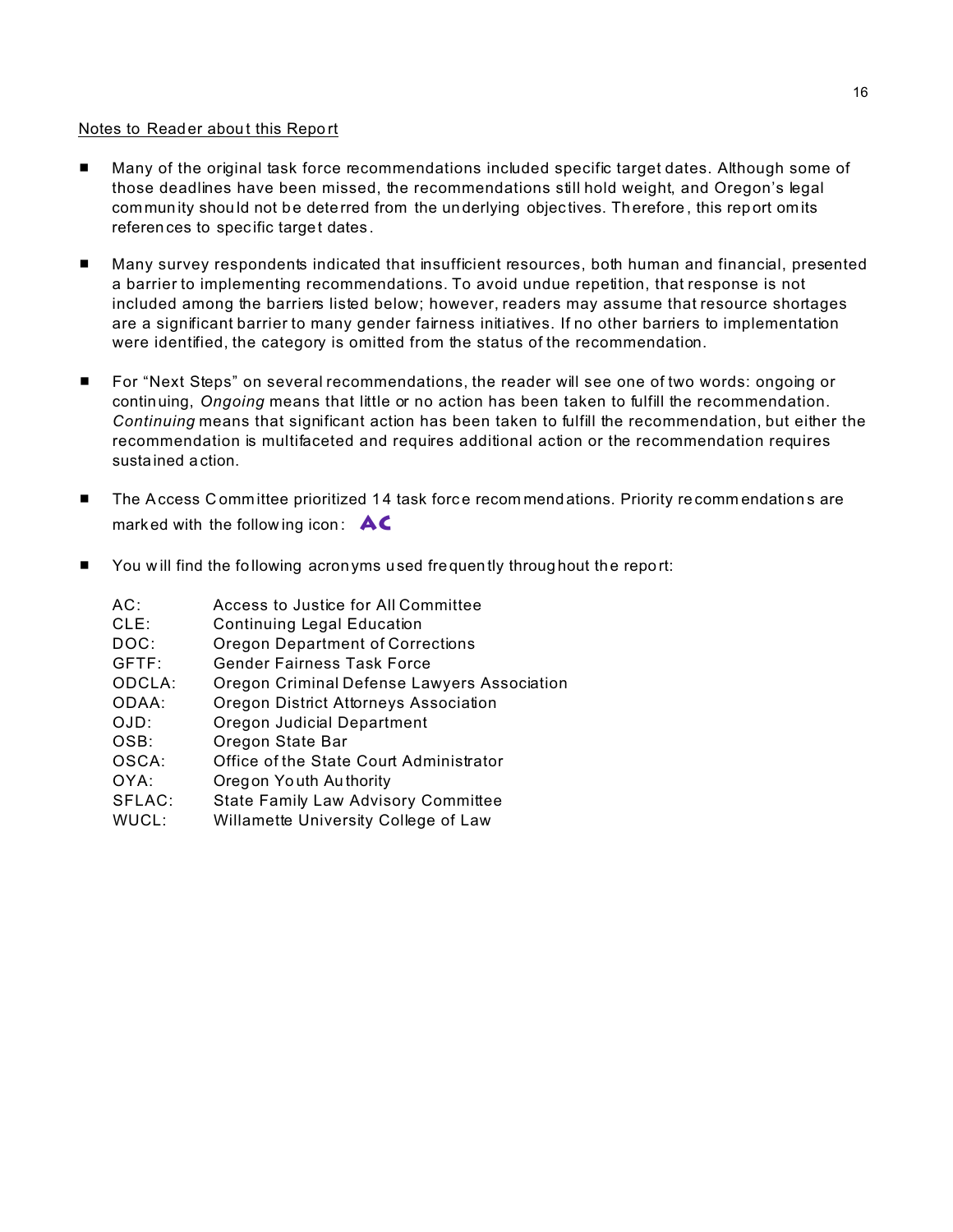# **G1 General**

*The ta sk force reco gnized that e ach individua l's multiple chara cteristics affect his or her expe riences in society and the legal system. It explored how gender and five other characteristics – race/ethnicity, class, age, parental status, and sexual orientation – interrelate to affect a person's experience in the legal sy stem a nd fou nd as many questions a s answers. It m ade th e follow ing recomm enda tions to facilitate further study and discussion on gender fairness and intersectionality and, in turn, help the courts and the legal profession to become more responsive to the needs of all participants in the legal system.*

- **G 1.1** The Chief Justice should
- a. charge the Oregon Judicial Department's Access to Justice for All Committee (AC) with overseeing and coordin ating im plementation of the recom men dations outline d in this re port;
- b. establish at lea st one perm anen t full-time s taff pos ition, plus appro priate suppo rt staff, to coordinate Access Committee work; and
- c. reque st legisla tive fund s and position autho rity nece ssary fo r such staff.

| Accomplishments   | The Chief Justice charged the AC in June 1998 to oversee and<br>monitor implementation of the Gender Faimess Task Force (GFTF)<br>recommendations. He requested position authority and funding for<br>a full time AC staff person and support staff in the '99-01 and '01-03<br>legislative sessions, but the legislature did not appropriate funds to<br>OJD for those positions. |
|-------------------|------------------------------------------------------------------------------------------------------------------------------------------------------------------------------------------------------------------------------------------------------------------------------------------------------------------------------------------------------------------------------------|
| <b>Barriers</b>   | Legislature has not provided position authority or permanent<br>funding.                                                                                                                                                                                                                                                                                                           |
| <b>Next steps</b> | The AC should educate the legislature and Governor about the<br>importance of the AC's mission and request permanent funding for<br>the 2003-2005 biennium by meeting with legislators.                                                                                                                                                                                            |

**G 1.2** Legis lature a nd Governor sho uld fund the Acces s Com mittee adeq uately. **AC**

| <b>Accomplishments</b> | OJD has funded a limited duration position out of funds allocated<br>for projects such as translating court forms and citizens<br>conferences (See G 1.3).                              |
|------------------------|-----------------------------------------------------------------------------------------------------------------------------------------------------------------------------------------|
| <b>Next steps</b>      | The AC should meet with and educate the legislature and Governor<br>about the importance of the Access Committee's mission and<br>request permanent funding for the 2003-2005 biennium. |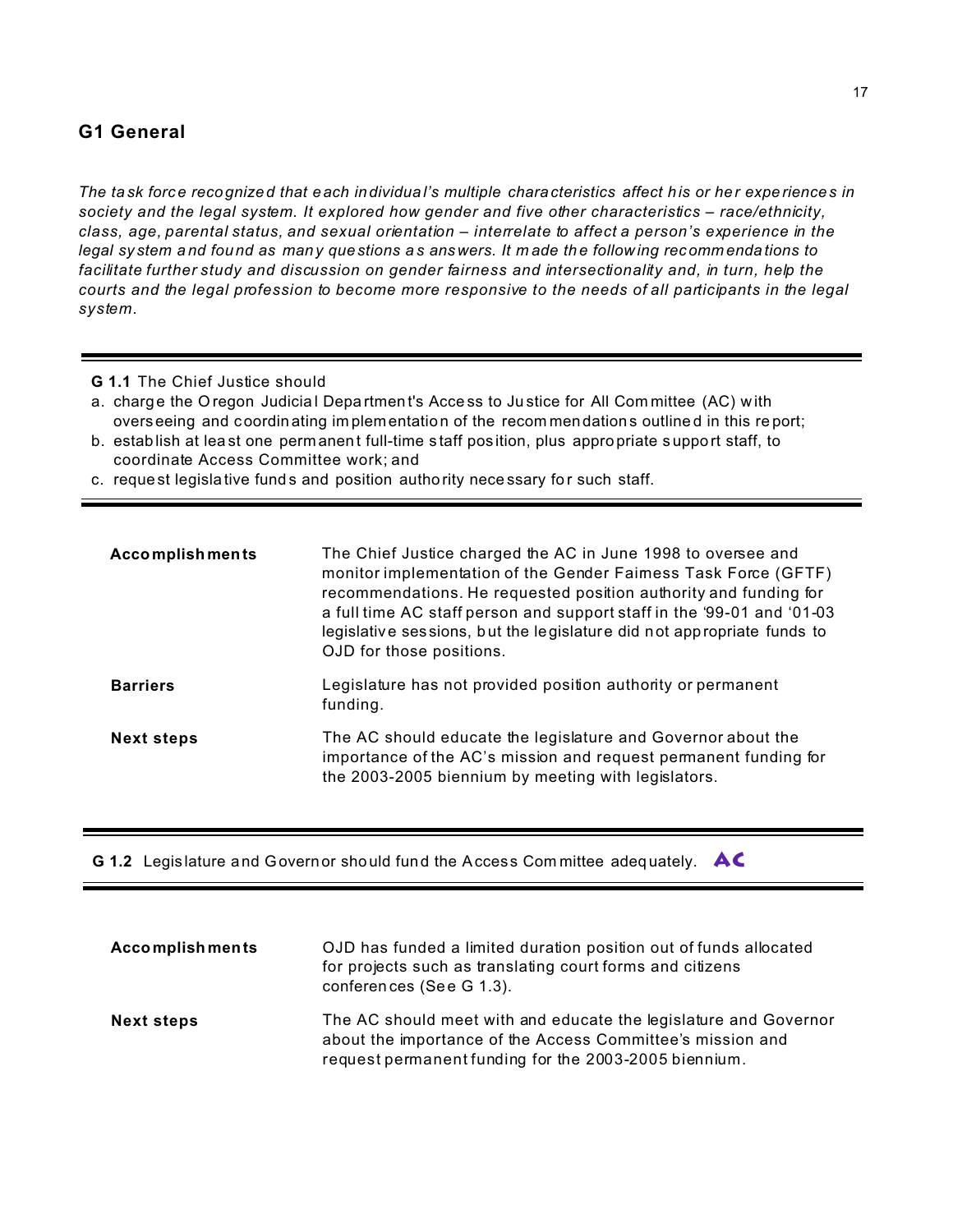**G 1.3** Oregon Judicial Departm ent (OJD) an d Oregon State Ba r (OSB) shou ld sponsor p eriodic hearings and discussions on issues of fairness with trained volunteer moderators. Include funds for this purpose in the OJD bu dget. **AC**

| <b>Accomplishments</b> | The tri-county Citizens' Conference in Portland (May 2000)<br>provided an opportunity for public input on several issues, including<br>fairness. Co-sponsors included the Oregon Supreme Court, League<br>of Women Voters of Portland, Portland Community College,<br>Oregon State Bar, American Bar Association, State Justice<br>Institute, Multnomah Bar Association, Washington County Bar<br>Association, and Clackamas County Bar Association. With financial<br>support from the State Justice Institute, the 2000 Citizens Justice<br>Conference Report, Building Trust and Confidence Through Citizen<br>Involvement, was distributed to all participants and to the<br>legislature. One product of this conference was development of a<br>pilot program citizen advisory committee in Multnomah County and<br>Baker County. |
|------------------------|----------------------------------------------------------------------------------------------------------------------------------------------------------------------------------------------------------------------------------------------------------------------------------------------------------------------------------------------------------------------------------------------------------------------------------------------------------------------------------------------------------------------------------------------------------------------------------------------------------------------------------------------------------------------------------------------------------------------------------------------------------------------------------------------------------------------------------------|
| <b>Barriers</b>        | The OJD/OSB American Bar Association Public Trust and<br>Confidence team wrote a grant proposal to fund these hearings but<br>did not receive a grant.                                                                                                                                                                                                                                                                                                                                                                                                                                                                                                                                                                                                                                                                                 |
| <b>Next steps</b>      | OSB and OJD should seek funding, including grants, and jointly<br>sponsor public hearings around the state.                                                                                                                                                                                                                                                                                                                                                                                                                                                                                                                                                                                                                                                                                                                            |
|                        | The Citizens' Conference sponsors should report on actions taken<br>since the Citizens' Conference and distribute this report to<br>conference participants and state legislators to show to state<br>legislators that Oregonians believe access to justice is very<br>important.                                                                                                                                                                                                                                                                                                                                                                                                                                                                                                                                                      |
|                        | Conference co-sponsors should survey the participants and others<br>to assess change/improvement over time.                                                                                                                                                                                                                                                                                                                                                                                                                                                                                                                                                                                                                                                                                                                            |
|                        | OSB Response: The OSB does not plan to pursue the first<br>recommendation above. The second has been completed. As for<br>the third, a survey to participants probably would not prove to be<br>very worthwhile because most participants were not "insiders" and<br>are likely not aware of how or whether things have changed.<br>However, an implementation report or update is a good idea. The<br>list of recommendations is extensive so it will take quite a while to<br>do. The BOG's Access to Justice Committee will work on<br>completing this project in 2004. Cost could be absorbed in bar<br>budget if a large number of reports is not needed.                                                                                                                                                                         |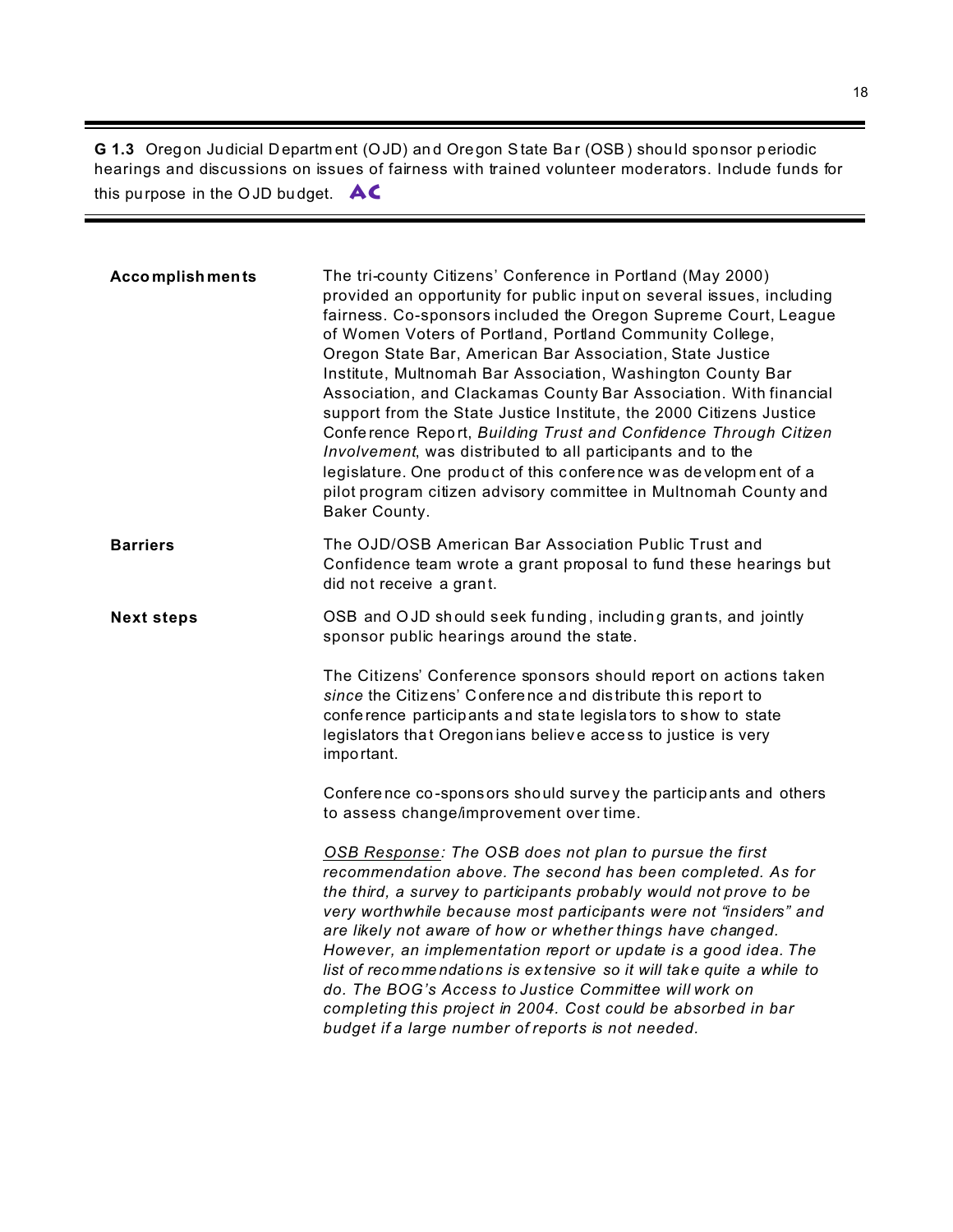**G 1.4** The Access Committee should review the Gender Fairness Task Force Report and develop a plan to collect additional data.

| <b>Accomplishments</b> | The Monitoring and Evaluation Subcommittee reviewed this report<br>but did not recommend that the Access Committee collect new<br>data.                                                                                     |
|------------------------|-----------------------------------------------------------------------------------------------------------------------------------------------------------------------------------------------------------------------------|
| <b>Next steps</b>      | The AC's Monitoring and Evaluation Subcommittee should<br>determine whether and which additional data is needed; assess<br>method and cost to collect and analyze data; and seek funds for<br>data collection and analysis. |

**G 1.5** Targeted entities should examine Task Force archives to identify groups, individuals, agencies, or geographic areas that warrant special attention.

| <b>Accomplishments</b> | Although targeted entities have not asked to examine archives, the<br>Oregon Council on Domestic Violence conducts ongoing statewide<br>hearings.  |
|------------------------|----------------------------------------------------------------------------------------------------------------------------------------------------|
| <b>Barriers</b>        | Oregon State Bar is not certain of its role. The GFTF archives are<br>not organized. Lack of OJD and OSB staff support to organize<br>those files. |
| <b>Next steps</b>      | The AC should develop an intemship to organize the GFTF<br>archives so that targeted entities can find relevant information<br>easily.             |

**G 1.6** Educational/research organizations should include intersectionality issues in future studies, discussions, and educational programs on gender fairness.

| <b>Accomplishments</b> | The OSB study on legal needs of low and moderate income<br>individuals in Oregon (2000) addressed the unique needs and<br>barriers facing low income Oregonians who also are disabled,<br>elderly, farm workers, Native Americans, immigrants, non-English<br>speaking, or youths.                                                                                                                                   |
|------------------------|----------------------------------------------------------------------------------------------------------------------------------------------------------------------------------------------------------------------------------------------------------------------------------------------------------------------------------------------------------------------------------------------------------------------|
|                        | Although not specifically on intersectionality, the AC, OJD, OSB,<br>and law schools all address diversity issues generally. Some law<br>firms reported practices, policies, education events, and ongoing<br>discussions with staff about fairness issues. Northwestern School<br>of Law at Lewis and Clark College has an academic enhancement<br>program that includes all students who have overcome significant |

▀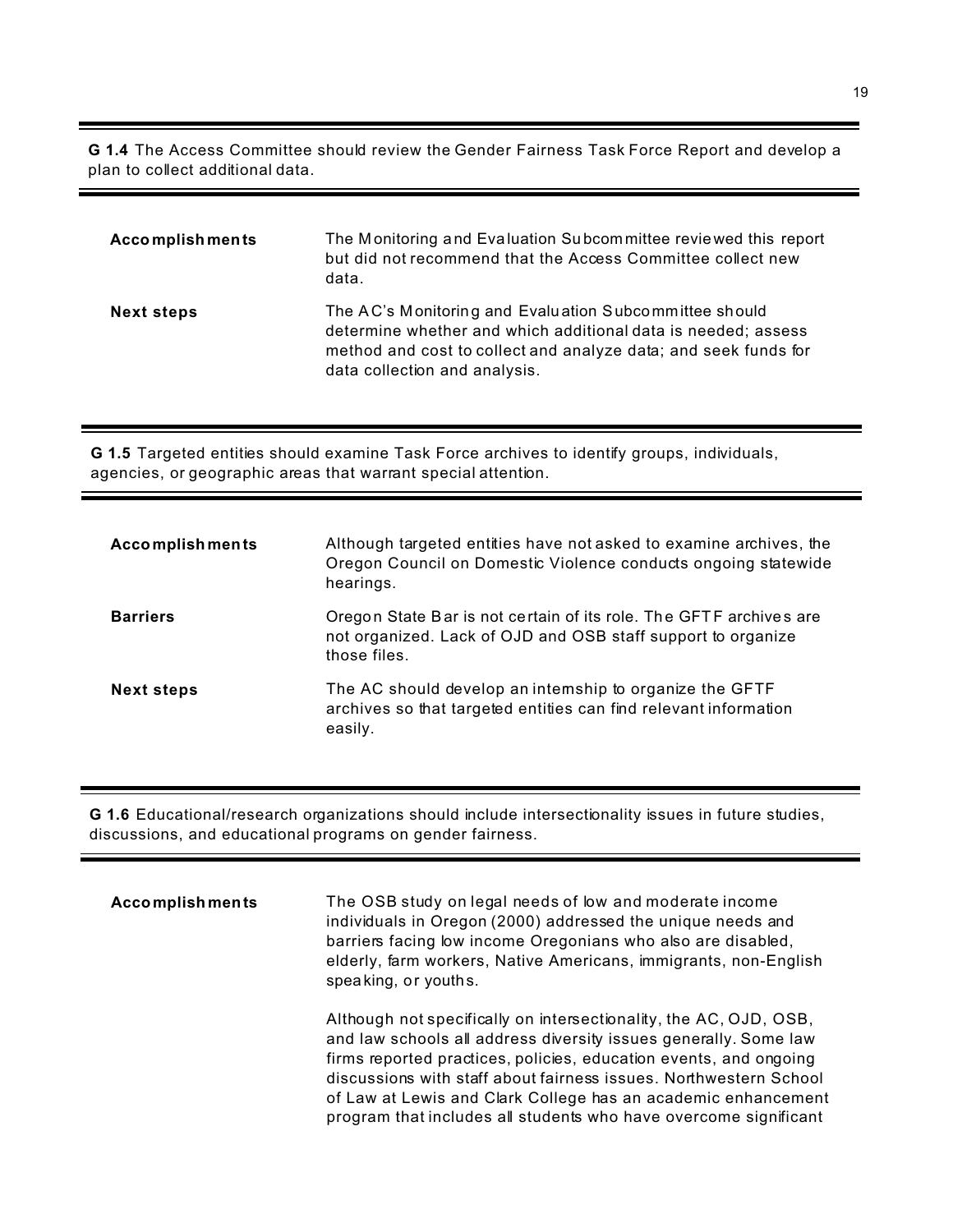|                   | social and economic disadvantage, including but not limited to<br>ethnic minority and international students. The University of Oregon<br>Law School has a similar program, Academic Choice for<br>Excellence (ACE). Willamette University College of Law has a<br>Professional Development and Multi-Cultural Affairs program that<br>focuses on community building and building respect for diversity. |
|-------------------|----------------------------------------------------------------------------------------------------------------------------------------------------------------------------------------------------------------------------------------------------------------------------------------------------------------------------------------------------------------------------------------------------------|
| <b>Barriers</b>   | Several law firms reported that they do not know what<br>intersectionality means. Generally, respondents gave other issues<br>higher priority.                                                                                                                                                                                                                                                           |
| <b>Next steps</b> | None identified at this time.                                                                                                                                                                                                                                                                                                                                                                            |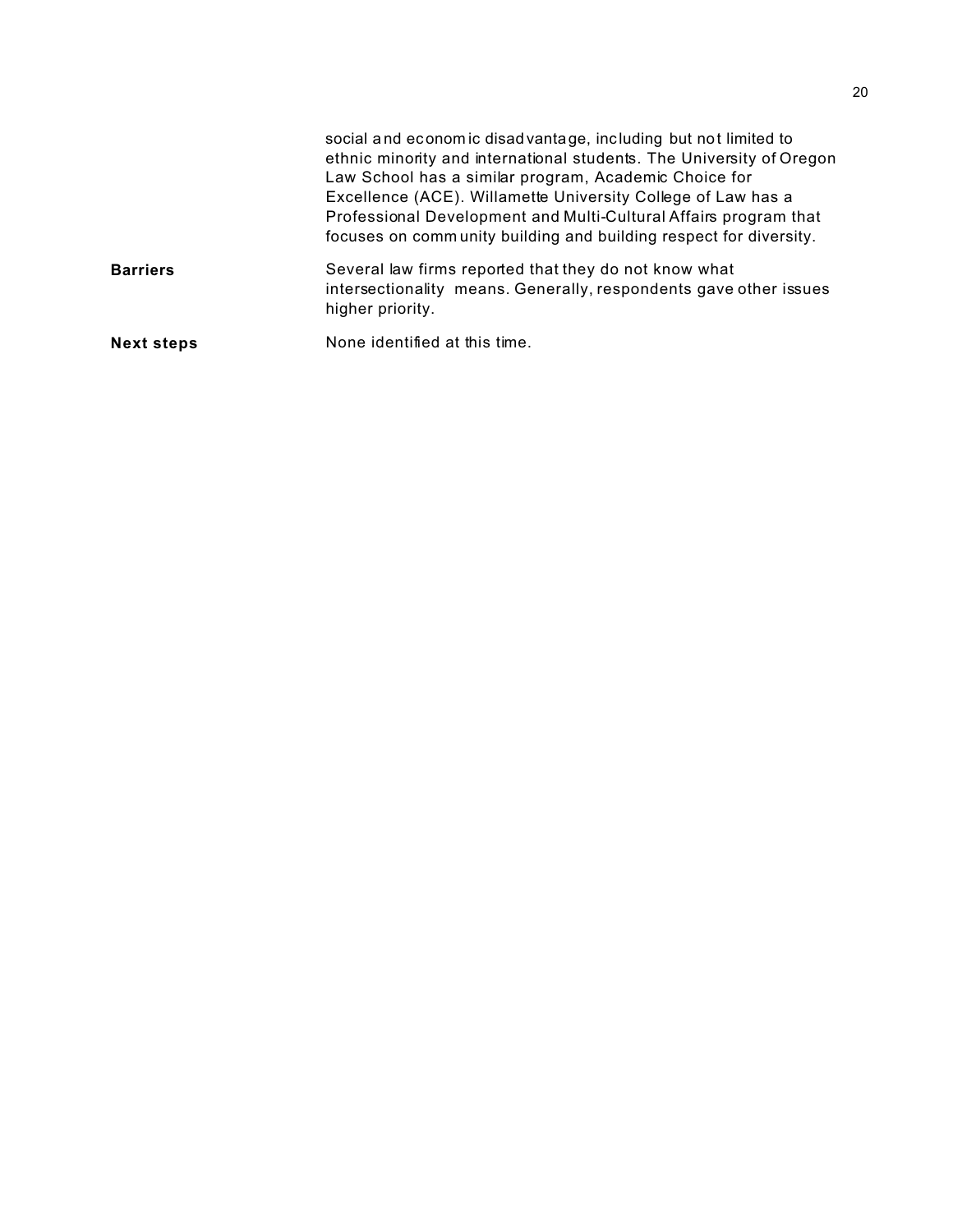# **G2 Judicial Administration**

The task force found that a significant minority of participants in the legal system – including litigants, witnesses, inmates, interpreters, law yers, judges, and court staff - had observed unprofessional genderrelated behavior in and around the courthouse and believed that gender influenced case outcomes. The following recommendations were designed to foster a conscious awareness of gender discrimination and to ensure constant vigilance and continuing education to reduce it.

G 2.1 The Oregon Supreme Court should review existing procedures for making complaints about unfairness in the judicial system, consider whether they adequately facilitate prompt and appropriate resolution of such complaints, and recommend any needed changes.  $\mathsf{AC}$ 

| <b>Accomplishments</b> | OJD requires strict compliance with JR 2.110, UTCR 1.090, and<br>UTCR 3.030. The Office of the State Court Administrator refers<br>complainants to other bodies with jurisdiction, e.g., the Commission<br>on Judicial Fitness and Disability, the OSB Disciplinary Counsel, or<br>the OJD Personnel Division.                                                                                                                                                                                                                                                                                                                                                      |
|------------------------|---------------------------------------------------------------------------------------------------------------------------------------------------------------------------------------------------------------------------------------------------------------------------------------------------------------------------------------------------------------------------------------------------------------------------------------------------------------------------------------------------------------------------------------------------------------------------------------------------------------------------------------------------------------------|
|                        | Internally, OJD's Personnel Rules and Policies, reviewed and<br>revised in 2001, prohibit discrimination on the basis of race, color,<br>religion, national origin, sex, political affiliation, age, marital status,<br>mental or physical disability, or sexual orientation. Personnel Rules<br>also prohibit employees from harassing, threatening, or making<br>discriminatory comments in the workplace. Personnel Rules<br>establish a grievance process for employees that includes<br>opportunities for mediation, informal resolution among involved<br>parties, and formal resolution through the Personnel Division and a<br>Peer Grievance Review Panel. |
| <b>Next steps</b>      | OJD should<br>develop an internal feedback form to be posted on the OJD<br>intranet and OJD's Notes database, similar to the Security<br>Incident Report;<br>develop a model external survey form, in print and online, for<br>courts to collect feedback from court users on how they were<br>treated. This form should include a question on whether the<br>judge was polite during proceedings.<br>• send complaints to other bodies for resolution, and compile data<br>for the Supreme Court and AC to review of the general nature of<br>concerns.                                                                                                            |
|                        | The Chief Justice should encourage courts to make feedback forms<br>available in a visible place.                                                                                                                                                                                                                                                                                                                                                                                                                                                                                                                                                                   |
|                        | See G 2.10 for related next steps.                                                                                                                                                                                                                                                                                                                                                                                                                                                                                                                                                                                                                                  |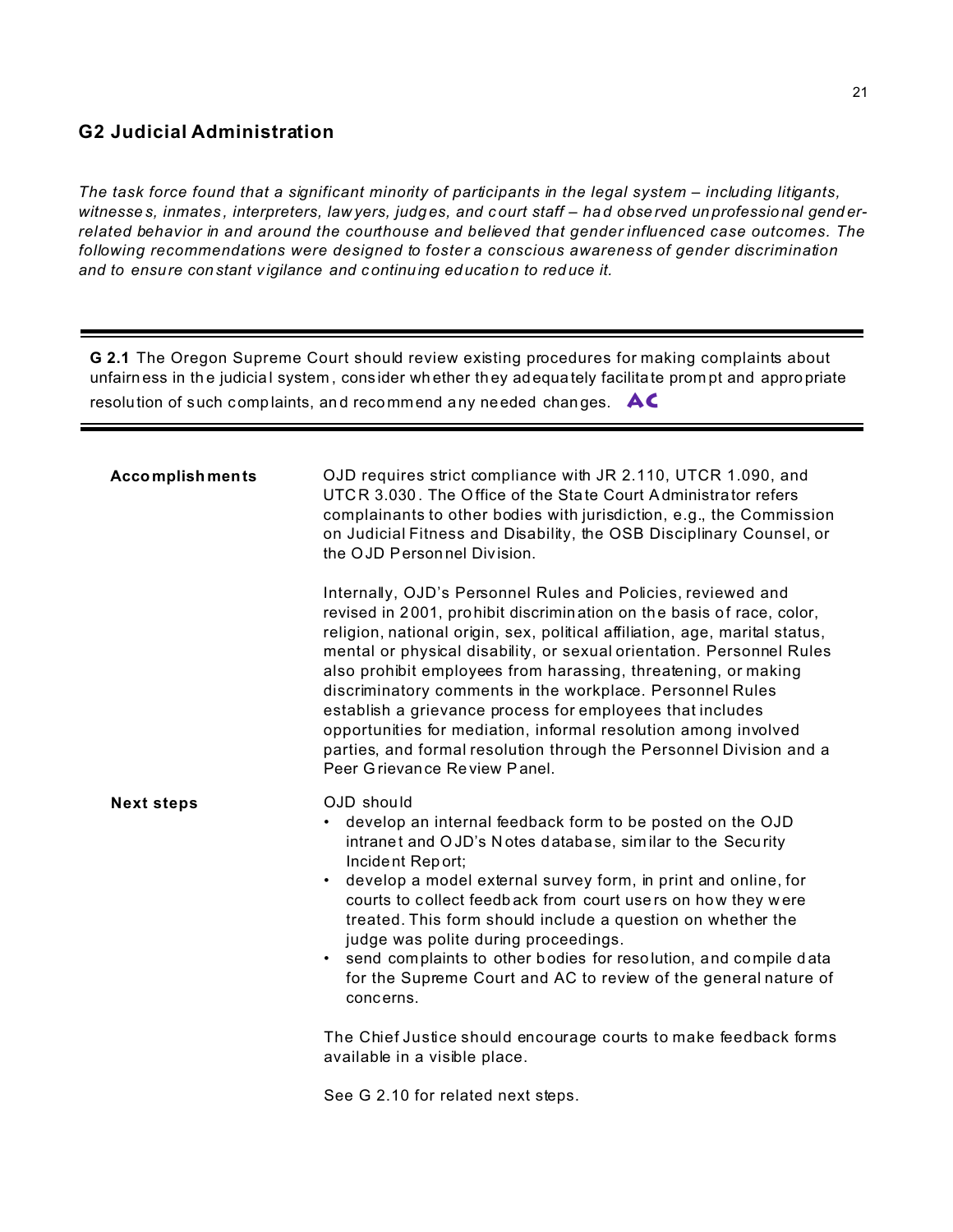**G 2.2** Judges, including judges pro tempore, referees, and magistrates, should

- a. monitor behavior in courtroom and, when appropriate, pretrial proceedings and intervene to correct inappropriate gend er-based conduct; **AC**
- b. participate in periodic refresher courses on the need to be aware of issues affecting gender fairness; and
- c. when appropriate, expand on precautionary instruction UCJl No.5.01 for specific fairness issues in a particular case.

| <b>Accomplishments</b> | Judges do not intentionally allow gender bias in proceedings or in<br>application of legal principles to litigants. Many judges attend (and<br>some teach) classes on racial bias and other types of<br>discrimination, including some discussions about gender bias. The<br>Judicial Fitness Commission dismisses about 97% of complaints<br>against judges.                                                                                                                                                                                                                                                                                  |
|------------------------|------------------------------------------------------------------------------------------------------------------------------------------------------------------------------------------------------------------------------------------------------------------------------------------------------------------------------------------------------------------------------------------------------------------------------------------------------------------------------------------------------------------------------------------------------------------------------------------------------------------------------------------------|
| <b>Barriers</b>        | Have not had occasion to expand on UCJI 5.01 to address gender-<br>fairness issues. Some judges are reluctant to interfere with how<br>lawyers try cases and assume that the inappropriate conduct will<br>bring its own punishment from the jury.                                                                                                                                                                                                                                                                                                                                                                                             |
| <b>Next steps</b>      | OJD should<br>determine whether other entities have collected data on gender-<br>٠<br>based conduct or perceptions of gender-based unfairness in the<br>courtroom<br>develop a confidential process to collect feedback from court<br>users, including jurors, on their experience, how they were<br>treated, and their perceptions of fairness and unfairness related<br>to gender, race, economic status, etc.<br>The Chief Justice should ask courts to volunteer in a pilot data-<br>collection program that uses a common survey form.<br>The AC should report findings annually at the New Judge Seminar<br>and the Judicial Conference. |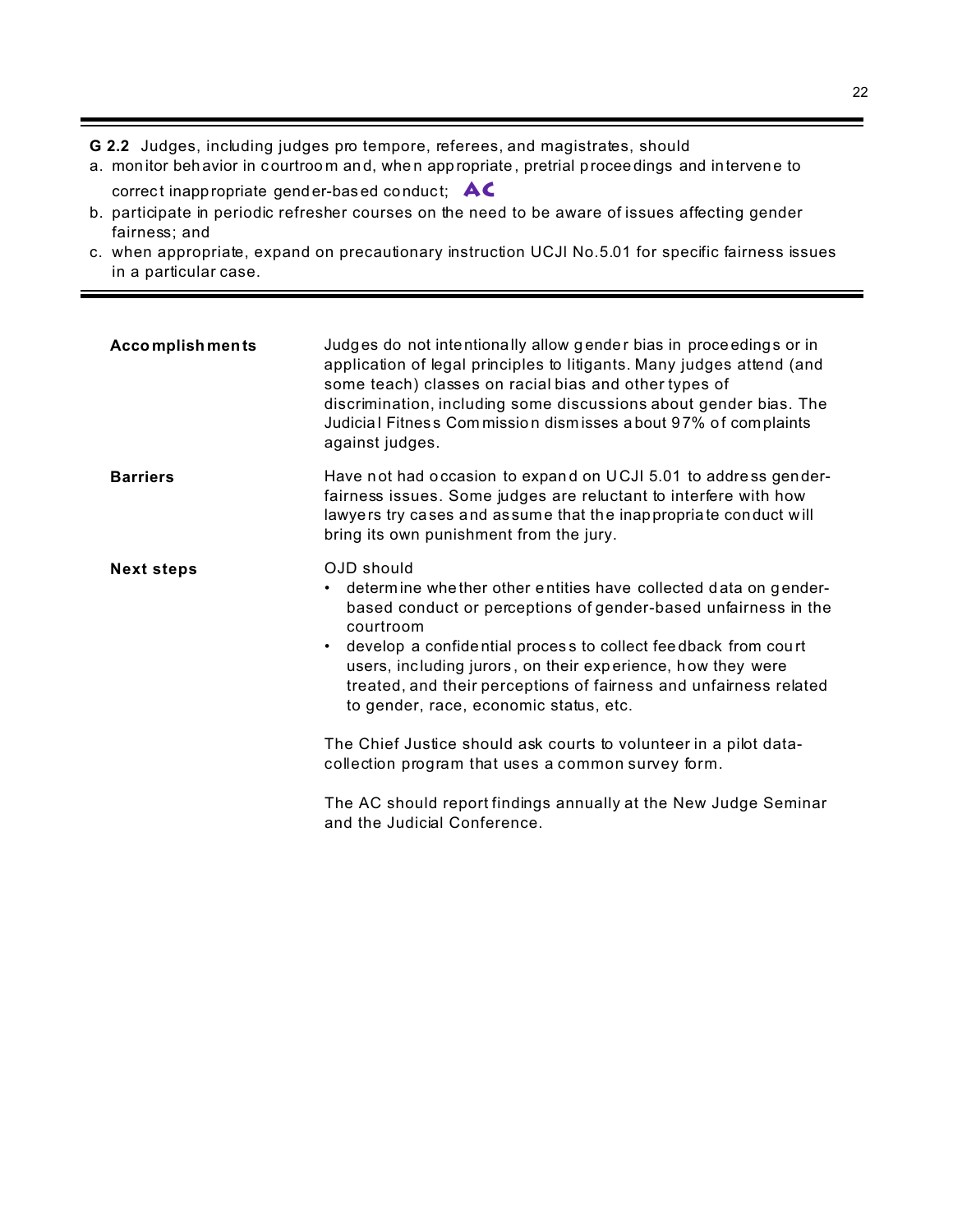**G 2.3** The Education Division of the Office of the State Court Administrator should

- a. continue to conduct regular educational programs for judges and court staff on the existence and effects of gender-biased behavior in and around the courthouse, and on ways to avoid such behavior; and
- b. develop a brochure on gender fairness and distribute it to participants in the judicial process; emphasize the commitment of the Chief Justice and the President of the State Bar to achieving gender fairness and advise lay participants of available complaint processes in the event that they experience or obs erve unfair trea tment. **AC**

| <b>Accomplishments</b> | The educational programs are incorporated in both judge and<br>staff curricula as stand-alone topics and within other<br>substantive topics. The State Court Administrator asked the<br>Access Committee to draft a brochure on fairness issues<br>generally. |
|------------------------|---------------------------------------------------------------------------------------------------------------------------------------------------------------------------------------------------------------------------------------------------------------|
| <b>Next steps</b>      | The AC should<br>• develop a web page to offer guidance for complainants;<br>• work with OJD to use brochure as a teaching tool in the<br>New Employee Orientation, Customer Service program,<br>and New Judge Seminar.                                       |

### **G 2.4** Oregon State Bar should

- a. continue to conduct regular educational programs for lawyers on the importance of professionalism, including the avoidance of gender-biased behavior and other forms of biased beha vior;
- b. offer co ntinuing legal education program s for litigato rs that e xplore the line betwe en ap propria te and inappropriate uses of gender (and other personal characteristics) in litigation strategy; and
- c. continue to educate the public ab out the workings of the legal system, emphasizing its commitment to fairness.

| <b>Accomplishments</b> | OSB conducts Continuing Legal Education (CLE) programs on<br>professionalism regularly. The Oregon Supreme Court<br>adopted a new MCLE requirement for all participating<br>attorneys in Oregon to participate in three hours of education<br>every three-year reporting period on legal professionalism and<br>racial and ethnic issues, gender fairness, disability issues, or<br>access to justice. Will provide incentive for more programs of<br>the sort identified in recommendation. |
|------------------------|----------------------------------------------------------------------------------------------------------------------------------------------------------------------------------------------------------------------------------------------------------------------------------------------------------------------------------------------------------------------------------------------------------------------------------------------------------------------------------------------|
|                        | The OSB provides spreadsheets of all accredited programs on<br>its web site at http://www.osbar.org/2practice/mcle/mcle.html.<br>This includes any programs that have been approved for<br>diversity credit, including past and future programs.                                                                                                                                                                                                                                             |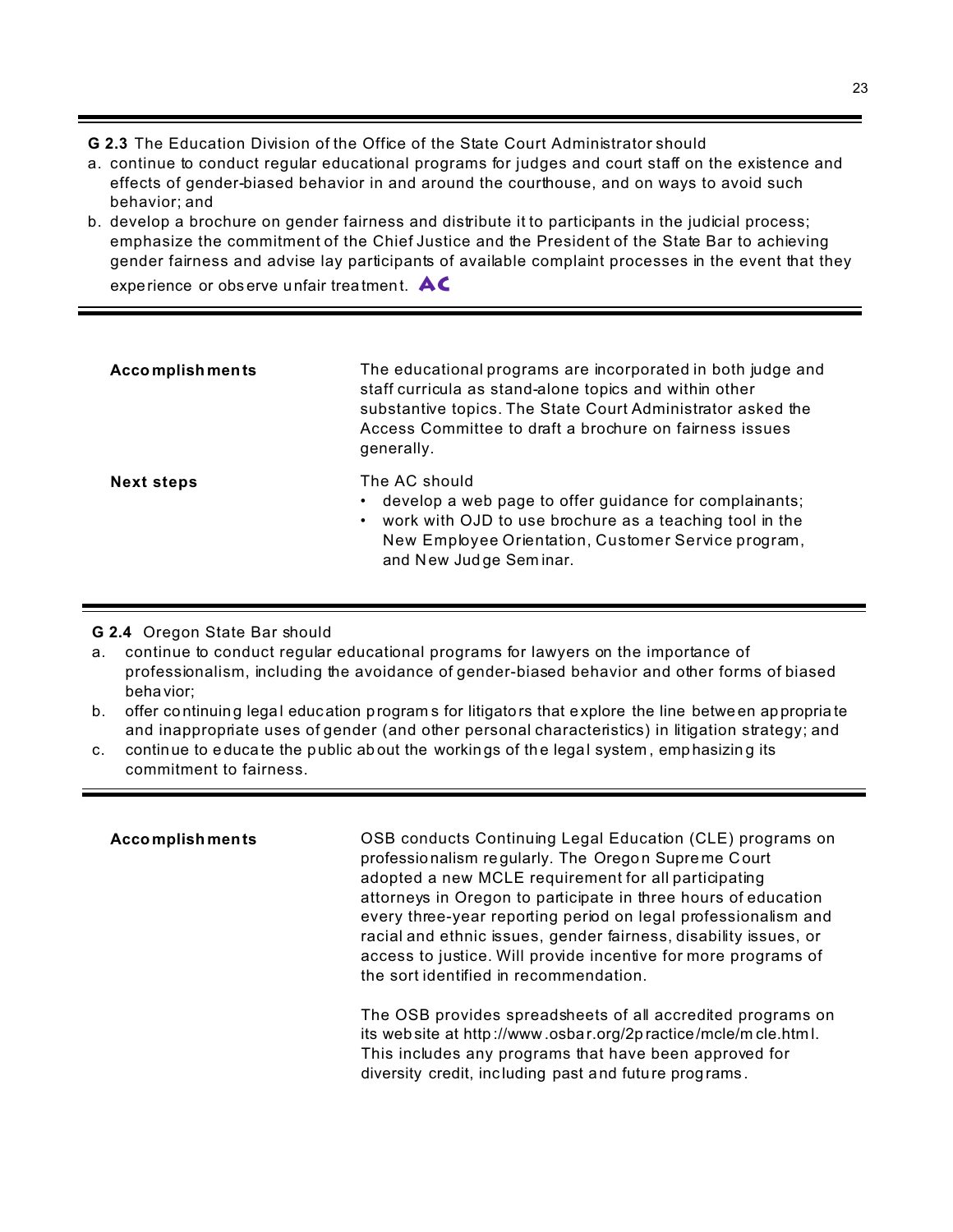The Marion County Bar routinely highlights the activities, perso nnel, and org anization of the Mary Leonard L aw Society in the *Marion Cou nty Ba r Bulletin* and was the first local Oregon Bar with a w ebsite, http://www.marioncountybar.org, used to publicize its activities and enhance professionalism. The M arion C ounty Bar es tablishe d a Div ersity Comm ittee in 2002 to capture and implement good ideas from CLE training. **Next steps** The AC's Education Subcommittee should ask OSB's MCLE administrator to report annually to the AC the number of programs that qualified for the diversity credit, which fairness topics they covered, and how many attorneys attended each program. OSB also sh ould develop a web page that lists available training resources for diversity programs, and the AC should provide a link to the OSB web page from the AC web page . *Bar Response: Spon sors are not re quired to submit attendance lists to our office so we would have no way of knowing how many attorneys attended each program. Because the diversity requirement is so new, there are only a handful of programs* that ha ve been ap proved for dive rsity credit at this time. However, as more programs are approved for diversity credit, it would be difficult to keep up with detailed information such as which fairness topics are covered in each program.

**G 2.5** Oregon Sta te Bar's Com mittee on Un iform C ivil Jury Instructions should consider whether to expand the caveat in UCJl No. 5.01, which provides that "you must not be influenced in any degree by personal feelings or sympathy for, or prejudice against, any party to this case." The Committee should consider whether it is advisable to give more explicit guidance on issues of fairness or to refer to other pa rticipants be yond the parties (such as a party's lawy er).

| <b>Accomplishments</b> | OSB's Committee on Uniform Civil Jury Instructions (UCJI) adopted<br>a related precautionary instruction in October 1998, numbered<br>5.01A, to provide more explicit guidance on issues of fairness to<br>juries when interpreters are involved in a case.                    |
|------------------------|--------------------------------------------------------------------------------------------------------------------------------------------------------------------------------------------------------------------------------------------------------------------------------|
| <b>Next steps</b>      | The recommendation should extend to the Uniform Criminal Jury<br>Instructions as well. The AC should ask OSB to refer this<br>recommendation to the two OSB committees that develop civil and<br>criminal jury instructions and check with the Bar in late 2002 for<br>status. |
|                        | Bar Response: The Bar may refer these to the appropriate<br>committees with a response in late 2002 or early 2003.                                                                                                                                                             |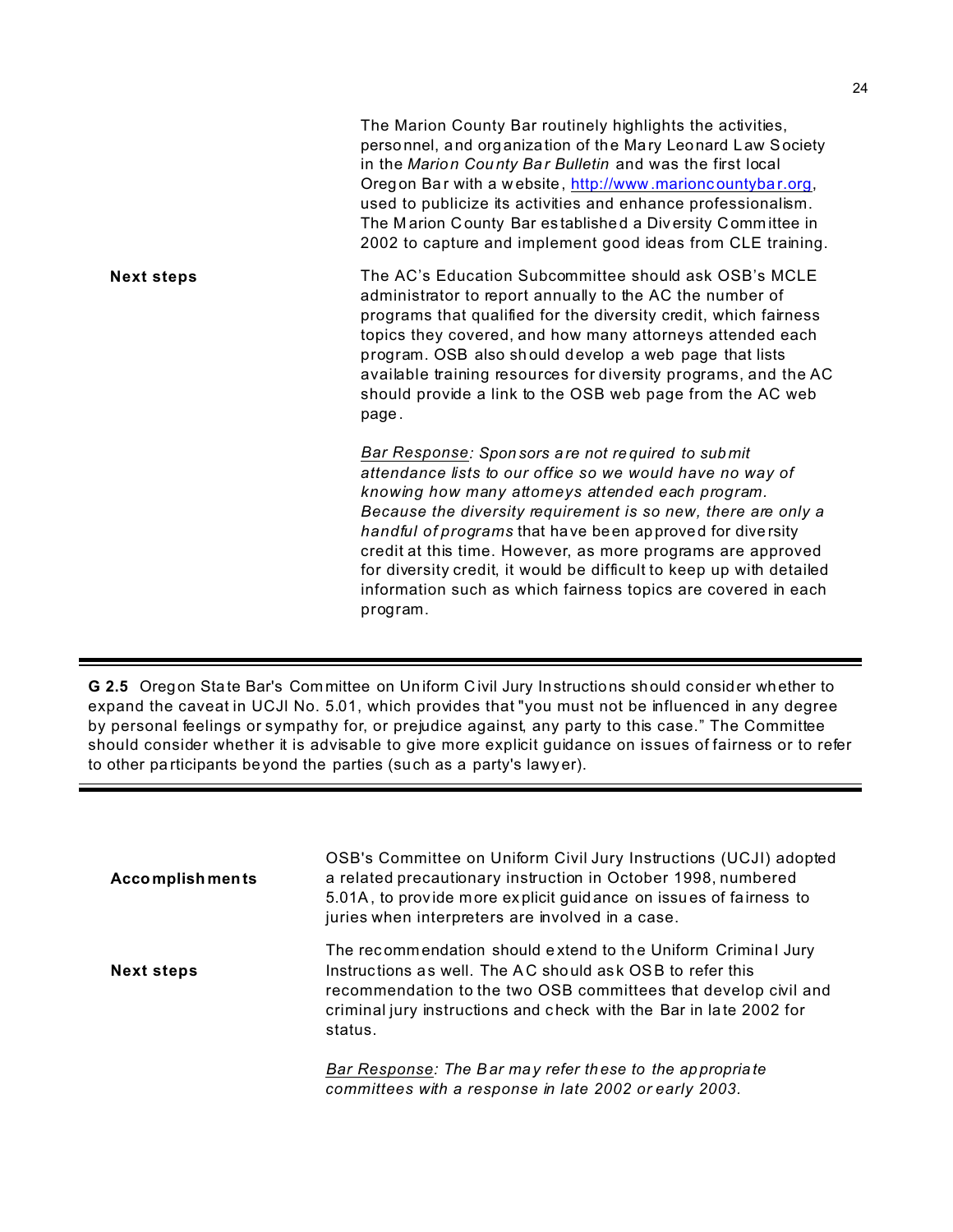**G 2.6** Law firm s, lawyers' and judicia l organ izations , and o ther org anizations of regula r participants in the administration of justice should

a. discuss the issues raised in this report; and

b. provide continuing education for their members on methods of achieving fairness.

| <b>Accomplishments</b> | Eleven responding law firms' answers ranged from detailed<br>descriptions of plans and policies to achieve fairness and to<br>prevent discrimination by attorneys, employees and clients, to "not<br>applicable."                                                                                                                                                                                                                  |
|------------------------|------------------------------------------------------------------------------------------------------------------------------------------------------------------------------------------------------------------------------------------------------------------------------------------------------------------------------------------------------------------------------------------------------------------------------------|
|                        | OJD raises the issues in this report regularly with judges and court<br>staff at several annual events, including the Judicial Conference,<br>Oregon Circuit Judges Association Conference, New Judge<br>Seminar, Supervisor Camp, and other staff education programs.<br>OJD's Judicial Education Committee (JEC) adopted a policy to<br>incorporate fairness issues into all judicial education programs in<br><b>July 2002.</b> |
|                        | The Oregon Criminal Defense Lawyers Association has offered two<br>hours of diversity training to date, including one addressing gender<br>and intersectionality issues, at its annual conference and Indigent<br>Defense Management CLE.                                                                                                                                                                                          |
| <b>Next steps</b>      | Ongoing. OSB should send email to its members that provide a link<br>to the AC web page and suggest that they discuss the fairness task<br>force reports in staff meetings or develop in-house CLE programs<br>using the reports to fulfill the MCLE diversity requirement. OSB<br>should provide a link on its website to the AC web page and refer to<br>the online versions of task force reports.                              |
|                        | OSB Response: OSB will include a link in the on-line Bar News<br>with the suggestions from the AC and a link to their web page by<br>the end of 2002. The Communications Department will be in charge<br>of this with a goal of trying to time it to the review of diversity<br>programs at 2002 Annual Meeting.                                                                                                                   |

**G 2.7** The Access Committee should assist the Office of the State Court Administrator and State Bar to improve educational curricula to help judges and lawyers identify and avoid gender bias.

| <b>Accomplishments</b> | The Education Committee and AC are committed to increasing<br>educational opportunities for judges and attorneys. The AC has<br>presented workshops at the Juvenile Court Improvement<br>Project Judge's Conference on Overrepresentation of<br>Minorities in the Juvenile Justice System ('98-99);<br>presented a three-hour workshop on access issues at the New<br>Judge Seminar ('98-01); |
|------------------------|-----------------------------------------------------------------------------------------------------------------------------------------------------------------------------------------------------------------------------------------------------------------------------------------------------------------------------------------------------------------------------------------------|
|------------------------|-----------------------------------------------------------------------------------------------------------------------------------------------------------------------------------------------------------------------------------------------------------------------------------------------------------------------------------------------------------------------------------------------|

 $\equiv$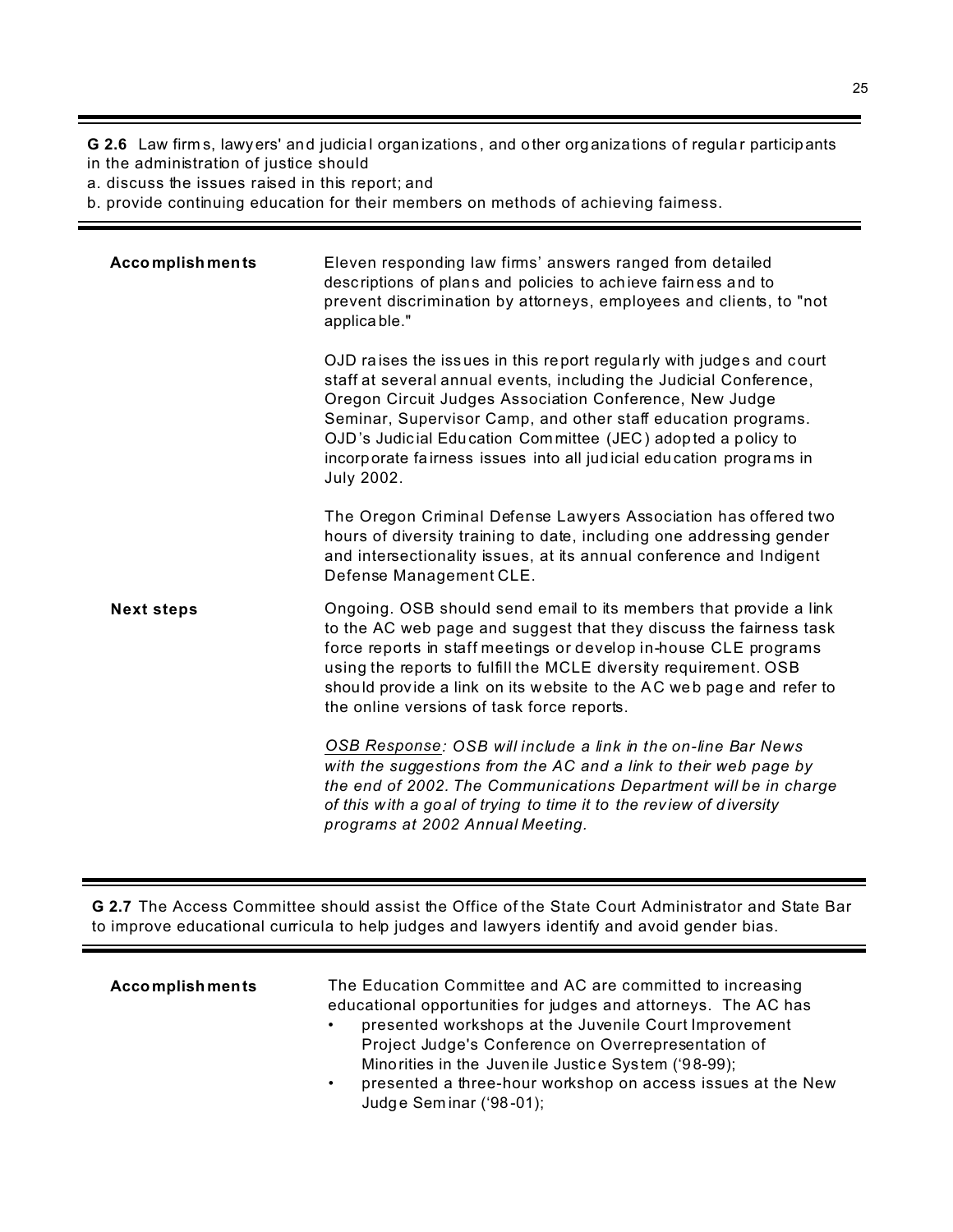|                   | included two- to four-hour plenary workshops for the '99 and<br>$\bullet$<br>'01 spring Judicial Conferences, featuring Dr. Edwin J.<br>Nichols, PhD, on the philosophical aspects of cultural<br>difference, especially as relating to justice system and role of<br>judges;<br>sent videos of Nichols and related written materials to all local<br>$\bullet$<br>court libraries;<br>published and distributed an educational journal on court<br>$\bullet$<br>interpreting issues ('99);<br>developed and recommended proposal to OSB MCLE Board<br>$\bullet$<br>to require sponsors to include diversity issues in all subject<br>matter seminars accredited by the Board and allow<br>participants to receive ethics credits for approved diversity<br>courses $(00)$ . |
|-------------------|------------------------------------------------------------------------------------------------------------------------------------------------------------------------------------------------------------------------------------------------------------------------------------------------------------------------------------------------------------------------------------------------------------------------------------------------------------------------------------------------------------------------------------------------------------------------------------------------------------------------------------------------------------------------------------------------------------------------------------------------------------------------------|
|                   | OJD continues to develop programs on gender-related issues in<br>learning styles, sexual harassment/work workplace violence.                                                                                                                                                                                                                                                                                                                                                                                                                                                                                                                                                                                                                                                 |
| <b>Next steps</b> | Continuing.                                                                                                                                                                                                                                                                                                                                                                                                                                                                                                                                                                                                                                                                                                                                                                  |

**G 2.8** The Access Committee should coordinate with trial court administrators, county officials, and other intere sted pers ons to im plement Multno mah Bar Asso ciation's Co urt Care Advisory Committee's recommendations

- a. to establish ch ild care at courthous es for jurors, witnesse s, and parties during proce edings and to form a new committee to oversee that effort; and
- b. to begin a statewide feasibility study respecting on-site child care at courthouses.

**Accomplish ments** Multnomah County Circuit Court became O regon's first state courthouse to provide free on-site, drop-in daycare for low-income families with the Multnomah CourtCare Program. Multnomah CourtC are ope ned on Decem ber 6, 2001, with trained child-care staff from Volun teers of American Oregon to care for up to six children, ag es 0 - 6, from 9:00 AM - 5:00 PM in a remo deled jury room. The program is prima rily to serve low-in come families but will serve any litigant with a child who needs care.

> The AC proposed 1999 legislation to allow courts to reimburse jurors for child care expenses while serving on a jury (if child care would not have been necessary otherwise) (see Chapter 1085 Oregon Laws 1999). The 2001 legislature enacted the bill but delayed implementation until January 1, 2002 for budget reasons (see O regon Laws 2001 , Chap ter 787 ).

No statewide feasibility study has been initiated.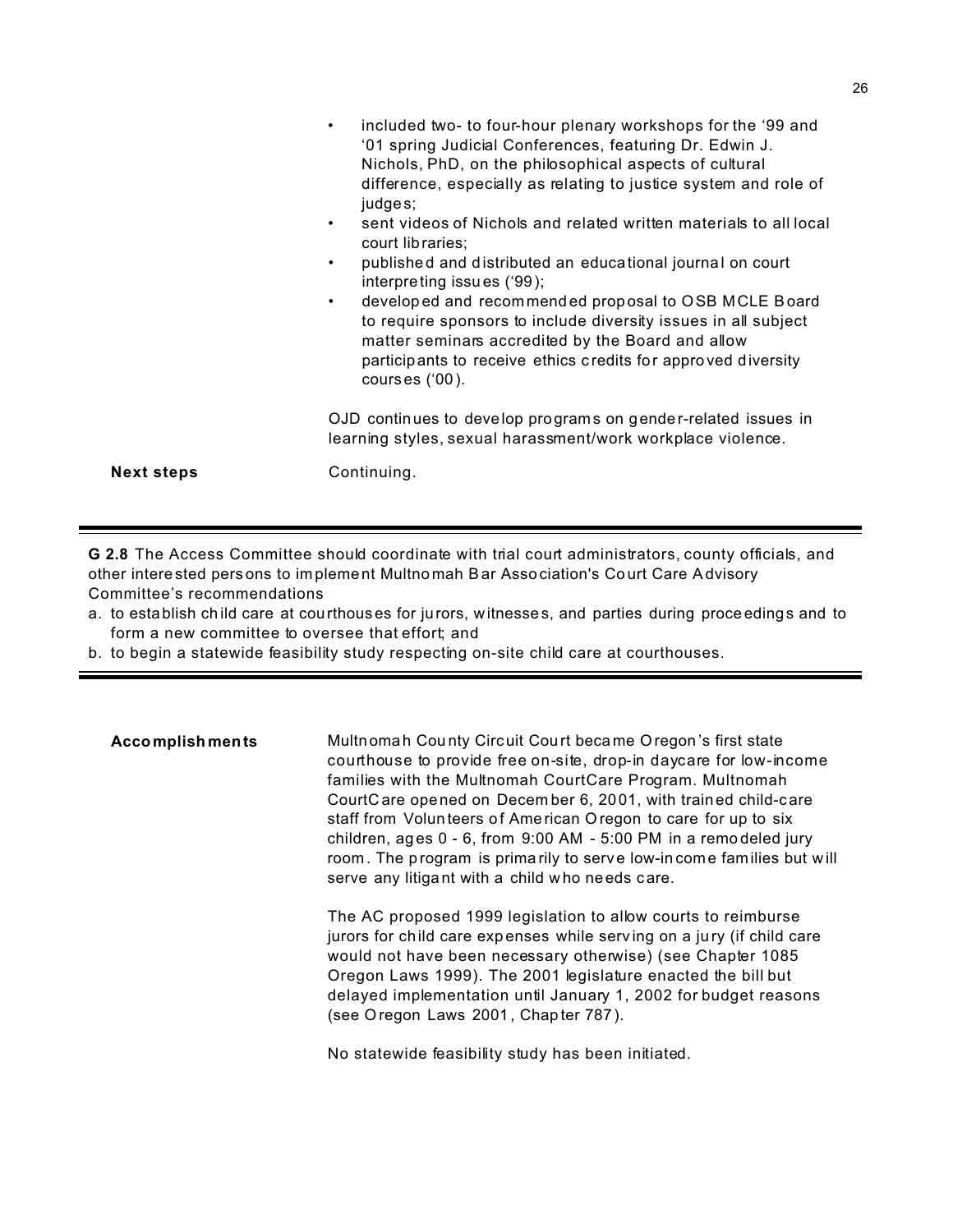**Next steps** The AC should ask CourtCare Advisory Committee for a report on the process to establish child care programs, and the AC and Multnomah Bar Association should distribute that report to local bar associations and courts to develop similar programs.

**G 2.9** The Access Committee should work with the Information [Technology] Division of the Office of the State Court Administrator, trial court administrators, and others to assess the adequacy of the Civil Action Data form to analyze gender fairness and intersectionality issues and recommend appropriate changes.

| <b>Accomplishments</b> | OJD concluded that the Civil Action Data form is an inadequate<br>means of data collection generally, because it relies on self-<br>reporting, has no enforcement mechanism, generates too much<br>data, offers no means of validation, and is too expensive. The 2001<br>legislature repealed the Civil Action Data form statute (Oregon<br>Laws 2001, Chapter 779). |
|------------------------|-----------------------------------------------------------------------------------------------------------------------------------------------------------------------------------------------------------------------------------------------------------------------------------------------------------------------------------------------------------------------|
| <b>Next steps</b>      | Potential alternatives for analysis include electronic filing or a<br>limited-time study.                                                                                                                                                                                                                                                                             |

**G 2.10** Counties, assisted by Access Committee, should study whether and, if so, how gender affects the treatment of participants in the judicial system by court security personnel and procedures, and recommend any appropriate changes; focus on participants, such as jurors, litigants, lawyers, and witnesses, who are not employees with security passes.

| <b>Accomplishments</b> | Not done.                                                                                                                                                    |
|------------------------|--------------------------------------------------------------------------------------------------------------------------------------------------------------|
| <b>Next steps</b>      | OJD should ask courts to send county-related complaints collected<br>from the complaint form described in G 2.1 to the appropriate<br>county administrators. |

**G 2.11** The C hief Justice, trial court ad ministra tors and others should study whether and, if so, to what extent jurors experience or perceive unfairness based on gender during their jury duty, including while participating in voir dire and while deciding cases.

| <b>Accomplishments</b> | Not done on a statewide basis. Several courts have conducted<br>juror surveys but did not include specific gender fairness<br>questions. Some courts are working on or considering surveys with<br>gender questions. Others have expressed interest but have not yet |
|------------------------|----------------------------------------------------------------------------------------------------------------------------------------------------------------------------------------------------------------------------------------------------------------------|
|                        | pursued such studies.                                                                                                                                                                                                                                                |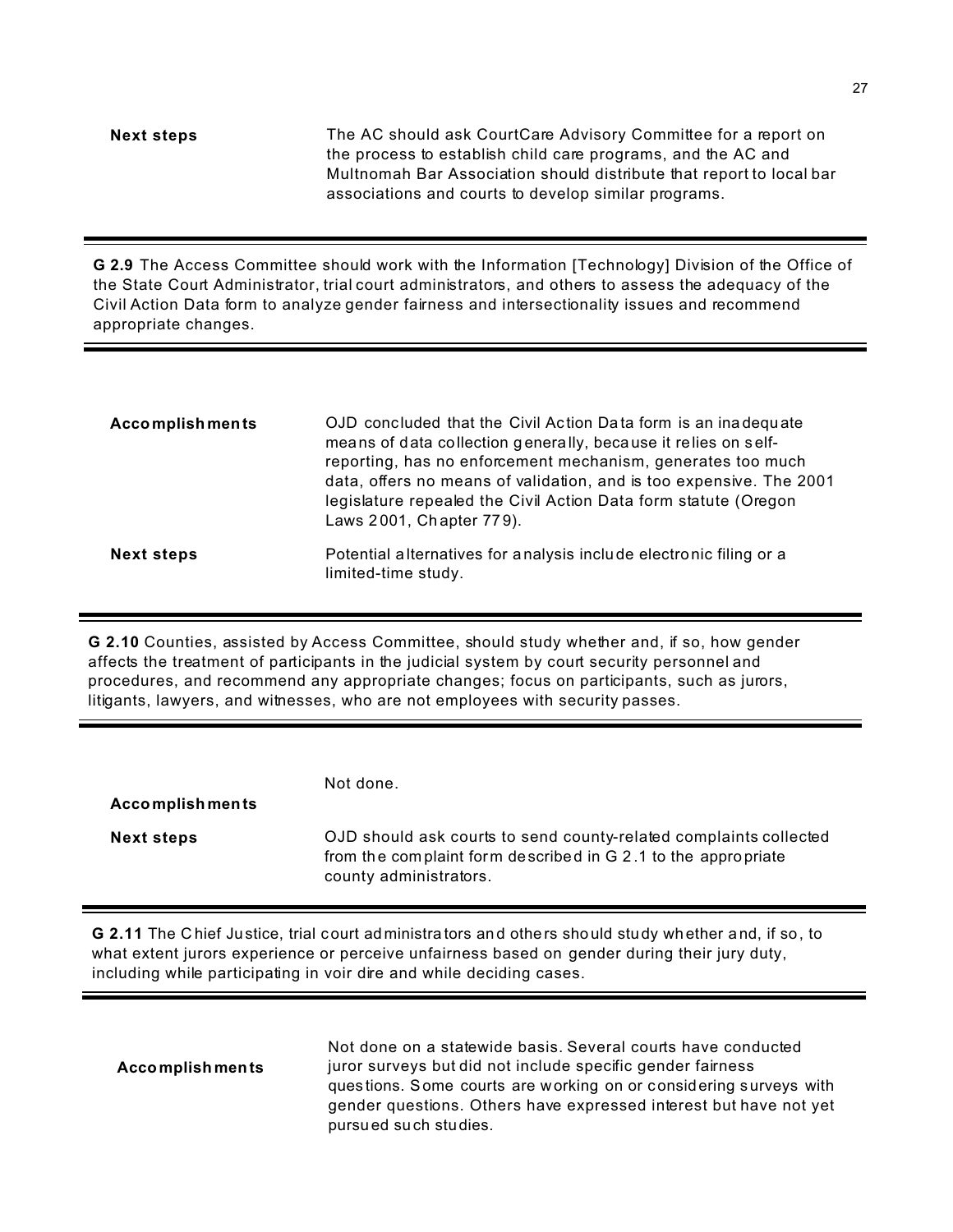|                   | The Chief Justice referred this recommendation to the Civil Law<br>Advisory Committee to develop questions for courts to use in exit<br>surveys. At its September 11, 2002 meeting, the Civil Law<br>Advisory Committee referred this recommendation to its Trial<br>Subcommittee. |
|-------------------|------------------------------------------------------------------------------------------------------------------------------------------------------------------------------------------------------------------------------------------------------------------------------------|
| <b>Next steps</b> | The Chief Justice also should refer this recommendation to the<br>Criminal Justice Advisory Committee as a joint project with the<br>Civil Law Advisory Committee. The AC should check with the Civil<br>Law Advisory Committee in 2003 on status.                                 |

**G 2.12** The Chief Justice and State Bar should study whether the gender of participants influences civil litigation, substantively or procedurally; should build on preliminary work of the Task Force.

| <b>Accomplishments</b> | The Chief Justice's Civil Law Advisory Committee (CLAC)<br>considered this recommendation at its September 2002 meeting<br>and referred it to the Long-Range Planning Subcommittee to<br>recommend how to study the issue. In 2001, that subcommittee<br>assumed responsibility to monitor, report on, and advise on<br>implementation of recommendations made by the 2000 Citizens'<br>Conference in Portland regarding public trust and confidence in<br>the civil law justice system. |
|------------------------|------------------------------------------------------------------------------------------------------------------------------------------------------------------------------------------------------------------------------------------------------------------------------------------------------------------------------------------------------------------------------------------------------------------------------------------------------------------------------------------|
| <b>Next steps</b>      | CLAC's Long-Range Planning Subcommittee will prepare a<br>recommendation for CLAC to consider. CLAC will advise the Chief<br>Justice on how the Chief Justice and Oregon State Bar might<br>proceed to study this issue or make other recommendations.                                                                                                                                                                                                                                   |

**G 2.13** The Governor should form a group to study whether and, if so, how gender affects the work of administrative agencies in performance of their adjudicative functions.

| <b>Accomplishments</b> | The Governor's Office of Legal Counsel plans to work with          |
|------------------------|--------------------------------------------------------------------|
|                        | members of the legislature, state agency representatives, public   |
|                        | interest groups, and members of the Oregon State Bar's             |
|                        | Administrative Law Section to select potential members for a task  |
|                        | force to be appointed by executive order to study the effect of    |
|                        | gender on the performance of administrative agencies' adjudicative |
|                        | functions. The workgroup has yet to be created.                    |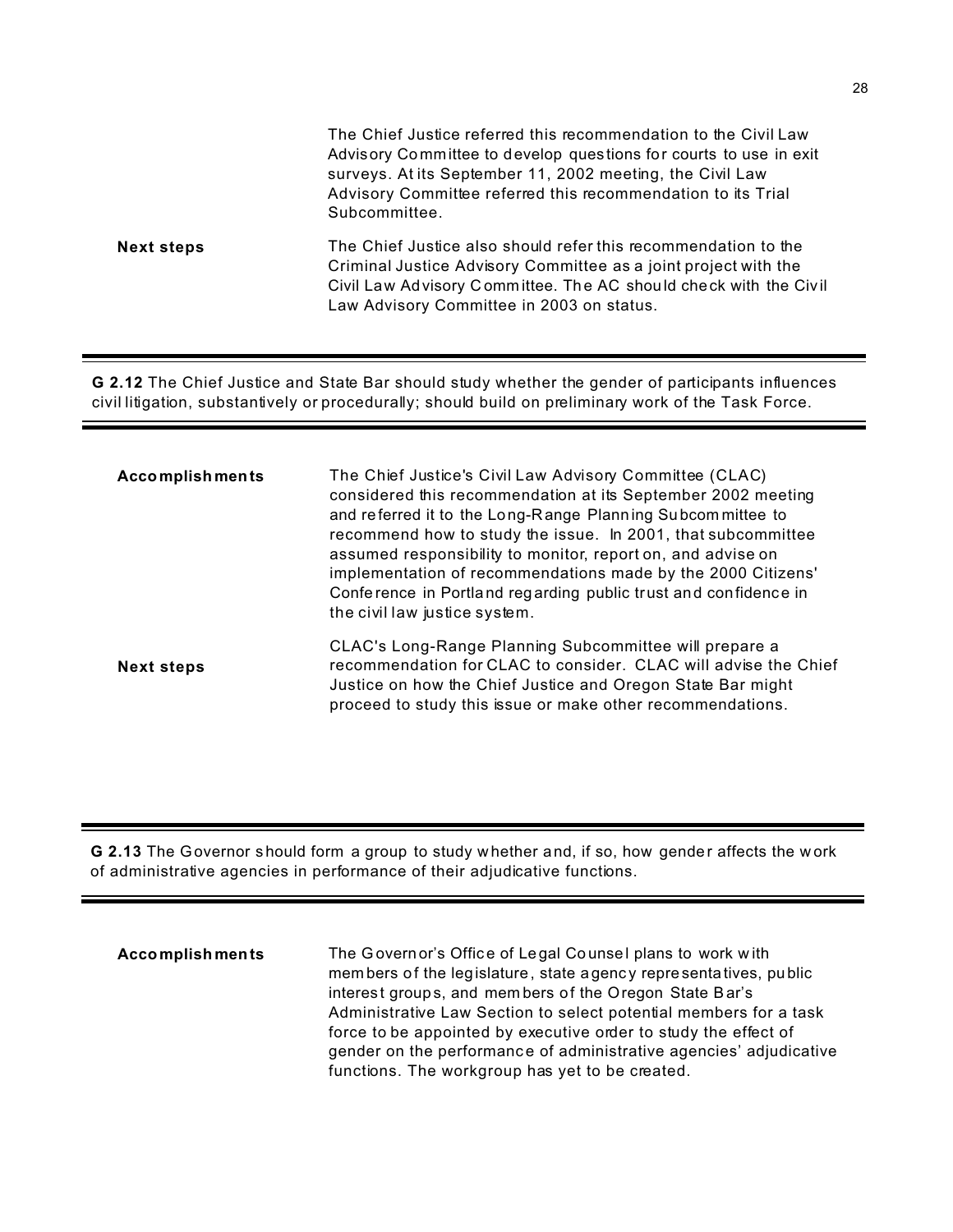#### **Next steps Continuing.**

The Governor's Office of Legal Counsel is committed to informing the ne xt adm inistration abou t the Ta sk Fo rce's recommen dation to create the workgroup and the importance of that recommendation. During the tran sition betwee n adm inistration s, the Governor's Office of Legal Counsel will work with the incoming administration to explain how that administration's staff might work with the mem bers of the Legislature, state agen cy representatives, public interest groups, and members of the Oregon State Bar's Administration Law Section to select members for a task force, which the next ad ministration can establish by executive order.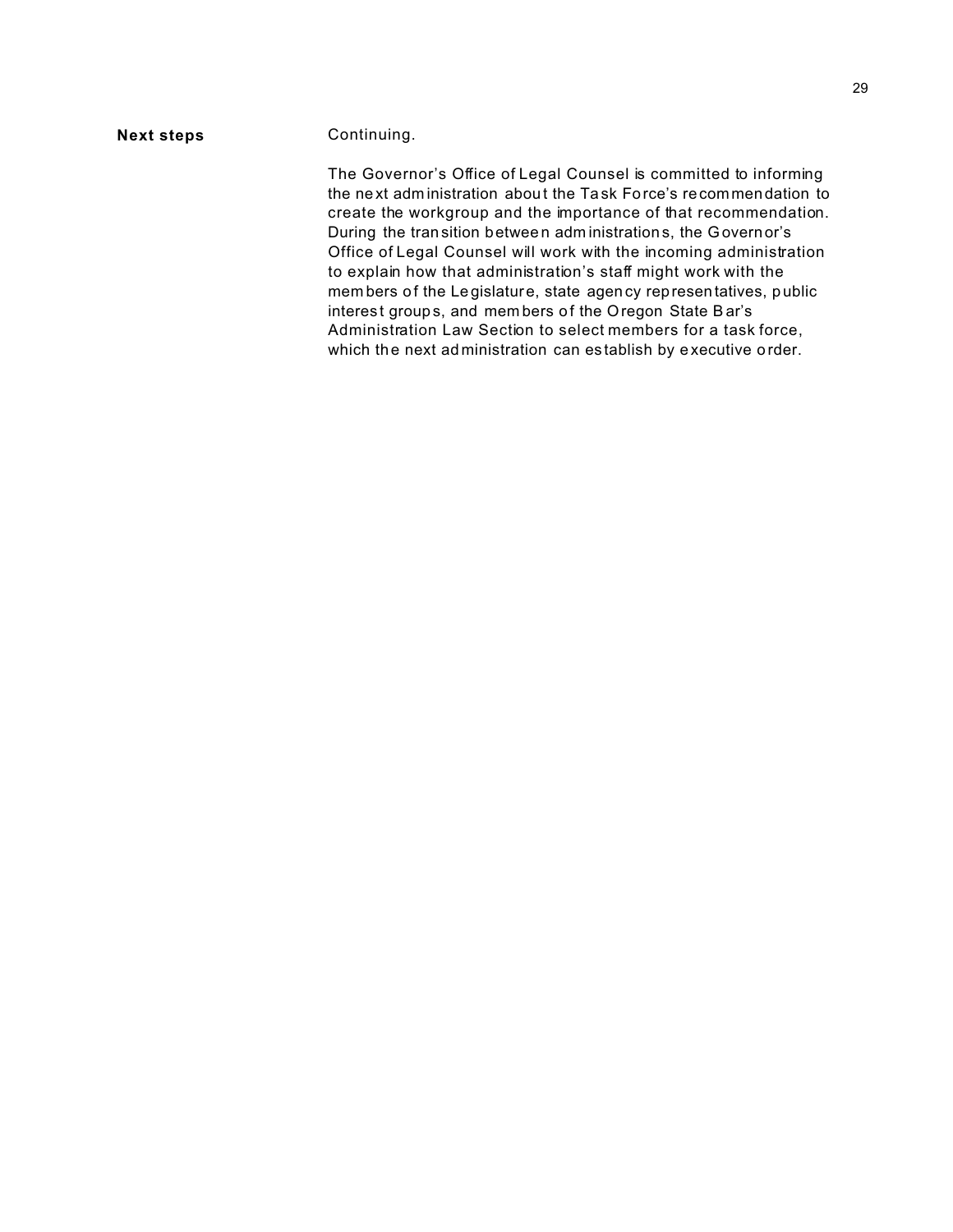## **G3 Domestic Relations Cases**

*The task force studied whether gender inequities exist in matters involving child custody and visitation, child support, spousal support, property division, restraining orders, and marital dissolution cases. Among its findings, the task force concluded that women receive financial dispositions in marital dissolutions that ultimately leave them at a long-term economic disadvantage relative to men. Both men and women of low income are disadvantaged by the lack of available legal services and effective access to the courts in Oregon, particularly so for non-English speaking persons. Male victims of domestic violence are more likely to be disbelieved or denied relief than are female victims. Task Force recommendations addressed judicial guidelines and state funding for legal services.*

- **G 3.1** The Chief Justice and Oregon State Bar should **AC**
- a. appoint a Task Force on Spousal Support to consider the feasibility of formulating statewide spousal support guidelines for adoption by the legislature; and
- b. study issues in the dissolution of gay and lesbian relationships (including child custody and support) and develop recom mendations to ensure cou rts resolve cases fairly and appropriately.

| <b>Accomplishments</b> | a. Not done. Oregon Laws 1999, Chapter 587 established<br>procedural guidelines for judges on spousal support, but did not<br>establish monetary guidelines.                                                                                                                                                                                                                                                                                 |
|------------------------|----------------------------------------------------------------------------------------------------------------------------------------------------------------------------------------------------------------------------------------------------------------------------------------------------------------------------------------------------------------------------------------------------------------------------------------------|
|                        | b. Neither the Chief Justice nor the Bar have studied child custody<br>or support issues in the context of gay and lesbian relationships.<br>SFLAC has a standing subcommittee that focuses on child<br>support issues as they relate to courts, but its focus is on non-<br>controversial ways to improve the system for children.                                                                                                          |
| <b>Barriers</b>        | There is no right of spousal support in the dissolution of gay and<br>lesbian relation ships.                                                                                                                                                                                                                                                                                                                                                |
| <b>Next steps</b>      | The Chief Justice and the Executive Director of OSB should ask<br>the Family Law Section of OSB to study the feasibility of both<br>recommendations.                                                                                                                                                                                                                                                                                         |
|                        | The State Bar should consider whether to analyze the Alimony and<br>Support Database advertised on the OSB Family Law Section 2001<br>Fall Conference brochure, including over 600 Oregon spousal<br>support cases by parties' incomes and other factors, to assess<br>trends in spousal support outcomes.                                                                                                                                   |
|                        | Bar Response: The OSB President, Angel Lopez, has written to the<br>Family Law Section of the bar to ascertain whether they would be<br>interested in working on the development of standard guidelines for<br>spousal support. The Chief Justice indicated in a recent meeting<br>that there are not adequate guidelines. The issue of analysis of<br>support cases by the criteria outlined above will also be referred to<br>the section. |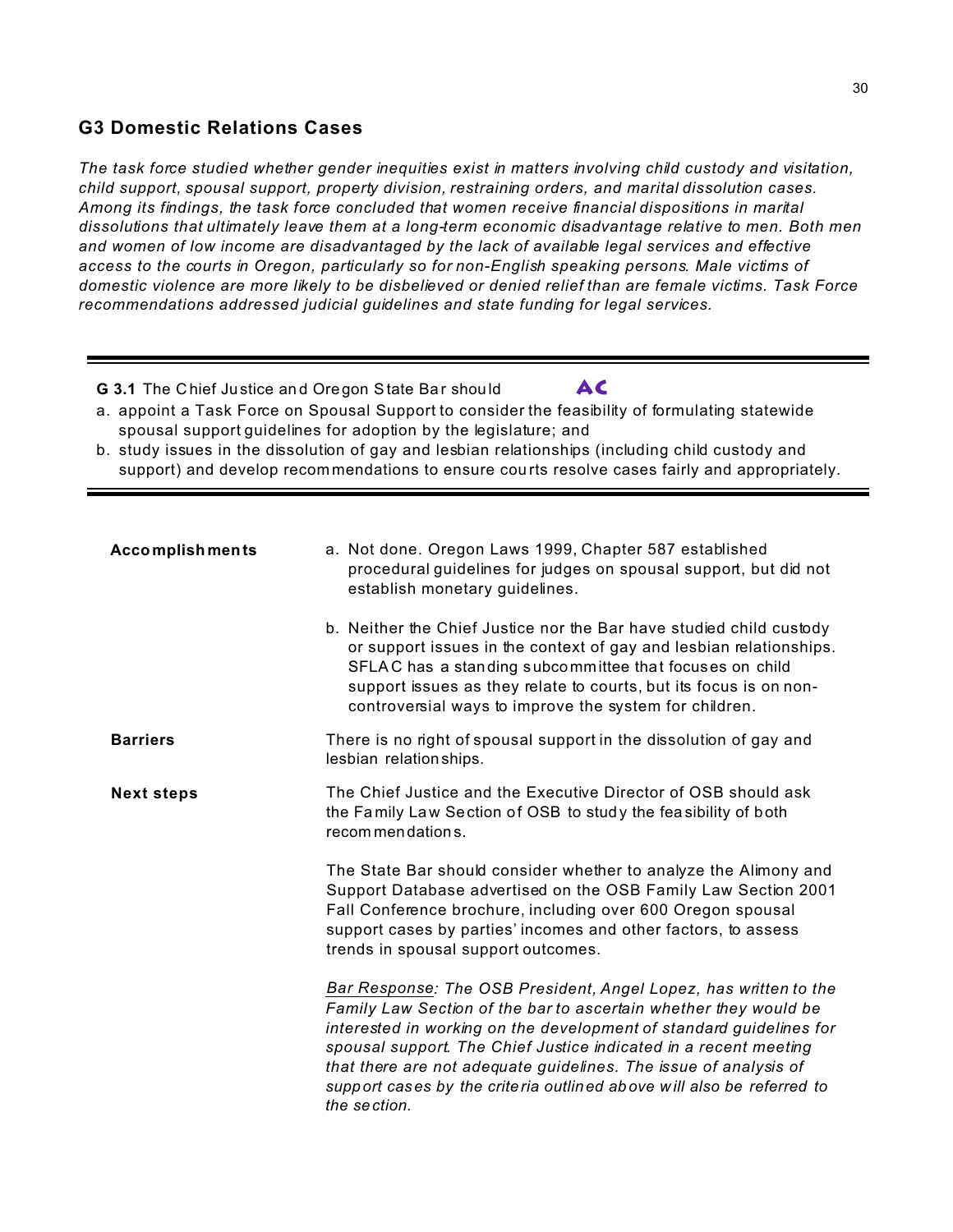**G 3.2** The Legislature and Governor should work with the Oregon Family Law Legal Services Commission's recommendations to ensure adequate funding for providing legal services to lowincom e peo ple in family law matters. **AC**

| <b>Accomplishments</b> | The 2001 Legislature provided permanent funding for family-law<br>facilitator positions in 19 judicial districts in the 2001-2003<br>biennium. Family-law facilitators' duties, set forth in ORS 3.428,<br>include mandates to assist self-represented litigants in family law<br>matters to complete their court forms and to provide information<br>about court procedures and other resources and services that may<br>be available to them. The OJD provided an initial facilitation<br>program training in December 2000 and an advanced facilitator<br>training in September 2002.<br>Several presiding judges have expressed a strong commitment to<br>maintain family-law facilitator positions despite budget cuts.<br>An OJD Family Law Website was developed in 2000 and makes<br>available to the public family law information, resources and forms<br>which may be downloaded. http://www.ojd.state.or.us/familylaw<br>Optional statewide domestic relations forms were developed by an<br>OJD Forms Committee and placed on the OJD Family Law<br>Website in November 2000. Forms are available for dissolutions,<br>separations, modifications, and enforcement proceedings.<br>The State Family Law Advisory Committee (SFLAC) and local<br>FLACs monitor, coordinate, and advise on access to family law<br>legal resources for self-represented litigants, as recommended by<br>the Oregon Family Law Legal Services Commission.<br>A workgroup of SFLAC has developed and made available on the<br>OJD Family Law Website a "Parenting Plan Guide for Parents" to<br>assist self-represented litigants in creating customized parenting<br>time arrangements to suit their children's developmental needs |
|------------------------|-------------------------------------------------------------------------------------------------------------------------------------------------------------------------------------------------------------------------------------------------------------------------------------------------------------------------------------------------------------------------------------------------------------------------------------------------------------------------------------------------------------------------------------------------------------------------------------------------------------------------------------------------------------------------------------------------------------------------------------------------------------------------------------------------------------------------------------------------------------------------------------------------------------------------------------------------------------------------------------------------------------------------------------------------------------------------------------------------------------------------------------------------------------------------------------------------------------------------------------------------------------------------------------------------------------------------------------------------------------------------------------------------------------------------------------------------------------------------------------------------------------------------------------------------------------------------------------------------------------------------------------------------------------------------------------------------------------------------------|
|                        | and the family's special circumstances. Another SFLAC workgroup<br>developed a "Safety Focused Parenting Plan Guide for Parents" to<br>develop parenting plans in situations where there are safety<br>concerns; it is also available on the OJD Family Law Website.                                                                                                                                                                                                                                                                                                                                                                                                                                                                                                                                                                                                                                                                                                                                                                                                                                                                                                                                                                                                                                                                                                                                                                                                                                                                                                                                                                                                                                                          |
| <b>Barriers</b>        | Budget reductions have resulted in layoffs of existing family-law<br>facilitator positions in some local courts and will eliminate/postpone<br>expanding programs to courts that do not have facilitators yet.<br>Three new facilitator positions requested for judicial districts that<br>do not have facilitation programs were not funded.                                                                                                                                                                                                                                                                                                                                                                                                                                                                                                                                                                                                                                                                                                                                                                                                                                                                                                                                                                                                                                                                                                                                                                                                                                                                                                                                                                                 |
| <b>Next steps</b>      | Cannot identify next steps until after budget rebalancing sessions.                                                                                                                                                                                                                                                                                                                                                                                                                                                                                                                                                                                                                                                                                                                                                                                                                                                                                                                                                                                                                                                                                                                                                                                                                                                                                                                                                                                                                                                                                                                                                                                                                                                           |

3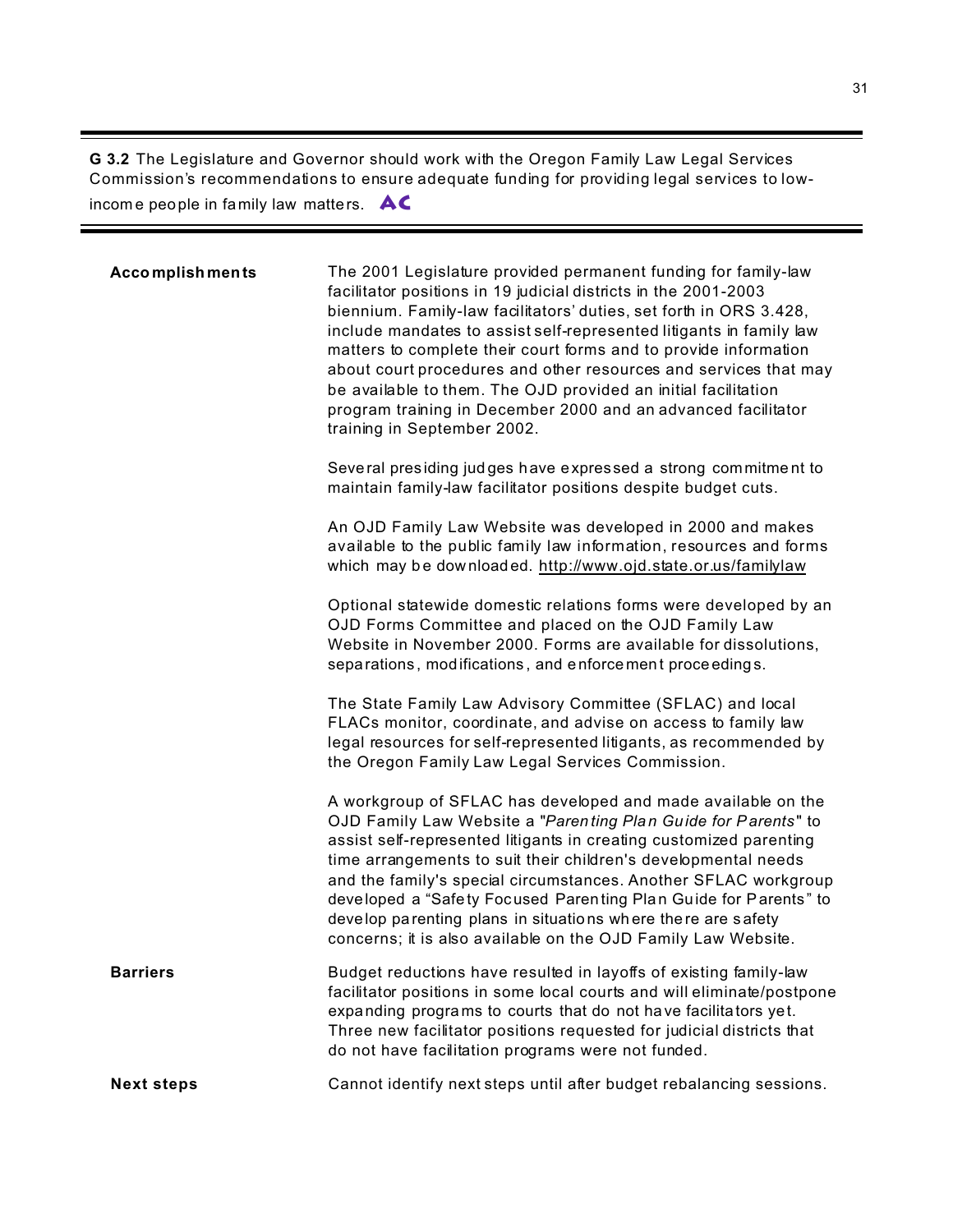**G 3.3** The OJD Education Division should continue to educate judges on marital dissolution law and both judges and court sta ff on do mes tic violen ce issu es. **AC**

| <b>Accomplishments</b> | OJD's Court Community Justice Services Program, SFLAC, and<br>Oregon Coalition Against Domestic and Sexual Violence<br>(OCADSV), presented five regional one-day education programs<br>on domestic violence for judges and court staff throughout the state<br>between March and September 2001. The OJD received Violence<br>Against Women Act (VAWA) funding to continue statewide<br>education in 2002 on multi disciplinary responses to domestic<br>violence and mediation. |
|------------------------|----------------------------------------------------------------------------------------------------------------------------------------------------------------------------------------------------------------------------------------------------------------------------------------------------------------------------------------------------------------------------------------------------------------------------------------------------------------------------------|
|                        | OJD recently sent the State Justice Institute's curriculum,<br>"Understanding Sexual Violence: The Judge's Role in Stranger and<br>Non-stranger Rape and Sexual Assault Cases," to all court<br>libraries.                                                                                                                                                                                                                                                                       |
|                        | OJD co-sponsored with the Oregon Association of Family Court<br>Services an Advanced Mediator Institute on Domestic Violence<br>Plans and Protocols in Eugene on May 17, 2002.                                                                                                                                                                                                                                                                                                   |
|                        | The Marion County Bar and the Mary Leonard Law Society are<br>developing a booklet on domestic violence. This project is under<br>the leadership of Audrey Hirsch, and the Oregon State Bar has<br>agreed to contribute some funds for publication.                                                                                                                                                                                                                              |
| <b>Next steps</b>      | Continuing.                                                                                                                                                                                                                                                                                                                                                                                                                                                                      |

**G 3.4** Law Schools should educate law students about domestic violence.

| <b>Accomplishments</b> | Willamette University College of Law addresses domestic violence<br>issues in several classes, such as Family Law and Criminal Law.<br>The law schools at the University of Oregon and Lewis and Clark<br>College did not return the survey. |
|------------------------|----------------------------------------------------------------------------------------------------------------------------------------------------------------------------------------------------------------------------------------------|
| <b>Next steps</b>      | Law schools should review the current domestic violence curricula<br>for inclusion of issues regarding potentially unfair treatment based<br>on gender.                                                                                      |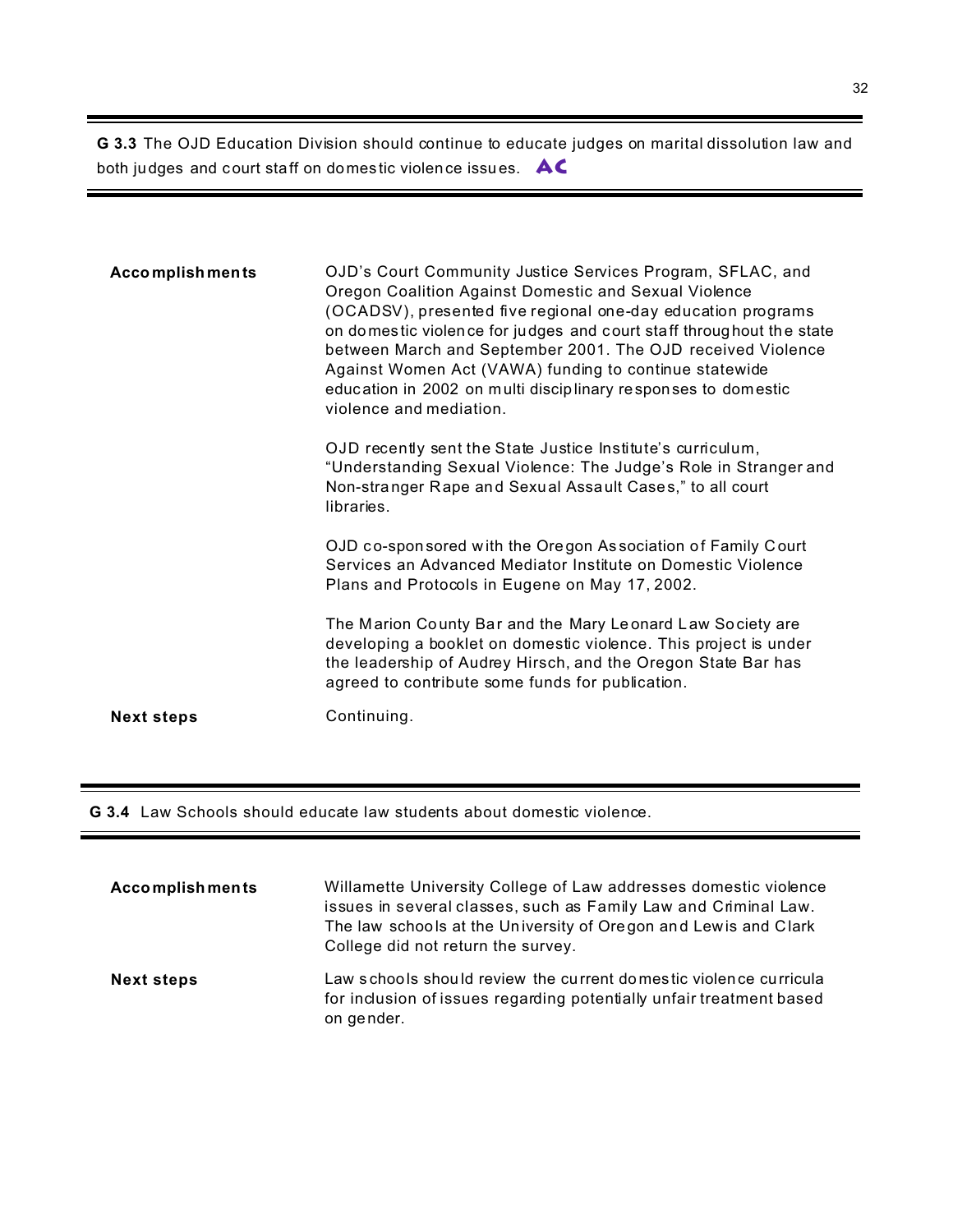**G 3.5** The O regon State Bar sho uld

- a. develop pro bono lawye r referral progra ms that specialize in domestic relations a nd do mes tic violence; and
- b. begin to implement a statewide outreach program to inform non-English speakers about services available to domestic violence victims.

#### **Accomplish ments**

The O SB w ebsite provides information abo ut Leg al Aid services in Oregon, inc luding family law issu es, http://www.osbar.org/ legallinks/legalhelp/FreeAndLowCost/LegalAid.html, and L egal Aid Services of Oregon has begun to develop a website. The Bar also provides a lawyer referral service but not specifically for pro bono services. The Bar established Tel-Law, a free telephone-based collection of recorded messages written by Oregon lawyers on a variety of legal subjects, including domestic violence. All Tel-Law recordings are available currently in English. About one-third of the scripts are now available in Spanish, Russian and Vietnamese. The dom estic vio lence script is currently available in English on ly, with translations scheduled for 2003. An on-line transcription of English Tel-Law recording s is available now, a nd Spa nish trans lations are in progress. The Bar also provides LegalLinks brochures on many legal topics, including divorce, in English, Spanish, Vietnamese, and Russian.

OJD developed a Spa nish translation of the O regon 's Fam ily Abus e Prev ention Act (FAPA) form an d plans to make it available on the OJD website. The OJD website currently provides a Spanish translation of a 46-page booklet on family law issues prepared by Legal Aid Services of Oregon, including protection from abuse. OJD staff are availab le, usually working through interpre ters, to inform non-English speaking court users about services for domestic violence victims at most local courts in Spanish and at some courts in other languages.

Legal Aid Services of Oregon has several sets of materials for domestic violence survivors available in English and Spanish, including information about obtaining and enforcing restraining orders, representing oneself at a restraining order hearing, and parenting time orders in restraining order cases. In some of the larger counties, Legal Aid programs coordinate panels of attorneys or law students w ho volun teer to ass ist dome stic violence survivors in contested restrain ing ord er proc eedings, and are s ome times a ble to provide interpreters for these attorneys' consultation with clients. In many counties, Legal Aid staff also handle such appearances.

**Barriers Example 2** On review, OSB decided to limit its focus to modest- and moderateincome clients, leaving low-income and pro bono clients to Legal Aid.

**Next steps** The OSB LegalLinks cable series will produce a program on domestic violence resources in late 2002.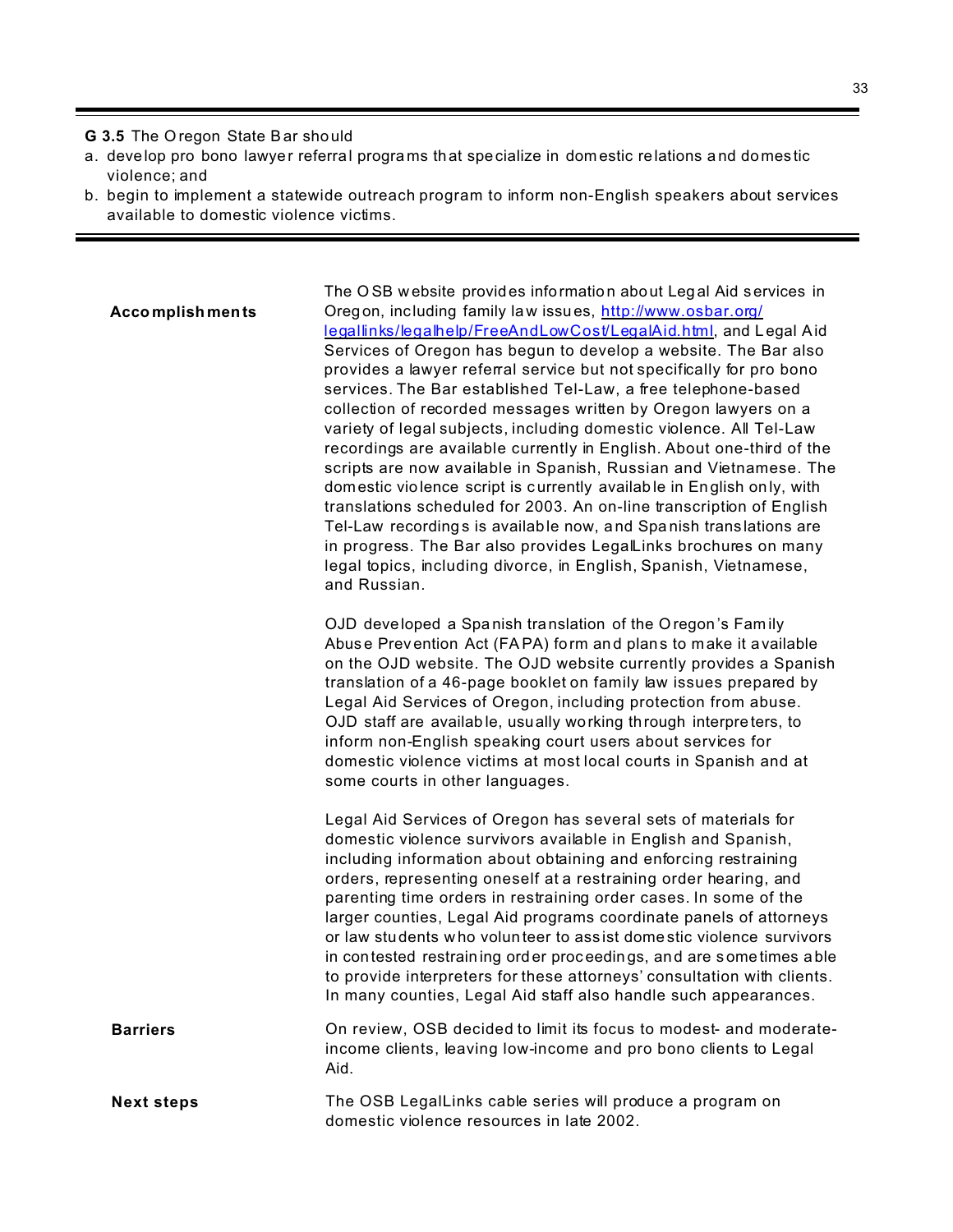OSB should help Legal Aid Services of Oregon to publicize services available to domestic violence victims.

The Oregon Council on Domestic Violence should review the recommendation in G 3.5b and provide feedback to the AC.

OJD should develop a notice in multiple languages regarding resources for domestic violence victims. Local courts should display this notice in a prominent place. Also, OJD should identify bilingual skills as a preference in recruitments for family law coordinator and family law facilitator positions in the local courts.

G 3.6 Oregon Council on Domestic Violence should

- a. consider recommending an amendment to the child custody statute to create a rebuttable presumption against custody to a parent who engaged in domestic violence or child battering;
- b. study enforcement practices for domestic violence laws and recommend needed changes.  $AC$

#### **Accomplishments**

- a. The 1999 legislature passed a "rebuttable presumption" amendment at the request of the Oregon Council on Domestic Violence. The Attorney General has convened a workgroup to develop standards for batterer's intervention programs.
- b. The Council hosted public hearings to gather testimony from domestic violence victims and the people who work with them. Some testimony addressed law enforcement issues, such as mutual arrests, in which police at the scene arrest both victim and alleged abuser.

Police reporting practices on mandatory domestic violencerelated arrests (those involving violence in action or violation of restraining orders) have improved dramatically in some counties. Domestic violence-related data is available from several sources, including: Oregon Judicial Information System, the Criminal Justice Commission, the Oregon Department of Corrections, Violence Against Women grant evaluations, Victims Compensation Unit, Oregon family courts, Multnomah County 2000 study on police response to domestic violence, academic institutions, and Oregon's Public Safety Data Warehouse.

In late 2001 the Council formed a data collection committee and developed a work plan to assess the status of systems in Oregon currently collecting data on domestic violence and the gaps in that system.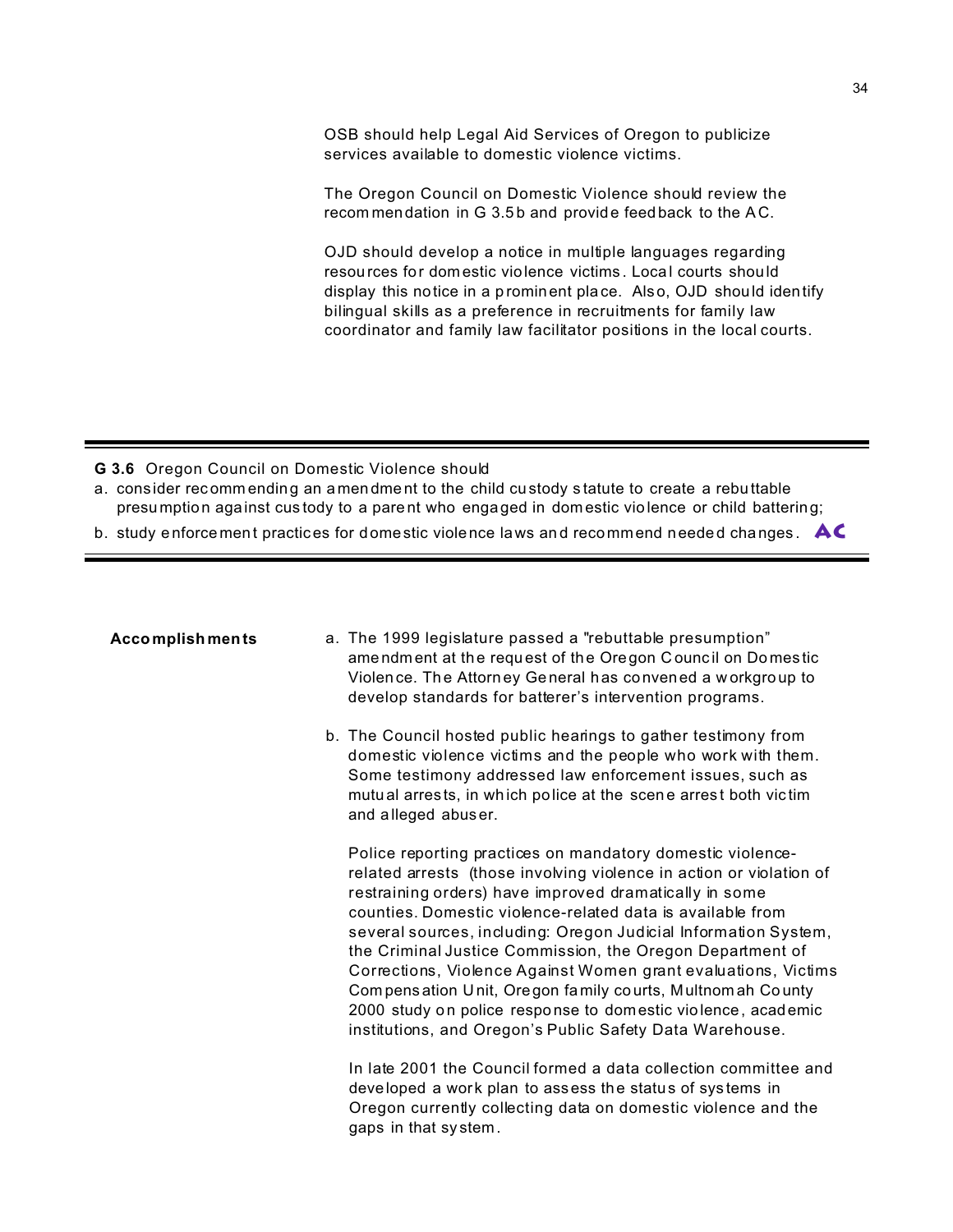|                   | A legislative interim judiciary stalking workgroup, composed of<br>OJD, law enforcement representatives and domestic violence<br>advocates, is addressing issues raised by HB 2880 in the 2001<br>legislative session regarding court forms and assistance to stalking<br>protective order applicants.                                                                                                                                                                                                                                          |
|-------------------|-------------------------------------------------------------------------------------------------------------------------------------------------------------------------------------------------------------------------------------------------------------------------------------------------------------------------------------------------------------------------------------------------------------------------------------------------------------------------------------------------------------------------------------------------|
| <b>Barriers</b>   | Although Nearing v. Weaver requires law enforcement to respond<br>to domestic violence matters, resources for a comprehensive study<br>of police response are lacking. The Council notes that until<br>recently, law enforcement data has been difficult to acquire.<br>Although Oregon law requires police to report mandatory arrests<br>for cases involving violence in action or violation of restraining<br>orders, the Council estimates that until late 2000, police failed to<br>report up to 40% of domestic violence-related arrests. |
| <b>Next steps</b> | The Council should continue to study gender-related issues in<br>mutual arrest situations and the availability and sustainability of<br>services for females adjudicated as domestic violence offenders.<br>The Council recommends greater attention to female offenders and<br>that police officers receive more training on how to address<br>domestic violence than is provided by Violence Against Women Act<br>funds.                                                                                                                      |
|                   | The Council should seek money from the federal govemment for<br>improvements in data collection and analysis.                                                                                                                                                                                                                                                                                                                                                                                                                                   |
|                   | Given the plethora of data available, the Council may be able to<br>develop a brief survey instrument on law enforcement for<br>distribution to local domestic violence councils. The existing<br>database may yield data on the number of dual arrests. These<br>initiatives could be a joint project of the Council, OJD, SFLAC, and<br>the AC.                                                                                                                                                                                               |
|                   | SFLAC work on FAPA forms and stalking protective orders is<br>continuing.                                                                                                                                                                                                                                                                                                                                                                                                                                                                       |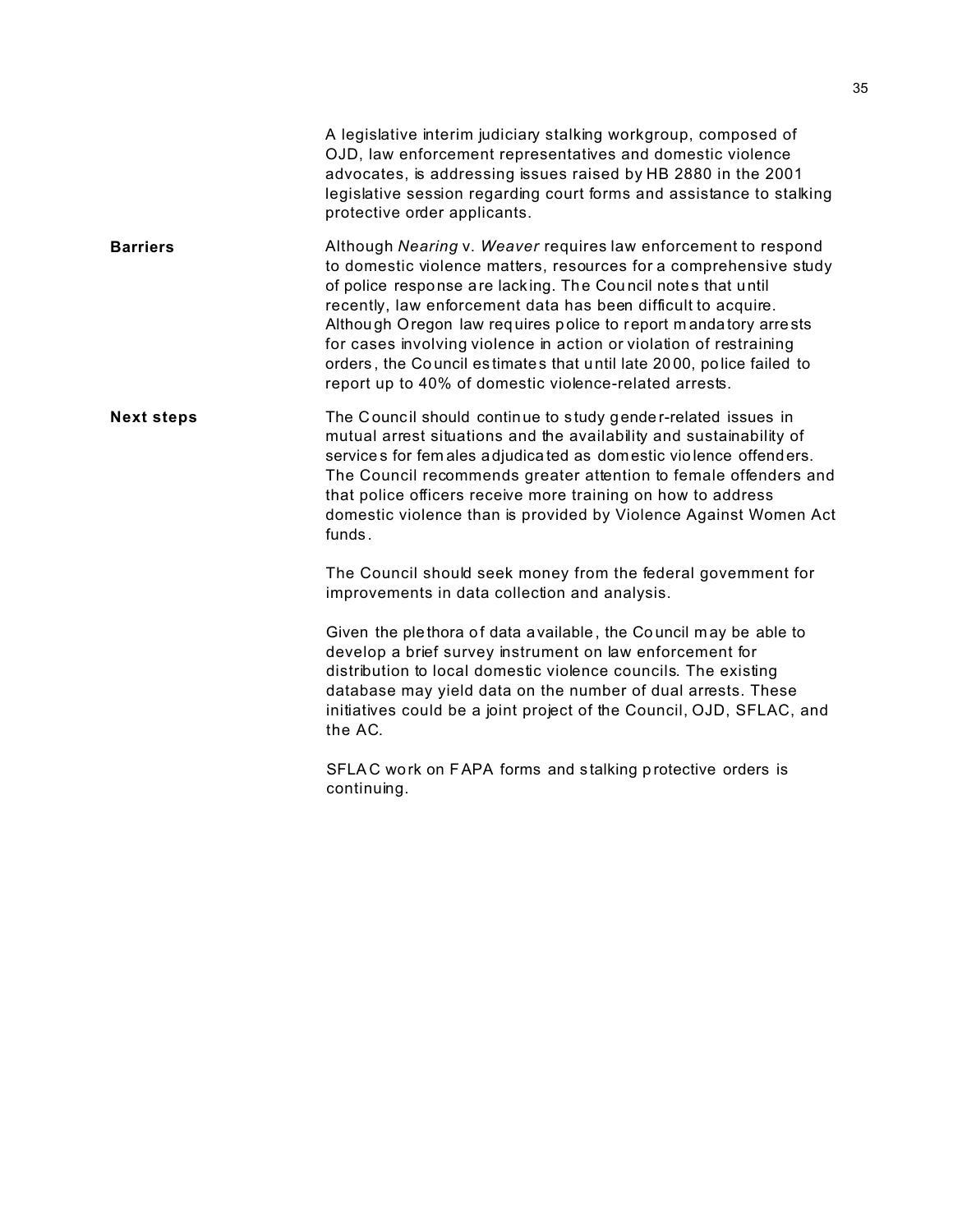### **G4 Prosecutorial and Judicial Discretion**

*The task force found that defendants and defense lawyers overwhelmingly believed that gender played a role in ch arging pra ctices, plea agreem ents, and sentenc ing, and th at both judges an d prose cutors treated wom en more len iently tha n men. In contrast, p rosec utors b elieved that the se ma tters ge nerally were hand led in a gend er-neu tral manner. J udge s and crimina l defense law yers believed that fem ale defendants were treated more leniently than male defendants in both prosecutors' sentencing recommendations and in judges' final orders. The task force was unable to draw conclusions from available data as to the factual basis for these viewpoints. Recommendations focused on charging practices, indictments, plea bargains, prosecutors' sentencing recommendations, and judges' final orders.*

**G 4.1 District Attomeys should** 

a. examine their policies for gender fairness; and

b. begin to keep data that permits analysis of gender fairness in charging practices, indictments, and plea offers and agreements, and annually evaluate those data.

| <b>Accomplishments</b> | In 1994, the Oregon District Attorneys Association (ODAA) adopted<br>recommended standards for charging people accused of crime: "A<br>prosecuting attorney should not base the decision to initiate or<br>decline prosecution upon factors of the accused or victim legally<br>recognized to be deemed invidious discrimination, insofar as those<br>factors are not pertinent to the elements of the case."<br>Individual district attorneys have incorporated these standards into<br>their own office policies. |
|------------------------|---------------------------------------------------------------------------------------------------------------------------------------------------------------------------------------------------------------------------------------------------------------------------------------------------------------------------------------------------------------------------------------------------------------------------------------------------------------------------------------------------------------------|
| <b>Barriers</b>        | Barriers to analyzing the role of gender in charging practices<br>include the inability to track data relating to gender and to isolate<br>gender as a factor when many variables are involved.                                                                                                                                                                                                                                                                                                                     |
| <b>Next steps</b>      | ODAA should adopt policies that prohibit the use of gender as a<br>factor in plea negotiations unless pertinent to the elements of the<br>case. The Chief Justice should ask the state CJAC and the<br>Criminal Justice Commission (CJC) to determine whether and how<br>to gather data to analyze the role of gender in charging decisions<br>and negotiations in criminal cases.                                                                                                                                  |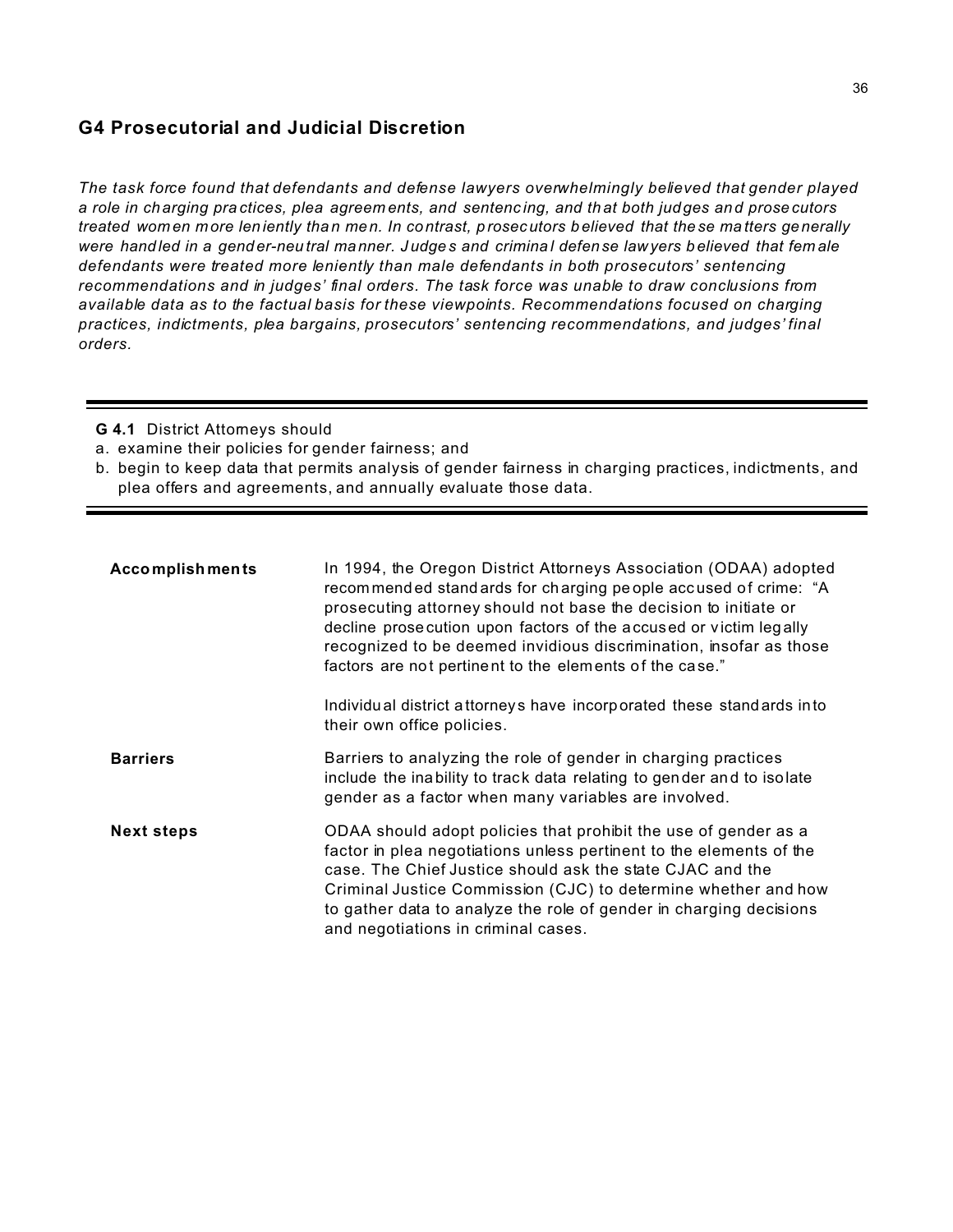**G 4.2** Prosecutors, defense lawyers, and corrections staff should participate in educational programs on gender fairness and intersectionality issues.

Eleven law firm s responde d, of wh ich only two p ractice crimina l law.

| <b>Accomplishments</b> | Two firms responded that their lawyers had participated or were<br>planning to participate in such a program. One firm reported that it<br>attended client-sponsored diversity training conferences.<br>Although the Oregon District Attorneys Association (ODAA) and the<br>Oregon Criminal Defense Lawyers Association (OCDLA) have not<br>addressed gender fairness and intersectionality specifically at their                                                                                                                                                                                                |
|------------------------|-------------------------------------------------------------------------------------------------------------------------------------------------------------------------------------------------------------------------------------------------------------------------------------------------------------------------------------------------------------------------------------------------------------------------------------------------------------------------------------------------------------------------------------------------------------------------------------------------------------------|
|                        | conferences to date, they plan to offer presentations on these<br>topics at future conferences.                                                                                                                                                                                                                                                                                                                                                                                                                                                                                                                   |
|                        | The Department of Corrections addresses general diversity issues,<br>but not gender specifically, in new employee orientations, in-<br>service trainings, and leadership trainings.                                                                                                                                                                                                                                                                                                                                                                                                                               |
| <b>Next steps</b>      | The AC's Monitoring and Evaluation Subcommittee should contact<br>OCDLA, ODAA, DOC, and the Oregon Jail Manager's Association<br>to determine what education is available. The AC should ask OJD<br>or the Public Defense Services Commission (PDSC), whichever<br>has authority to develop RFPs, to include in RFP a question<br>regarding diversity education on specific topics. The AC's<br>Education Subcommittee should work with education sponsors of<br>OCDLA, ODAA, and OSB programs to identify resources for<br>education sessions on gender issues to present to future criminal<br>law conferences. |
|                        | OSB Response: The AC should contact the Manager of the OSB<br>CLE Seminars Department at their convenience. The CLE<br>Department will probably not offer more than one or two courses a<br>year on diversity.                                                                                                                                                                                                                                                                                                                                                                                                    |

**G 4.3** Defense Lawyers should consider the role of gender in plea agreements.

Eleven law firm s responde d, of wh ich only two p ractice crimina l law.

**Accomplish ments** One firm responded that there were no data supporting the assumption that gender plays a role in plea acceptance or rejection. Another responded that its lawyers consider all factors, including gender, that might influence a client's choice of whether to accept a plea offer and feel that current no tice requirem ents are adequate to inform clients of their options.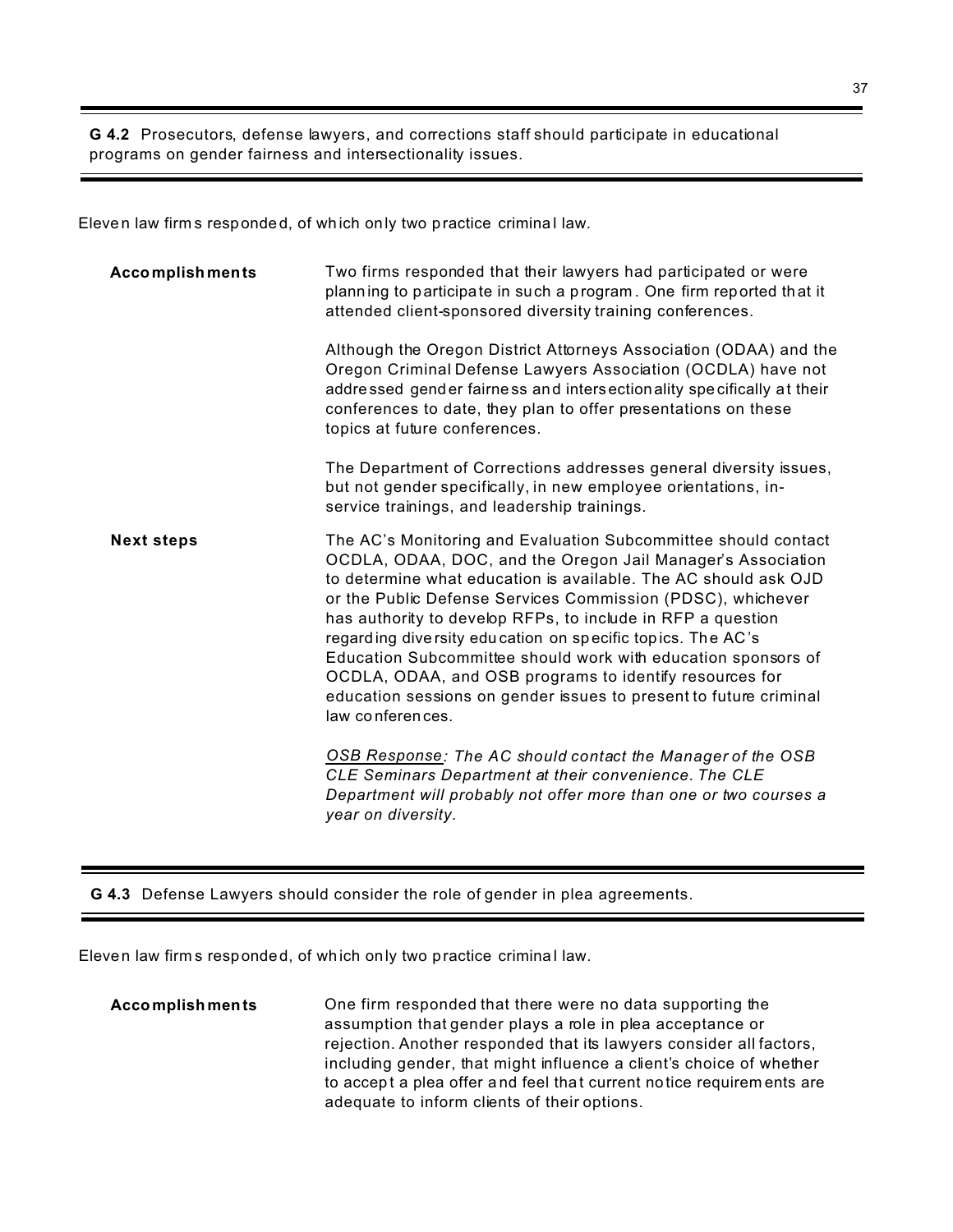| <b>Barriers</b>   | Insufficient data to assess accomplishments.                                                                                                                                                   |
|-------------------|------------------------------------------------------------------------------------------------------------------------------------------------------------------------------------------------|
| <b>Next steps</b> | As with the next steps in G 4.1, the Chief Justice should ask the<br>state CJAC and the CJC to determine whether and how to gather<br>data to analyze the role of gender in plea negotiations. |

**G 4.4** The Department of Corrections (DOC) should develop a long-term solution to the problems involving inmates who are the primary caretakers for their children.

| <b>Next steps</b> | to interim legislative committees and involved agencies. The<br>committee is authorized to organize county implementation teams<br>to implement the recommendations.<br>Continuing.                                                                                                                                                                                                 |
|-------------------|-------------------------------------------------------------------------------------------------------------------------------------------------------------------------------------------------------------------------------------------------------------------------------------------------------------------------------------------------------------------------------------|
|                   | Oregon Laws 2001, Chapter 635 created a planning and advisory<br>committee to recommend how to increase family bonding for<br>children of incarcerated parents. The State Court Administrator has<br>a representative. The committee is to submit its recommendations                                                                                                               |
|                   | DOC was invited to present at a national conference entitled "From<br>Prisons to Home-the Effects of Incarceration on Children, Family<br>and Low Income Communities." And DOC offers a booklet online<br>and in print, called "How to Explain Jail and Prison to Children: A<br>Caregiver's Guide."                                                                                |
|                   | In addition, as part of the Children of Incarcerated Parents Project,<br>the Social Learning Center will write a grant for a five-year study of<br>how parent education affects children of inmates. Inmates will<br>participate in a six week parent education course. Following the<br>parent education course, qualified inmates will participate in<br>therapeutic visitations. |
| Accomplishments   | The Oregon DOC is working with the Social Learning Center to<br>develop a comprehensive parenting program for parents in prison<br>and transitioning back into the community. This 18-month project<br>will involve 480 inmates, equal numbers of men and women, in a<br>12-week program. The pilots will occur at the Coffee Creek and<br>OSCI facilities.                         |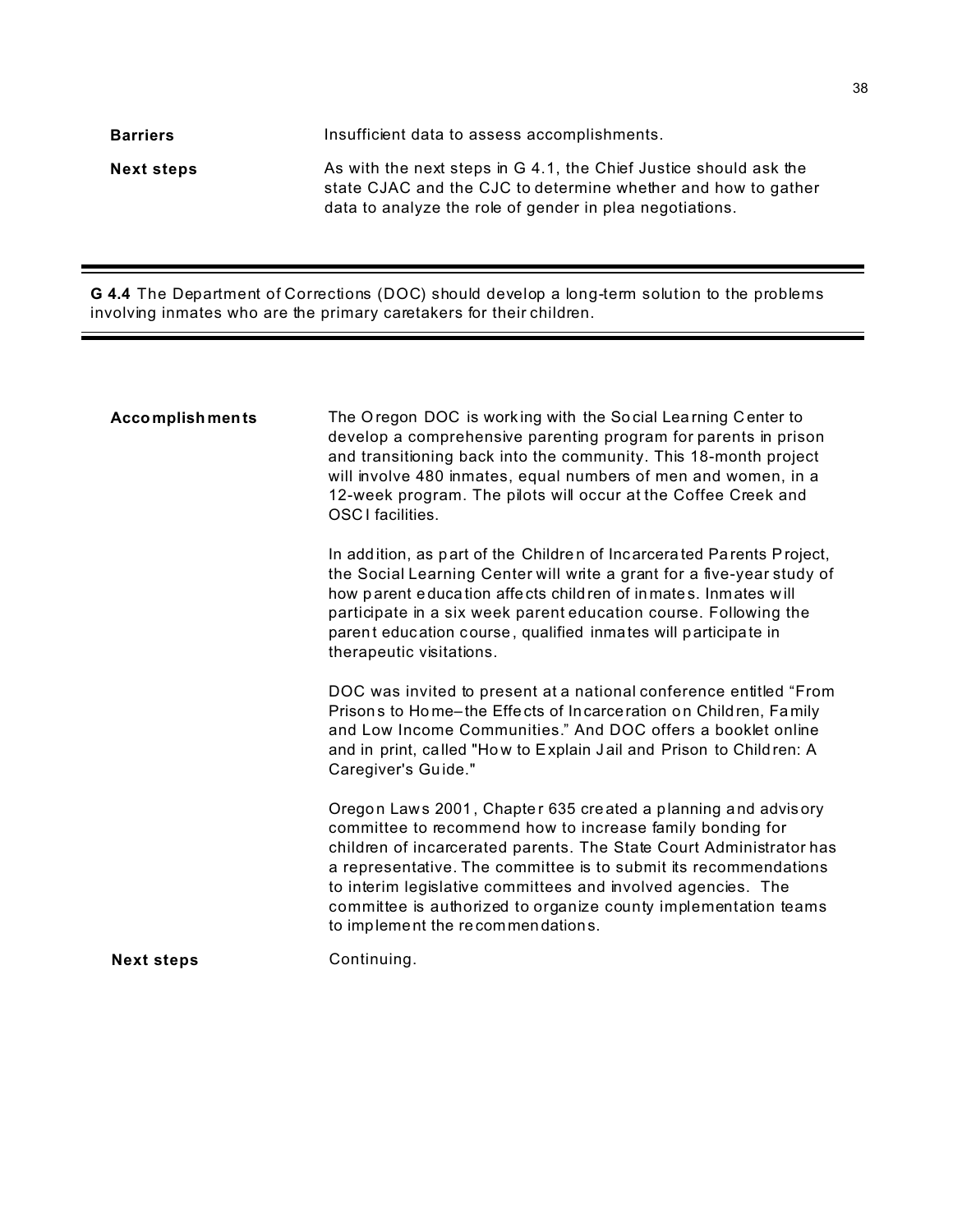**G 4.5** The Oregon Judicial Department's Education Division should develop education for judges on sentencing of pregnant substance abusers.

| <b>Accomplishments</b> | The Oregon Judicial Department developed a program on<br>Sentencing Women Offenders for judges and other practitioners<br>that included attention to pregnant substance abusers. The pilot<br>program was offered in December 2000 in southwest Oregon, and<br>videos of several sessions were distributed to all courts. OJD<br>hopes to replicate the program in other regions.                                        |
|------------------------|--------------------------------------------------------------------------------------------------------------------------------------------------------------------------------------------------------------------------------------------------------------------------------------------------------------------------------------------------------------------------------------------------------------------------|
| <b>Next steps</b>      | OJD should continue this work and develop a module on the issue<br>of sentencing pregnant substance abusers that can be presented<br>as a stand-alone program or incorporated in the New Judge<br>Seminar, Sentencing Women Offenders, and any other program on<br>sentencing issues. OJD should add an appendix to the Criminal<br>Bench Book and Driving Under the Influence of Intoxicants<br>Deskbook on this topic. |

**G 4.6** The Chief Justice and State Bar should work with law enforcement agencies to study gender fairness at the pre-charging stage.

| <b>Accomplishments</b> | A number of police agencies in Oregon, including the Oregon State<br>Police are currently collecting data on police stops. This data<br>includes gender identification. Oregon Laws 2001, Chapter 687<br>created the Law Enforcement Contacts Policy and Data Review<br>Committee (LECPDR) with members appointed by the governor to<br>receive and analyze demographic data to ensure that law<br>enforcement agencies perform their mission without inequitable or<br>unlaw ful discrimination based on race, color, or national origin. |
|------------------------|--------------------------------------------------------------------------------------------------------------------------------------------------------------------------------------------------------------------------------------------------------------------------------------------------------------------------------------------------------------------------------------------------------------------------------------------------------------------------------------------------------------------------------------------|
| <b>Barriers</b>        | The legislation does not identify gender discrimination as one of the<br>areas to be analyzed.                                                                                                                                                                                                                                                                                                                                                                                                                                             |
| <b>Next steps</b>      | The AC's Legislative Subcommittee should confer with the<br>LECPDR regarding the need to collect gender data or seek to<br>amend in 2003 to add gender to the data to collect and analyze, or<br>both.                                                                                                                                                                                                                                                                                                                                     |

۰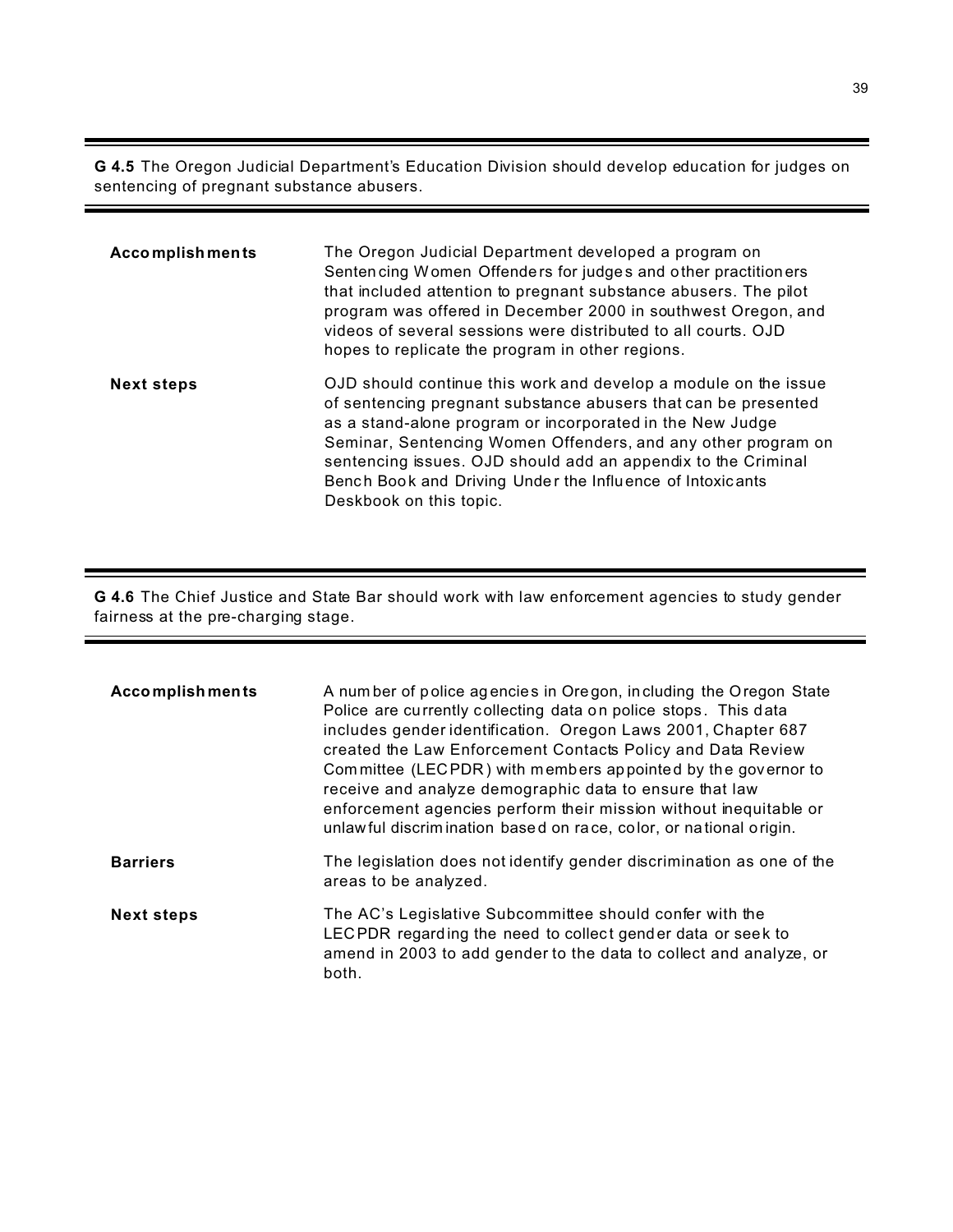**G 4.7** The Oregon Judicial Department and district attorneys should study court records to determine whether any gender-based patterns exist with respect to prosecutors' sentencing recommendations and judges' final orders.

| <b>Accomplishments</b> | Not done.                                                                                                                                                                                                                                                                                                                                                                                                                                                                                                                                                                                                                                                                                                                                                                                                                                                                                                                                                                                                                              |
|------------------------|----------------------------------------------------------------------------------------------------------------------------------------------------------------------------------------------------------------------------------------------------------------------------------------------------------------------------------------------------------------------------------------------------------------------------------------------------------------------------------------------------------------------------------------------------------------------------------------------------------------------------------------------------------------------------------------------------------------------------------------------------------------------------------------------------------------------------------------------------------------------------------------------------------------------------------------------------------------------------------------------------------------------------------------|
| <b>Barriers</b>        | As with barriers to G 4.1, it is difficult to isolate the role of gender in<br>charging practices when many variables are involved. The<br>subcommittee hoped that the data warehouse project slated for<br>completion in 2003 might provide the data for such an evaluation,<br>but as the warehouse is presently configured, it will not capture<br>district attorneys' sentencing recommendations in specific cases,<br>because that information is not entered in the Oregon Judicial<br>Information System database (OJIN). The Multnomah County<br>Decision Support System is currently doing the most advanced<br>work on disproportionate outcomes, but district attomey sentencing<br>offers and recommendations are not entered into any database.<br>In approximately 80% of cases, judges accept the joint<br>recommendation that the state and the defense have negotiated in<br>a plea agreement. It would be very difficult to identify specific<br>district attorney, defense attorney or judicial actions that create |
|                        | differences in sentencing outcomes based on gender.<br>Judges' final orders in criminal cases are entered in OJIN, and<br>most felony sentences are captured on sentencing guidelines<br>report forms; the Criminal Justice Commission analyzes data from<br>both sources. To produce bi-annual reports, the commission would<br>need additional funding.                                                                                                                                                                                                                                                                                                                                                                                                                                                                                                                                                                                                                                                                              |
| <b>Next steps</b>      | AC should determine whether the Criminal Justice Commission<br>plans to produce sentencing guidelines reports. As with next steps<br>in G 4.1, the Chief Justice should ask the state CJAC and the CJC<br>to determine whether and how to gather data to analyze the role of<br>gender in prosecutors' sentencing recommendations and judges'<br>final orders.                                                                                                                                                                                                                                                                                                                                                                                                                                                                                                                                                                                                                                                                         |

 $\equiv$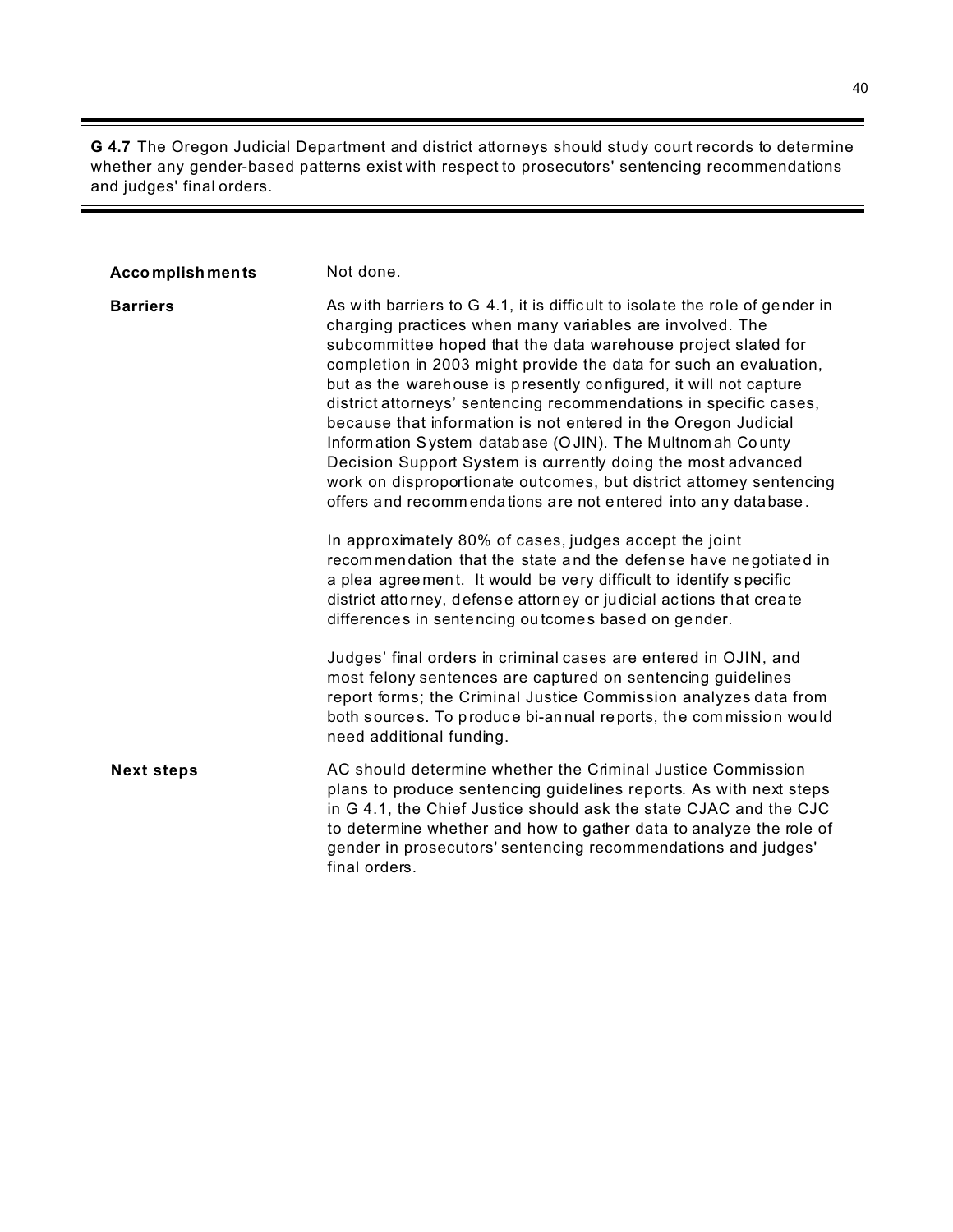## **G5 Program s and Services for Adult Offenders**

*The tas k force fou nd that se rvices an d progra ms ava ilable to wo men a t state and county fa cilities were less comprehensive than those provided to men. This disparity was most apparent in job training and work opportunities, alcohol and drug treatment, and programs and services provided in county facilities. There w as a shortage of program s that add ress fem ale inma tes' specific ne eds, and judges a nd lawy ers were poorly informed about what was available. The task force recommended that the Department of Corrections take several actions.*

**G 5.1** Department of Corrections (DOC) should:

- a. provide a dequa te space in the new wom en's prison for educa tional, voca tional, and w ork progra ms, recreation, and family v isiting;
- b. expand wo rk prog rams and vocational training pro gram s for fem ale inm ates;
- c. expand du al diagnosis ( subs tance abuse and mental health treatm ent) pro gram s to fem ale inmates at other institutions;
- d. assess feasibility of permitting contact between incarcerated m others and their children and give special attention to pregnant inmates' needs for service s;
- e. develop and distribute ed ucational materials for orien tation of correc tions officers, program staff, and contract providers on the unique needs of female inmates

| <b>Accomplishments</b> | a. New women's prison that opened in Wilsonville in 2001 includes<br>space for educational, vocational, and work programs, as well<br>as for recreation and family visiting.                                                                                                                                                                                                    |
|------------------------|---------------------------------------------------------------------------------------------------------------------------------------------------------------------------------------------------------------------------------------------------------------------------------------------------------------------------------------------------------------------------------|
|                        | b. DOC plans to implement work programs and vocational<br>education, including apprenticeships, that realistically prepare<br>female inmates for work opportunities upon release. It is not<br>clear whether DOC plans to expand work and vocational<br>programs, as was recommended, or simply to maintain the<br>same level of programs as have been implemented in the past. |
|                        | c. Dual diagnosis (substance abuse and mental health treatment)<br>at the Columbia River facility is not available to female inmates<br>at other institutions. However, DOC provides more dual<br>diagnosis services per inmate than any other state correctional<br>system in the country and provides more of these services to<br>female than to male inmates.               |
|                        | d. DOC is considering the recommendation to assess the<br>feasibility of permitting contact between incarcerated mothers<br>and their children, and to give special attention to pregnant<br>inmates' needs. No details were provided on status.                                                                                                                                |
|                        | e. DOC provides training materials to its staff on the needs of<br>female inmates and includes the "Working With Female<br>Offenders" program in its annual 40-hour in-service training.                                                                                                                                                                                        |
| <b>Next steps</b>      | Continuing.                                                                                                                                                                                                                                                                                                                                                                     |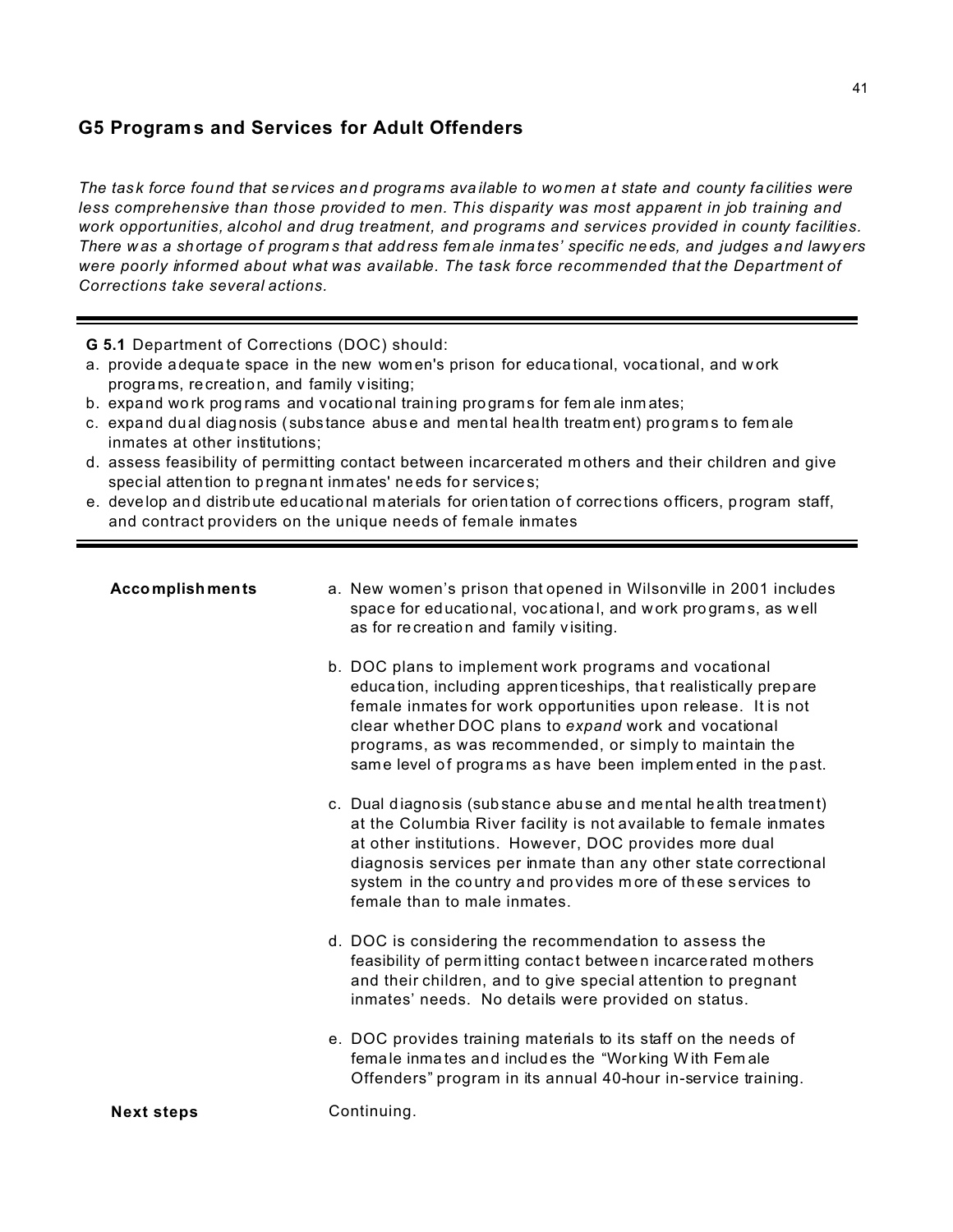G 5.2 County jails should develop policies to address the needs of female inmates and ensure that all inmates, regardless of gender, are afforded equal access to visiting hours and programs.

| <b>Accomplishments</b> | All 36 Oregon Sheriffs have agreed to adopt the Oregon Jail<br>Standards, which include gender-neutral standards for visitation.<br>The Oregon State Sheriffs Association and the Oregon Jail<br>Managers Association are also developing a program to ensure<br>that every county jail is audited and meets the Oregon Jail<br>Standards. No status was provided on the recommendation<br>concerning access to programs or the development of policies to<br>address the needs of female inmates. |
|------------------------|----------------------------------------------------------------------------------------------------------------------------------------------------------------------------------------------------------------------------------------------------------------------------------------------------------------------------------------------------------------------------------------------------------------------------------------------------------------------------------------------------|
| <b>Next steps</b>      | Continuing.                                                                                                                                                                                                                                                                                                                                                                                                                                                                                        |

G 5.3 The Oregon State Bar (OSB), State Court Administrator's Office (OSCA), and Oregon Department of Corrections (DOC) should develop educational materials for judges and lawyers about the programs and services available in correctional facilities.

| <b>Accomplishments</b> | OSCA developed a pilot program on Sentencing Women Offenders<br>that addresses programs and services available to female inmates.<br>This program was presented in December 2000 in southwest<br>Oregon to judges, lawyers, and other participants. Videos of the<br>program were sent to all courts, and the OJD Education Division<br>plans to replicate the program in other regions.                                                                                                                                                                                                                  |
|------------------------|-----------------------------------------------------------------------------------------------------------------------------------------------------------------------------------------------------------------------------------------------------------------------------------------------------------------------------------------------------------------------------------------------------------------------------------------------------------------------------------------------------------------------------------------------------------------------------------------------------------|
|                        | OSCA also offered programs on sentencing practices in 1992 and<br>1994. Since the mid-1990s, DOC and the Oregon Youth Authority<br>(OYA) have presented at the New Judge Seminar on corrections<br>facilities and programs available in different institutions. The New<br>Judge Seminar includes a tour of Oregon State Penitentiary. Judge<br>Michael Marcus' Sentencing Support Project also provides<br>extensive information to judges about effective sentencing<br>practices, including sentencing alternatives to confinement.<br>http://ourworld.compuserve.com/homepages/SMMarcus/whatwrks.html |
|                        | DOC developed an information system available to judges, on the<br>education, work, and treatment of individual inmates, and the DOC<br>website offers extensive information about correctional and<br>treatment programs throughout the state.                                                                                                                                                                                                                                                                                                                                                           |
| <b>Next steps</b>      | Continuing.                                                                                                                                                                                                                                                                                                                                                                                                                                                                                                                                                                                               |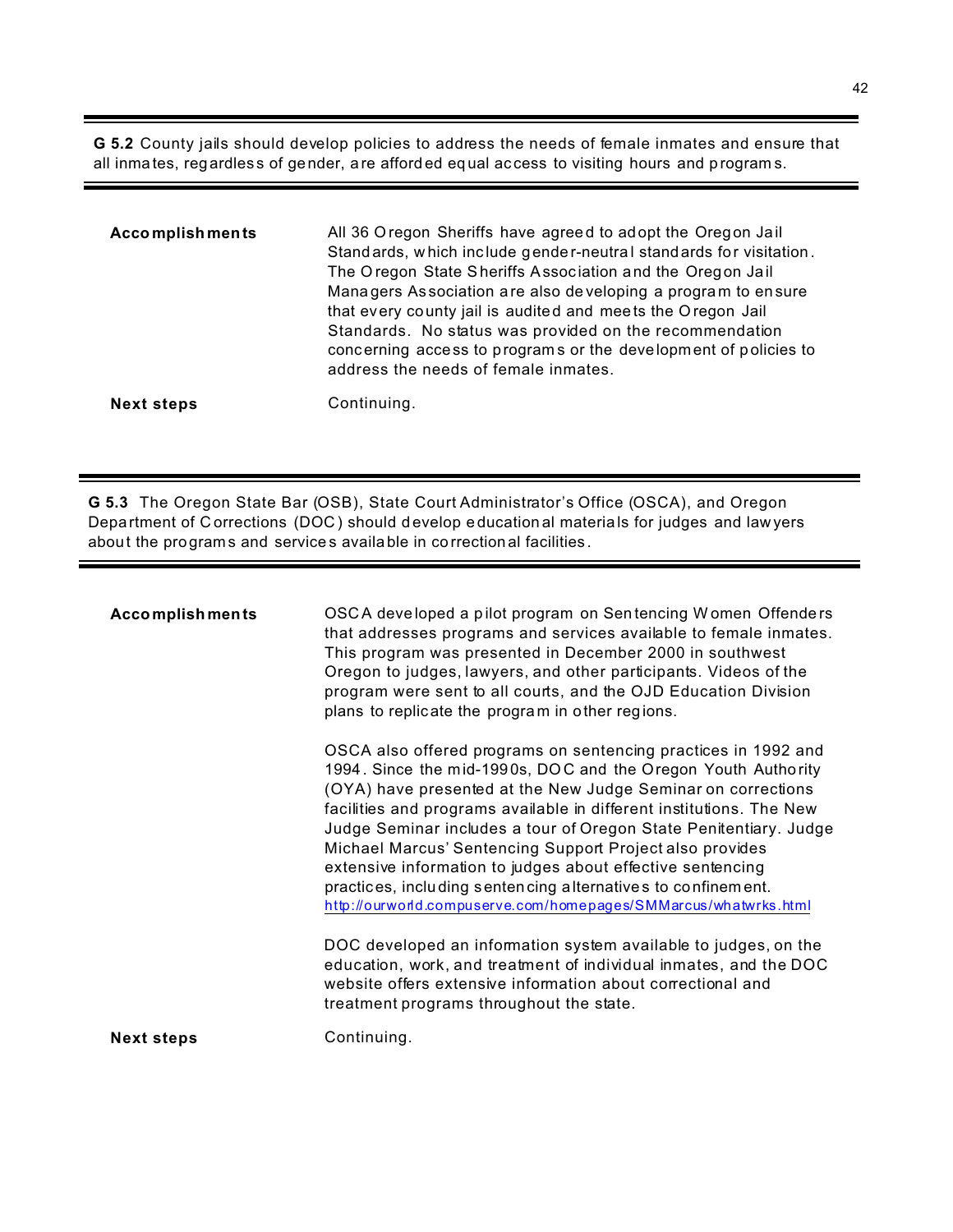### **G6 Juvenile Corrections**

*The task force found that a disproportionate share of juvenile justice funds was used for boys committed to "close custody" facilities, despite statutory requirements that girls receive a proportionate share of youth corrections funding and services. Girls were receiving inadequate job-training opportunities and insufficient mental health treatment opportunities. Task Force recommendations focused on the progra ms an d serv ices for youths at the Oregon Yo uth Au thority.* 

- **G 6.1** The Oregon Youth Authority (OYA) should
- a. comply with the statutory mandate that all children in the system, regardless of gender, have equal access to facilities, services, and treatment;
- b. provide more programs, including substance abuse treatment, to girls in the system;
- c. ensure that sex-offender programs are a vailable to boys without waiting;
- d. review staging facilities to ensure ad equa te staffing levels;
- e. ensure that adequate treatment and vocational services are available for short-term detainees;
- f. ensure that girls and boys have equal access to the same types of job training;
- g. hire women to fill maintenance crew, food services, and other training supervisor vacancies so that girls have access to the same job-training opportunities to which boys have access; and
- h. provide or arra nge fo r transp ortation for children of youths who a re in close custody, s o as to encourage a stronger bond between the youths and their children.

| <b>Accomplishments</b> | a. OYA has undertaken several projects to allocate facilities,<br>treatment, and services proportionally by gender. OYA<br>addresses gender equity in the planning process for new<br>programs and whenever a contract for services to females is<br>terminated. In 1997, OYA convened a Gender-Specific Services<br>Work Group to develop and coordinate a gender-appropriate<br>services continuum. OYA took the lead in developing the<br>statewide Juvenile Justice Information System (JJIS) and relies<br>on its data to establish gender equity. |
|------------------------|---------------------------------------------------------------------------------------------------------------------------------------------------------------------------------------------------------------------------------------------------------------------------------------------------------------------------------------------------------------------------------------------------------------------------------------------------------------------------------------------------------------------------------------------------------|
|                        | b. Substance abuse treatment has been expanded with the<br>opening of the Corvallis House Young Women's Transition<br>Program, and other close-custody facilities have gender-specific<br>treatment units.                                                                                                                                                                                                                                                                                                                                              |
|                        | c. Sex-offender treatment has been accelerated. Youths<br>committed on sex offenses now undergo "pretreatment" so that<br>they may begin work on sex-offense issues while waiting<br>assignment to sex-offender treatment living units.                                                                                                                                                                                                                                                                                                                 |
|                        | d. No status reported.                                                                                                                                                                                                                                                                                                                                                                                                                                                                                                                                  |
|                        | e. No status reported.                                                                                                                                                                                                                                                                                                                                                                                                                                                                                                                                  |
|                        |                                                                                                                                                                                                                                                                                                                                                                                                                                                                                                                                                         |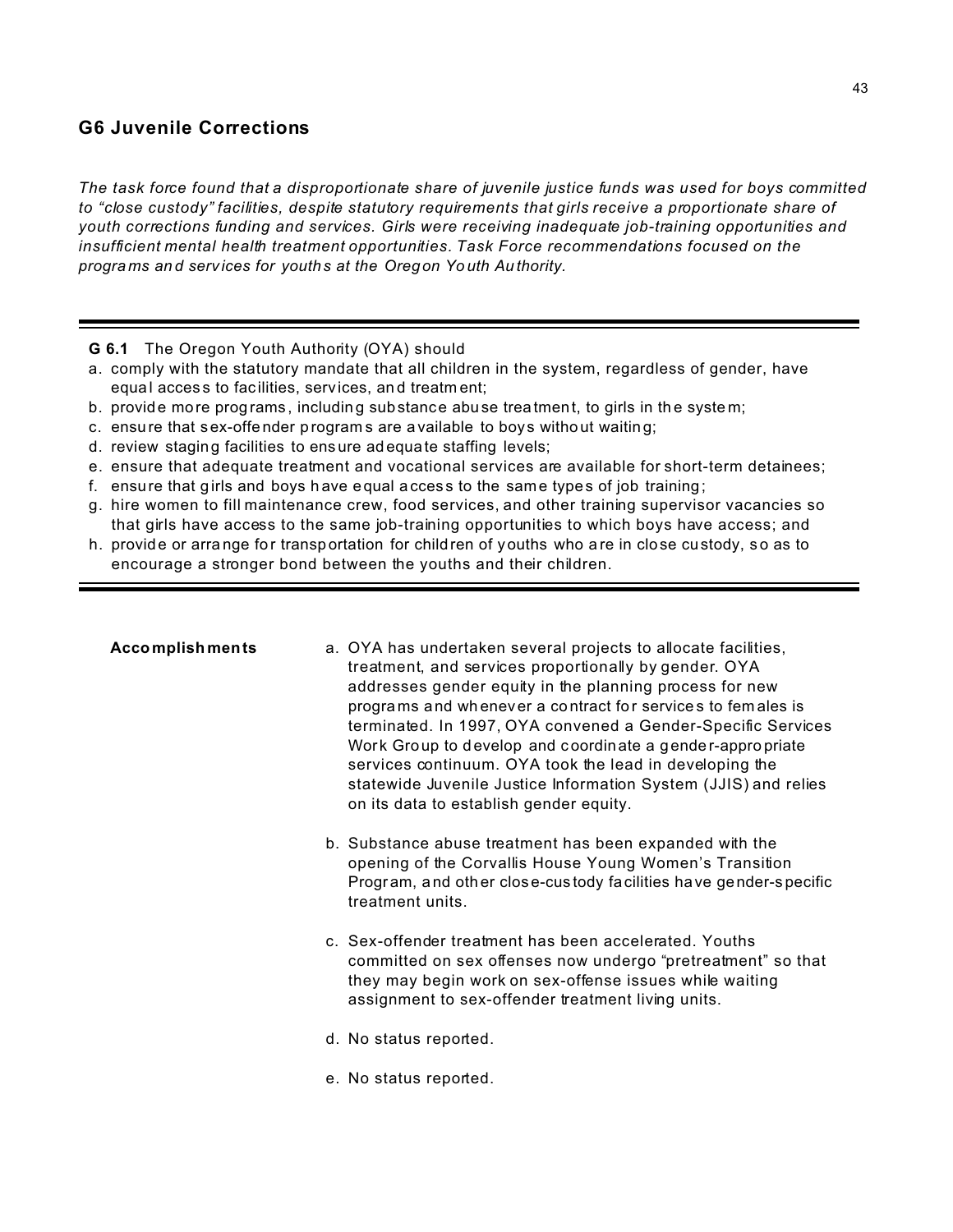|                   | f. Girls' career, vocational and technical programs have been<br>expanded in partnership with the Oregon Department of<br>Education to include training in computer skills, business<br>management, and "entrepreneurial studies."                                                                                                                                                                                                                                                                                                                                                                                                                                                                           |
|-------------------|--------------------------------------------------------------------------------------------------------------------------------------------------------------------------------------------------------------------------------------------------------------------------------------------------------------------------------------------------------------------------------------------------------------------------------------------------------------------------------------------------------------------------------------------------------------------------------------------------------------------------------------------------------------------------------------------------------------|
|                   | g. No status reported.                                                                                                                                                                                                                                                                                                                                                                                                                                                                                                                                                                                                                                                                                       |
|                   | h. No status reported.                                                                                                                                                                                                                                                                                                                                                                                                                                                                                                                                                                                                                                                                                       |
| <b>Barriers</b>   | There is a general philosophy, not unique to Oregon, that today's<br>youth are a lost generation-lost to drugs and alcohol, deviant<br>behaviors, and crime. Public perception of youth behaviors and the<br>role we want them to play in society present numerous obstacles to<br>effective services and programs along the prevention/graduation<br>sanctions continuum. The focus of Oregon's juvenile justice system<br>has shifted dramatically toward accountability in the form of<br>"punishment" vs. reformation leaving fewer opportunities for<br>offenders, especially those sentenced under Measure 11 or waiver,<br>to truly benefit from sanctions and to find opportunities upon<br>release. |
|                   | Juvenile justice and criminal justice agencies and their<br>stakeholders are working together to overcome, reframe, and move<br>past such obstacles by joining forces to better educate one another<br>and the public about the youth being served and in need of<br>services across Oregon.                                                                                                                                                                                                                                                                                                                                                                                                                 |
| <b>Next steps</b> | Continuing. JJIS will play a major role by providing a single<br>comprehensive view of information about juveniles across state,<br>county, and local agencies, supporting comprehensive case<br>management, planning, and evaluation of juveniles involved in the<br>justice process, and aiding in the overall planning, development,<br>and evaluation of programs designed to reduce juvenile crime.                                                                                                                                                                                                                                                                                                     |

**G 6.2** The Oregon Youth Authority (OYA) and Department of Corrections (DOC) should develop a policy on programs and services for girls who are sentenced under Measure 11.

| <b>Accomplishments</b> | Both the MacLaren and Hillcrest youth correctional facilities have<br>been working with the DOC to develop policies and procedures for<br>youths sentenced under Measure 11. This collaboration includes<br>consideration of issues that affect female offenders, such as cross-<br>custody agreements between DOC and OYA and transitional<br>services. |
|------------------------|----------------------------------------------------------------------------------------------------------------------------------------------------------------------------------------------------------------------------------------------------------------------------------------------------------------------------------------------------------|
| <b>Barriers</b>        | Dramatically different lengths of sentences are a challenge for<br>effective treatment.                                                                                                                                                                                                                                                                  |
| <b>Next steps</b>      | Continuing.                                                                                                                                                                                                                                                                                                                                              |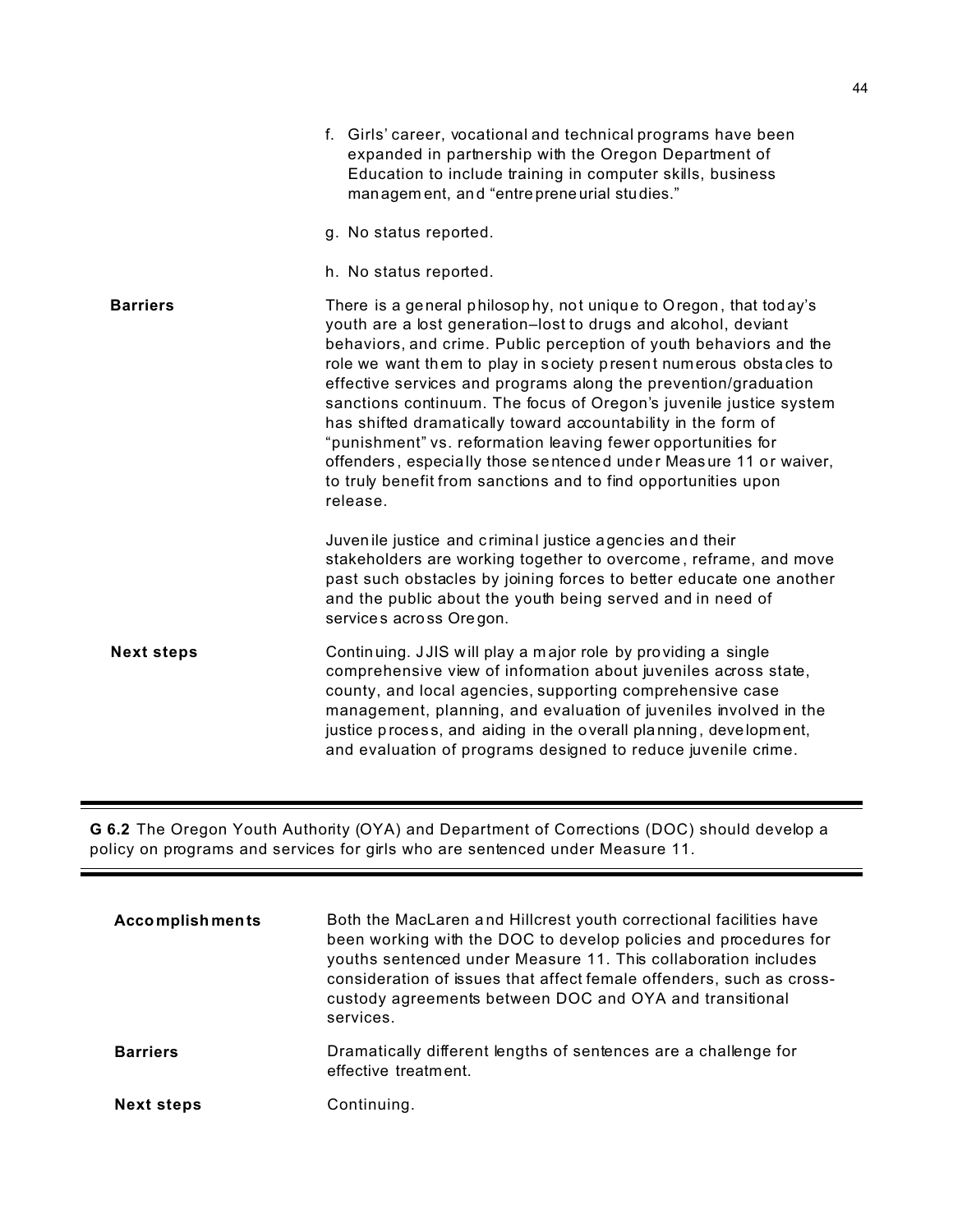**G 6.3** The Hillcrest Youth Correctional Facility should hire a female doctor to perform obstetric and gynecological serv ices.

| <b>Accomplishments</b> | Although Hillcrest has not hired a female doctor for OB-GYN<br>services, it does ensure physical examinations by either a same-<br>sex medical practitioner or in the presence of an authorized<br>individual of the same gender as the offender. |
|------------------------|---------------------------------------------------------------------------------------------------------------------------------------------------------------------------------------------------------------------------------------------------|
| <b>Next steps</b>      | None identified at this time.                                                                                                                                                                                                                     |

**G 6.4** The Oregon Judicial Department (OJD) should study gender and intersectionality issues affecting juveniles who are adjudicated as "status" offenders.

| Accomplishments   | Not done.                                                                                                                                                                                    |
|-------------------|----------------------------------------------------------------------------------------------------------------------------------------------------------------------------------------------|
| <b>Next steps</b> | The Task Force on Gender Faimess Report notes that status<br>offenders are disproportionately girls but provides no statistical<br>support for this conclusion. OJD should study this issue. |

۰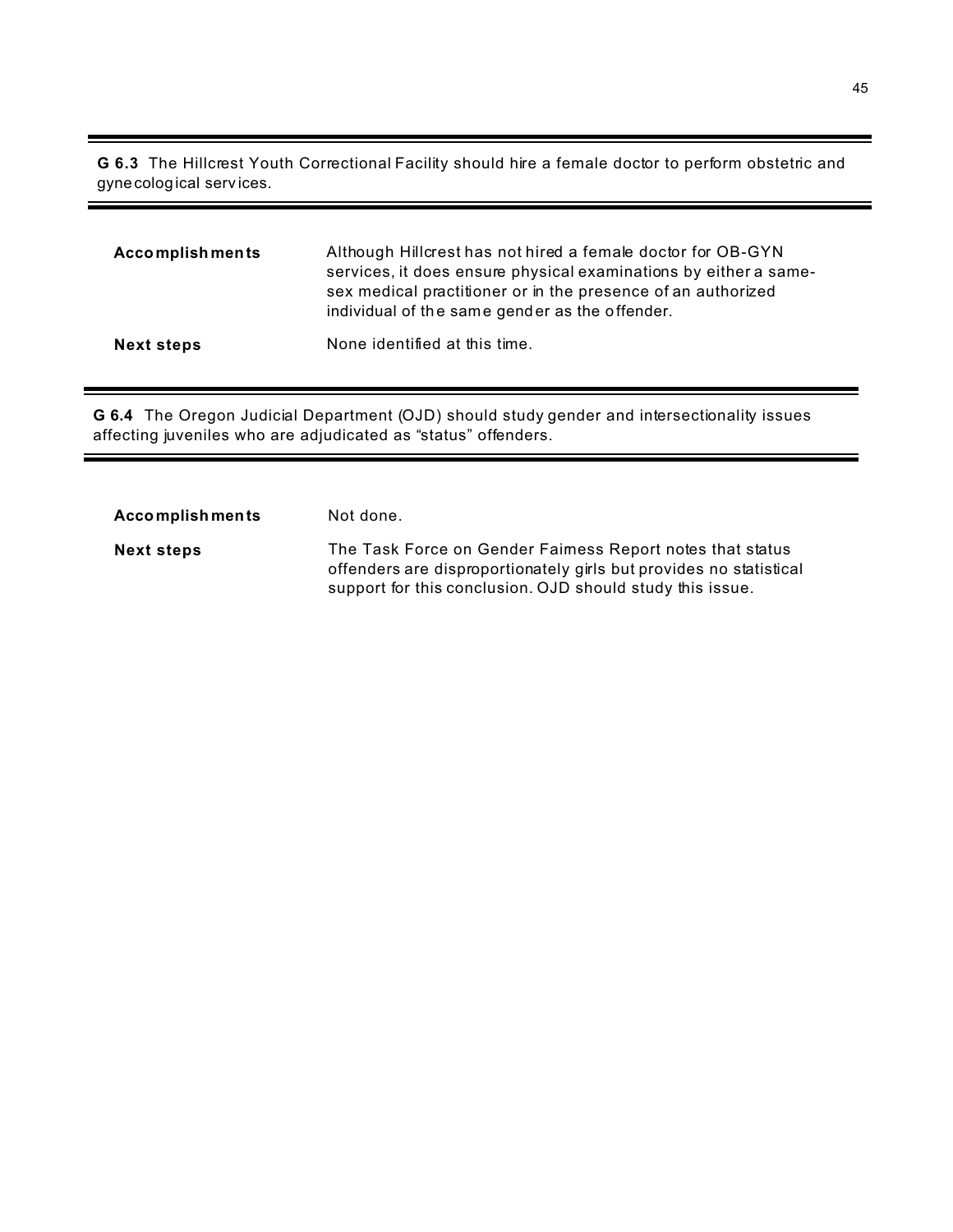# **G7 Interactions between Lawyers, Clients, Staff, and other Professionals**

*The task force studied how gender affects the interactions between lawyers and clients, lawyers and professionals, lawyers and legal secretaries, lawyers and paralegals, lawyers and court reporters, and among employees of the Oregon State Bar and the Professional Liability Fund. It found that gender was not a factor in these interactions most of the time, and that there was less gender unfairness than in the past. However, both men and women perceived that sometimes they are treated differently in the same environment based on their gender. The task force acknowledged that eliminating the persistent residual bias would be more difficult than eliminating the overt bias that was once widespread, because it requires an increased understanding of what others are experiencing and a change in behavior at more subtle levels. Task Force recommendations focused on education and dialogue.*

**G 7.1** The Oregon State Bar (OSB) should include intersectionality issues more widely in Continuing Legal Education (CLE) programs and design a public education program to inform clients of their right to be free from sexual harassment.  $AC$ 

| <b>Accomplishments</b> | The new MCLE diversity education requirement will help address<br>this recommendation. The AC's Education Subcommittee invited<br>the OSB CLE Director to become a member. Also, the AC's<br>Education Subcommittee proposed that the Judicial Education<br>Committee (JEC) establish a policy that the JEC and the OJD<br>Education Division should incorporate fairness issues and ethics<br>issues in every education program and product that OJD sponsors<br>or co-sponsors, including those on substantive law and court<br>processes and administration. The JEC adopted this policy in July<br>2002. |
|------------------------|--------------------------------------------------------------------------------------------------------------------------------------------------------------------------------------------------------------------------------------------------------------------------------------------------------------------------------------------------------------------------------------------------------------------------------------------------------------------------------------------------------------------------------------------------------------------------------------------------------------|
|                        | OCDLA has offered two diversity credits as of May 2002, including<br>one that addressed gender and intersectionality issues.                                                                                                                                                                                                                                                                                                                                                                                                                                                                                 |
|                        | The current Client Bill of Rights from the joint Bench/Bar Statement<br>on Professionalism will be added to the OSB website. As of July 1,<br>2002, all LRS panel attorneys must agree to abide by the Client Bill<br>of Rights as a condition of membership in the LRS.                                                                                                                                                                                                                                                                                                                                     |
| <b>Next steps</b>      | Ongoing.                                                                                                                                                                                                                                                                                                                                                                                                                                                                                                                                                                                                     |
|                        | The AC's Education Subcommittee should recommend that OSB<br>CLE administrators develop a policy similar to the OJD Judicial<br>Education Committee policy to encourage CLE planners to ensure<br>balance of race, gender, ethnicity, sexual orientation, etc. in its<br>speakers and encourage presenters to address fairness and ethics<br>in their presentations where possible, including presentations on<br>substantive law, legal skills and procedures, and practice and law-<br>office management.                                                                                                  |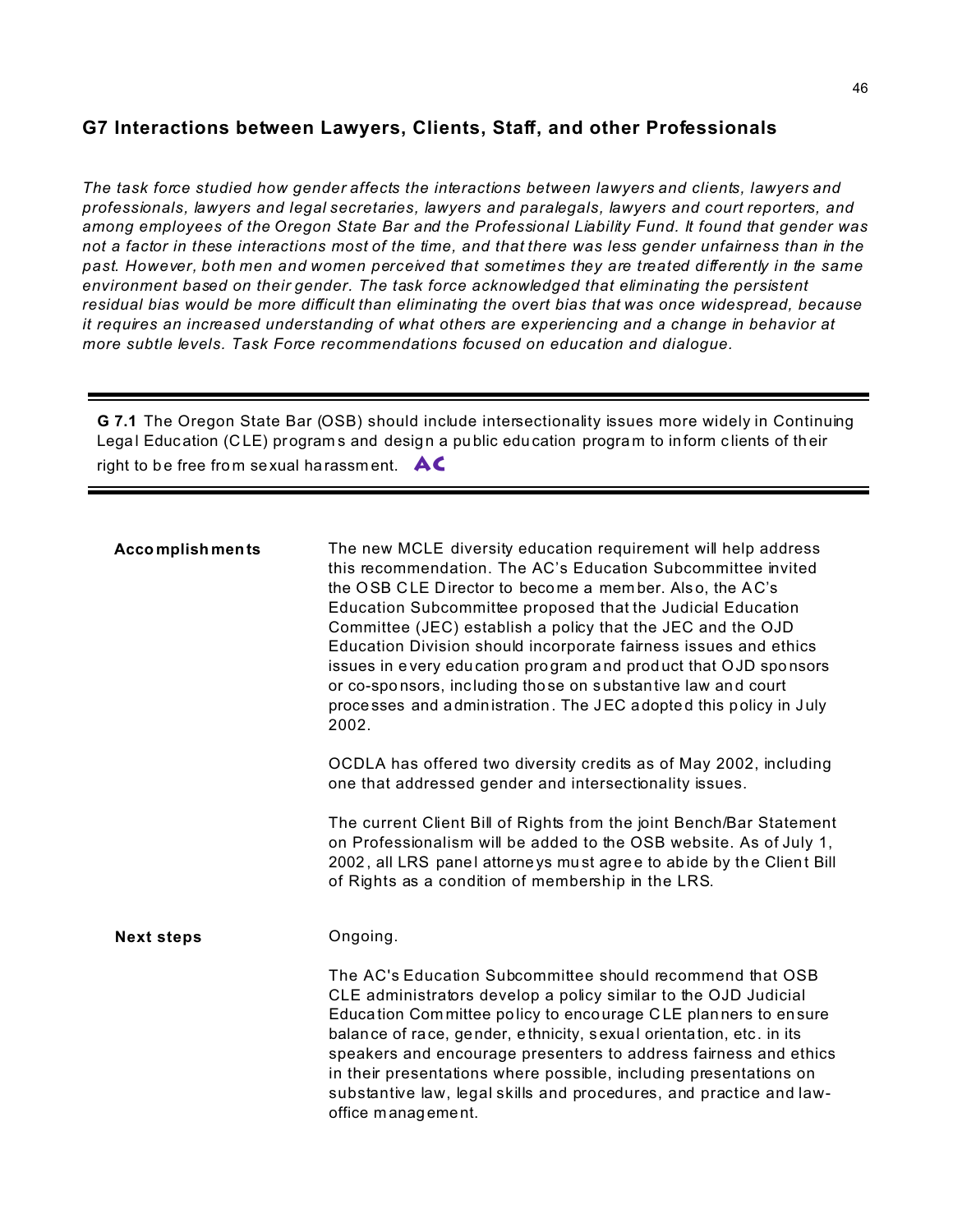All legal employers s hould explore Jus tice Pe terson 's Understanding Racism classes or similar programs, where gender and intersectionality issues are raised and discussed. Participation by partners, a ttorney s and support staff should be en coura ged.

The AC should ask the new OSB Diversity Section to consider this recommendation as that Section develops its priorities.

**G 7.2** Law firms and other legal workplaces should establish policies prohibiting sex discrimination and encourage personnel to discuss workplace gender issues and concerns, including protection from retaliation. They should establish policies prohibiting sexual harassment and designate a contact person to re ceive c omp laints. Superv isors sh ould comm unicate their comm itment annu ally to provide a bias-free workplace.

| <b>Accomplishments</b> | Of the 12 firms submitting responses, 11 stated that policies against<br>sexual harassment are in place. One firm reported that internal<br>departments discuss matters of concem in small group meetings,<br>including lawyers and staff.          |
|------------------------|-----------------------------------------------------------------------------------------------------------------------------------------------------------------------------------------------------------------------------------------------------|
|                        | OCDLA is not an enforcement agency but has discussed the need<br>for law office policies at Management CLEs.                                                                                                                                        |
| <b>Next steps</b>      | Law firms should continue policies already in place against sexual<br>haras sment and sexual discrimination in personnel manual.                                                                                                                    |
|                        | OSB should encourage firms and other legal workplaces<br>to designate a contact person to receive complaints; and<br>٠<br>to adopt the practice reported by one firm of holding small-group<br>$\bullet$<br>meetings to discuss matters of concern. |
|                        | OSB Response: The Bar's Board of Governors does not feel that<br>this is appropriate for the Bar.                                                                                                                                                   |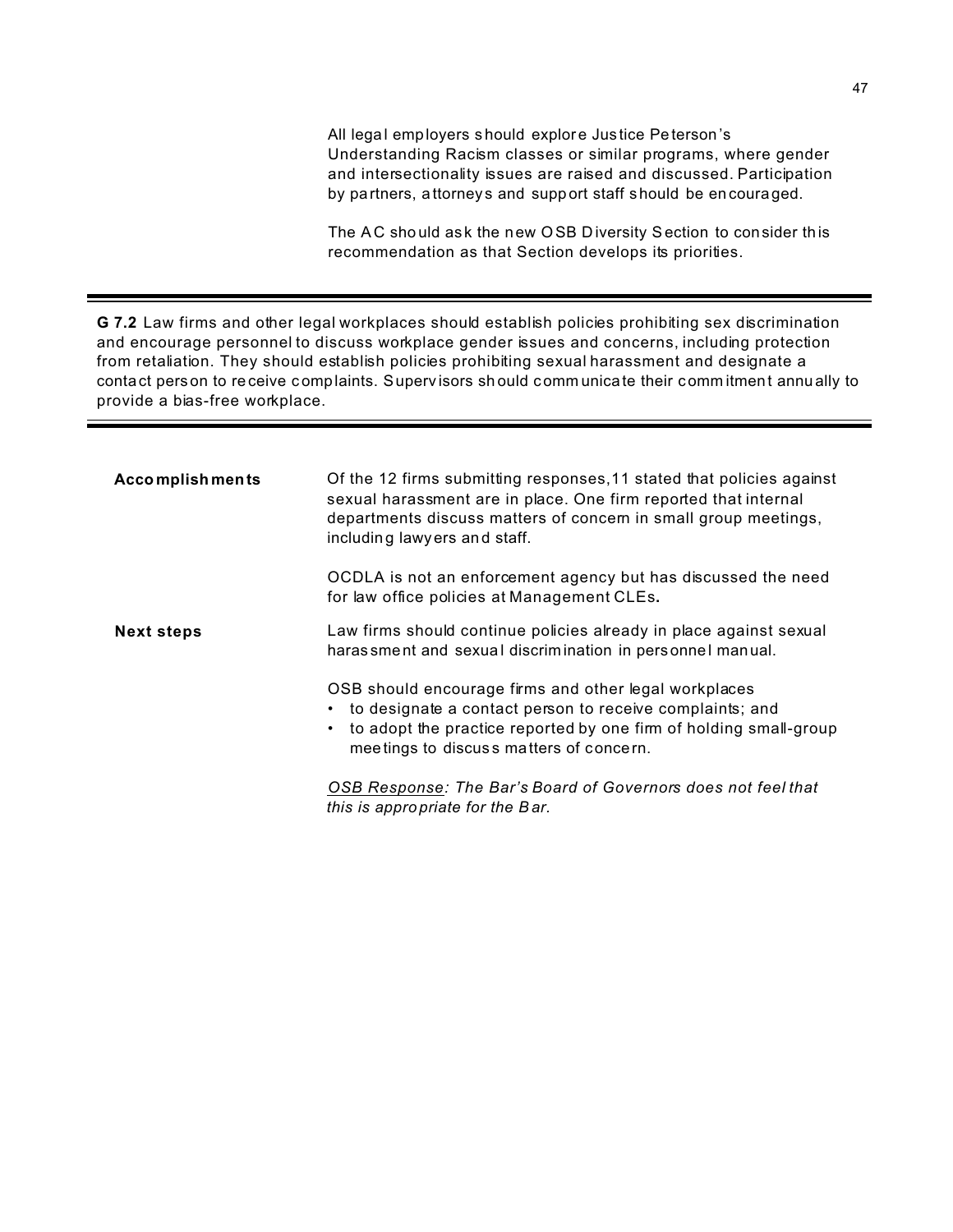## **G8 Court Personnel**

*The task force found that a sizable minority of court personnel within Oregon's court system perceived some differences on the basis of g ende r with respec t to the conditions or b enefits of their employ ment. Men and w omen tend ed to b elieve th at the o ppos ite sex fa red be tter than their ow n. Statis tical data suggested that men held proportionately more supervisory positions than did women. Although the task force fo und it difficult to rec oncile th e conflicting pe rceptions of m ale and female court pers onne l, it recommended that to promote a more gender-neutral work environment, OJD should recognize and acknowledge the differing perspectives.*

#### **G 8.1** The O regon Judicia l Depa rtmen t (OJD ) shou ld

- a. encourage and remind employees annually to help eliminate any form of gender bias from Oregon court syste m;
- b. distribute biennial statistics to all court personnel that permit comparison by gender on hiring, promo tion, and com pens ation; **AC**
- c. address employee perceptions that gender limits opportunities for advancement, and that one either gender receives special preferences in supervisory appointments and application of work rules;  $AC$
- d. review its personnel policies and practices to determine whe ther changes are needed to achieve gender fa irness ;
- e. assess and eliminate, if appropriate, existing barriers to promoting and appointing qualified, female OJD employees to supervisory positions;
- f. review its policie s on job-sha ring, flexib le work hours , and re lease time for educ ation to prom ote gre ater us e whe re app ropriate ;
- g. periodically review the adequacy of procedures for court personnel to bring complaints abou t gend er disc rimination or h arass men t and, if approp riate, rec omm end chang es; **AC**
- h. study the personnel practices applicable to OJD law clerks to ensure gender fairness;
- i. study how issues of intersectionality affect OJD employees.

- **Accomplishments** a. Employees are encouraged to eliminate gender bias via consultations, personnel rules, recruitment and hiring guidelines, the Ac cess Com mittee news letter, etc .
	- b. The OJD Personnel Division prepares a biennial Affirmative Action (AA) Plan that presents a snapshot of the OJD workforce on September 30 in the year between each report and a summary table to compare similar data in the last three biennia. This AA Plan is on the intranet as are all job postings and monthly information on hiring and promotions (published by name but not ge nder). The AA Plan allows some comparison of compensation by gender, indicating the number and percentage of male and female employees in each EEO category. But each EEO category includes a broad salary range, depending on the position classification and step rating of the employee. The OJD Personnel Division is considering whether to break down the compens ation data in the AA Plan by job classifications to perm it further comp arison.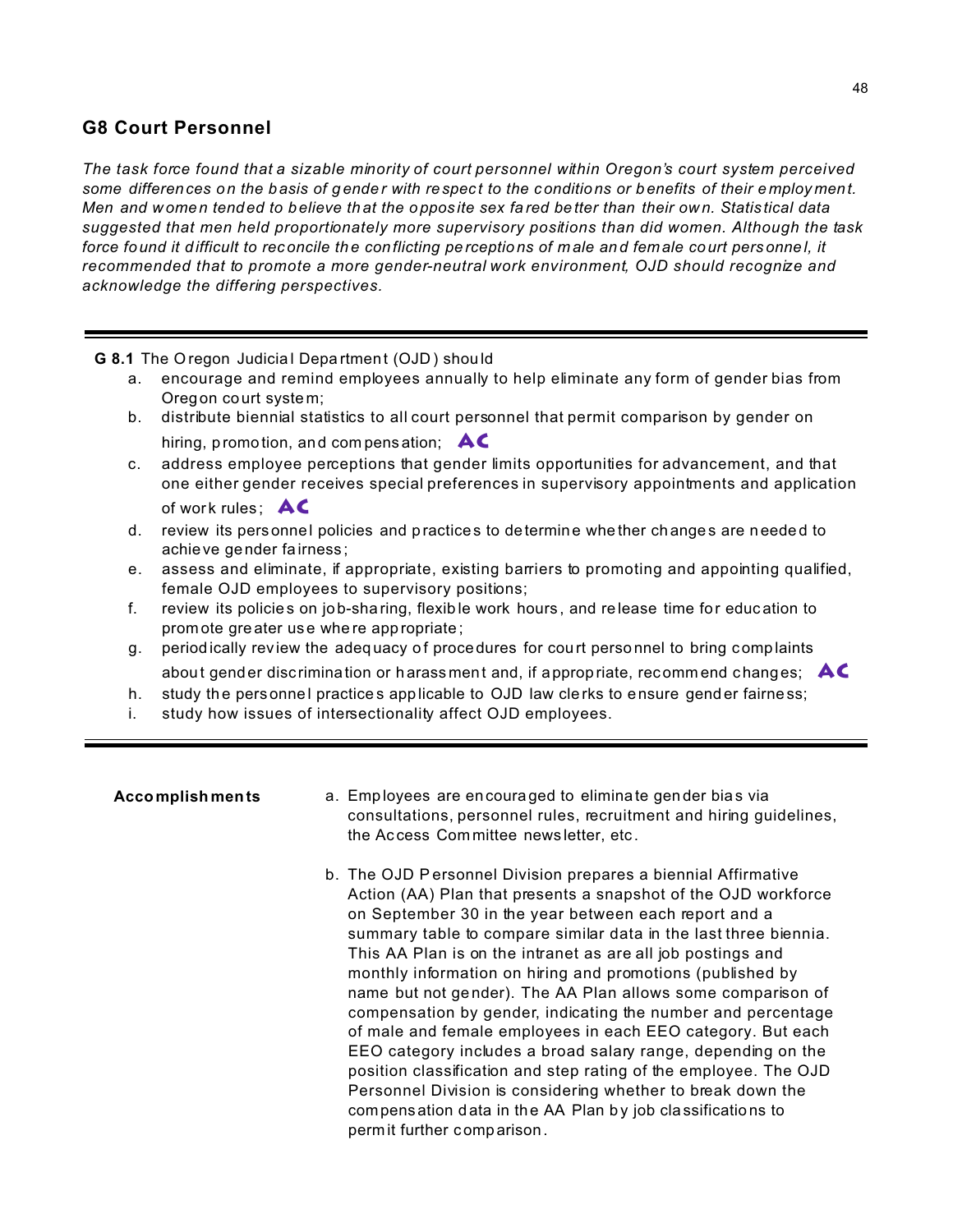|                   | c. The State Court Administrator asked the Personnel Division to<br>add this topic to supervisors' education and supervisory judge<br>curriculum. Will be incorporated in 2002 offerings.                                                                                                                                                                                            |
|-------------------|--------------------------------------------------------------------------------------------------------------------------------------------------------------------------------------------------------------------------------------------------------------------------------------------------------------------------------------------------------------------------------------|
|                   | d. Consideration of gender fairness issues is part of ongoing<br>personnel rules review.                                                                                                                                                                                                                                                                                             |
|                   | e. At present, unaware of inappropriate barriers. Personnel<br>Division advises judges, trial court administrators, and court<br>supervisors in hiring practices and evaluations to eliminate<br>inappropriate barriers.                                                                                                                                                             |
|                   | f. Flexible hours and job sharing are available. Release time for<br>education has not been considered.                                                                                                                                                                                                                                                                              |
|                   | g. All complaints are being handled under policies now in effect.<br>Personnel Division began to review employment discrimination<br>and sexual harassment complaint policies in May 1999 and will<br>continue the task in 2002. Personnel Division anticipates<br>reviewing all personnel policies; employment discrimination and<br>sexual harassment policies will be a priority. |
|                   | h. Not done, but Personnel Division considered a review of judicial<br>clerkship incumbent is sues at appellate level.                                                                                                                                                                                                                                                               |
|                   | i. Not done.                                                                                                                                                                                                                                                                                                                                                                         |
| <b>Barriers</b>   | Compiling data requires additional staff resources.                                                                                                                                                                                                                                                                                                                                  |
|                   | Recruitment issue - men may perceive that they will not be hired<br>for entry level support positions; applicant pools for those positions<br>in some courts have few men.                                                                                                                                                                                                           |
|                   | The small number of internal promotions is not a gender issue but<br>common to internal candidates: few gain supervisory experience<br>necessary to be a leading candidate in a "flat" organization with<br>limited supervisory and management opportunities.                                                                                                                        |
|                   | For an educational release-time program to take effect, OJD would<br>need to define and adopt the educational policy first. The<br>legislature considered three measures in 1999 and 2001 to require<br>public bodies to authorize annual "school activity leave," similar to<br>"family leave," but none passed.                                                                    |
|                   | The barrier to creating a gender discrimination complaint process is<br>that complainants want the action to stop without anyone's<br>knowledge (and without having to appear at public hearing at<br>future time if discipline is contested). This is usually not possible if<br>it involves discipline action or fitness proceeding.                                               |
| <b>Next steps</b> | OJD should<br>continue its personnel policies already in place;                                                                                                                                                                                                                                                                                                                      |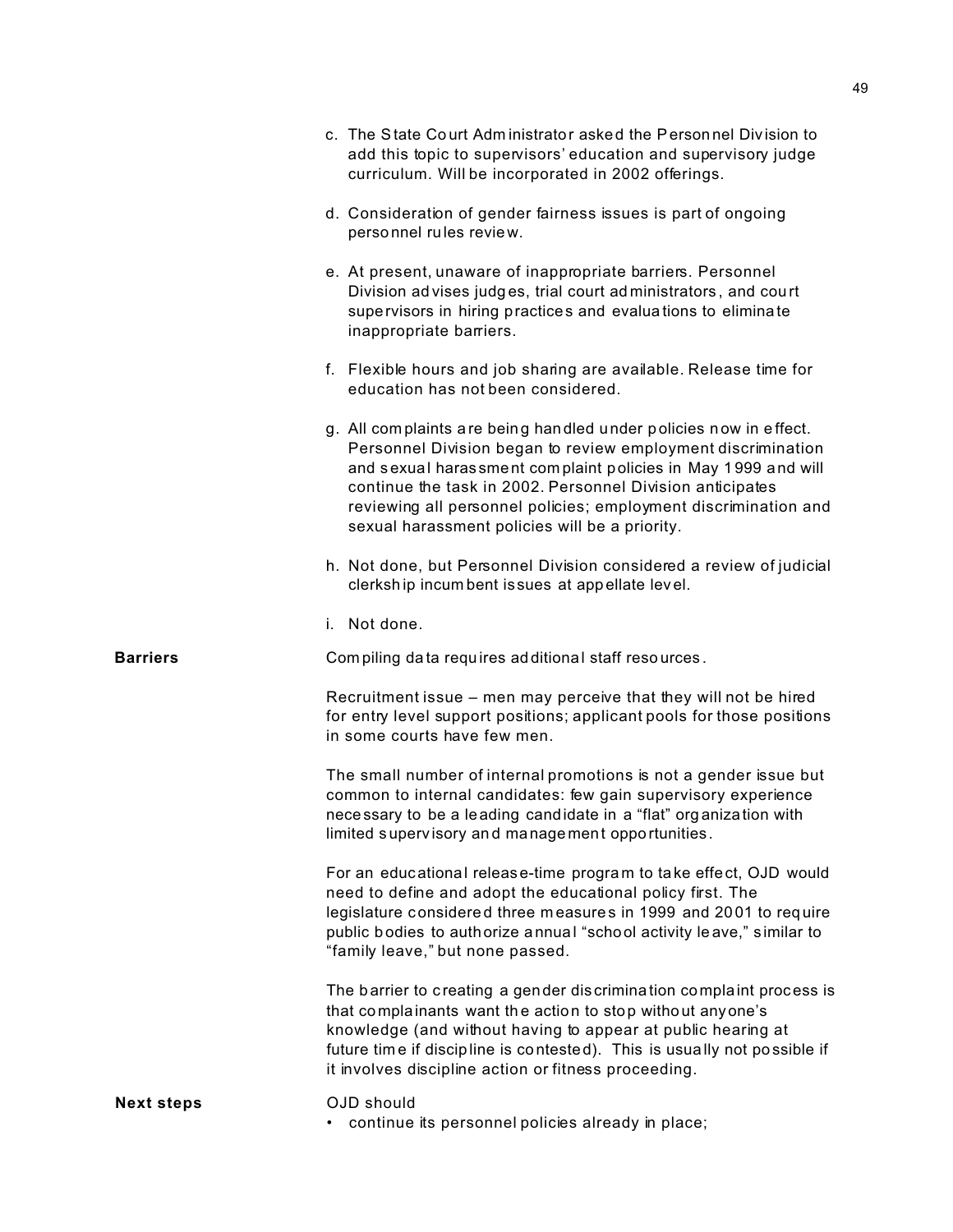- consider whether to compile and distribute data about OJD hiring and promotion practices on a quarterly basis;
- begin to collect compensation, recruitment, and retention data by position classification;
- cond uct annual w orksh ops for judge s and managem ent/ supervisory level employees to continue fostering an awareness of gender bias within the court system and developing strategies to add ress it;
- develop a series of workshops for judges and managers and another for line staff regarding their rights and responsibilities;
- add a gender fairness component to the New Employee Orientation, New Supervisor Orientation ("Camp"), and New Judge Semin ar.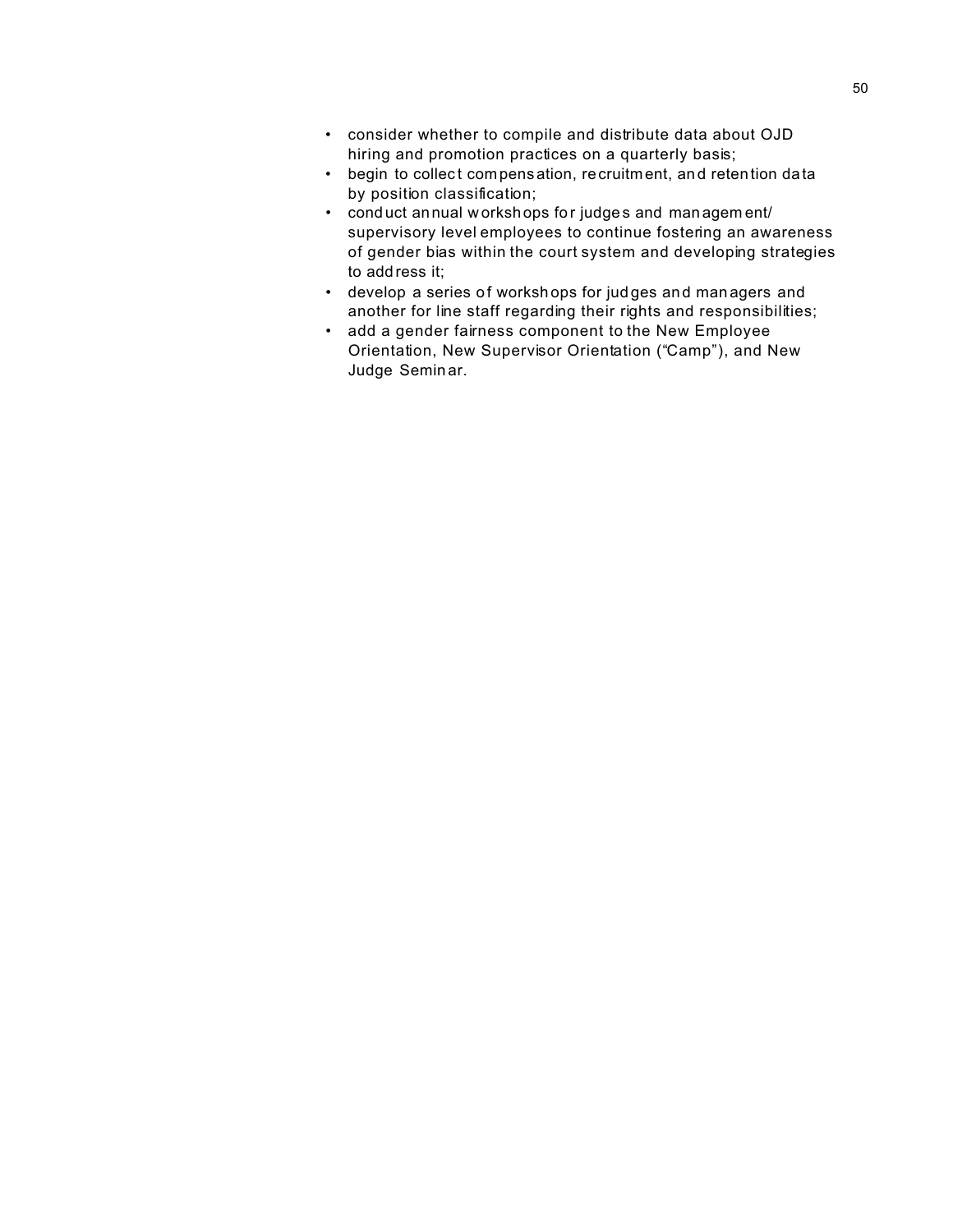## **G9 Legal Personnel**

*These recommendations addressed the employees of the Oregon State Bar (OSB) and the Profes sional Liability Fund (PLF). Both sexes genera lly agreed tha t there w as less bias than in the pas t, and m ost believed th at gen der bia s no longer e xisted o r was lim ited to a few areas. H owev er, a significant minority of female employees believed that women's opportunities at the OSB and the PLF are limited by gender and that women are at a disadvantage because of their family responsibilities and their age. The task force recommended continuing education, workplace dialogues, and a review of policies.*

**G 9.1** The Oregon State Bar (OSB) and Professional Liability Fund (PLF) should **AC**

- a. Include issue s of gender fa irness in continuing education program s;
- b. Initiate regular workplace dialogues to foster an understanding of gender issues;
- c. Com mun icate to staff a co mmitment to gen der fairn ess;
- d. Study wheth er add itional po licies (be sides fle x-time) are fea sible to h elp em ployee s' mee t their family obligations.

| <b>Accomplishments</b> | Both OSB and PLF hold an annual workshop on sexual<br>harassment. Gender fairness issues are communicated on a<br>regular basis with staff. There has not been a study on family-<br>friendly policies.                                                                                                                              |
|------------------------|--------------------------------------------------------------------------------------------------------------------------------------------------------------------------------------------------------------------------------------------------------------------------------------------------------------------------------------|
|                        | The OSB and the PLF have policies regarding these issues in their<br>personnel policies. They are a regular part of new employee<br>orientation. Flexible schedules and telecommuting are<br>commonplace at the bar. Diversity education and sexual<br>haras sment are part of the ongoing training that is offered to<br>employees. |
| <b>Next steps</b>      | Ongoing.                                                                                                                                                                                                                                                                                                                             |
|                        | The AC should ask the Oregon Women Lawyers Society (OWL)<br>whether it has interest in bringing proposals to OSB and PLF as<br>employers.                                                                                                                                                                                            |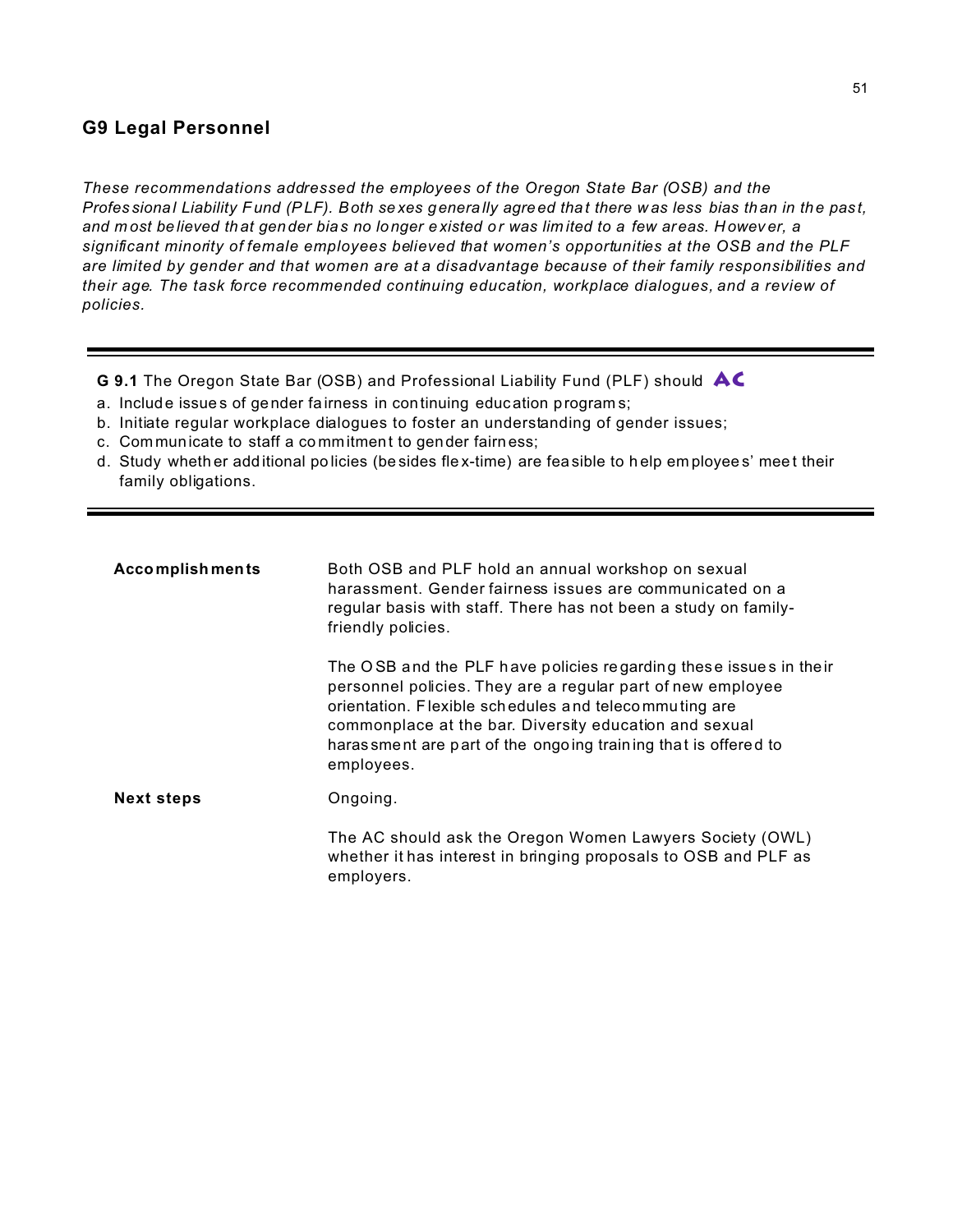# **G10 Legal Education**

The task force found that the three Oregon law schools achieved gender fairness in many areas – the existence of formal nondiscrimination policies, students' acade mic performance and participation in extracurricular activities, assistance from career services offices, classroom participation, and interactions between co-workers at the law schools. The task force recommended that the law schools take further action in four specific areas: (1) teaching styles; (2) sexual harassment of women; (3) professional recognition of female faculty; and (4) treatment of gay and lesbian students, students with disabilities, and students of color.

Only one of Oregon's three law schools responded to requests for implementation status information. Howe ver, some useful information was available in the OWL newsletter (Winter 2001).

- G 10.1 Oregon law schools should
- a. Continue to recruit law students and faculty to increase the number of persons from diverse backgrounds, including women and people of color;
- b. disseminate at the beginning of each academic year and consistently enforce written policies prohibiting discrimination and harassment on the basis of gender, race, disability, and sexual orientation, and the procedures for filing complaints;
- c. continue to address issues of fair treatment in law school orientations and publications for students and faculty; include gender and intersectionality issues in students' professionalism training:
- d. conduct orientation programs for faculty members on fair treatment of staff members;
- e. examine administrative policies and practices, and modify where needed, to accommodate professors' family responsibilities;
- f. enable dialogue among all members of the law school community regarding gender-based perceptions of the law school experience, as well as the effects of race, ethnicity, disability, sexual orientation, age, and economic class on students' experiences;
- g. publicize the pertinent parts of this report to faculty, students, staff, and alumni;
- h. review Task Force survey results to determine which issues are most significant to them; and
- i. recognize the importance of faculty members' mentoring and counseling activities outside class, and factor this important work into salary, tenure, and promotion decisions.

| <b>Accomplishments</b> | a. The Willamette University College of Law (WUCL) continues to<br>recruit students and faculty from diverse backgrounds, including<br>women and people of color. In Fall 2000, WUCL had one<br>minority faculty member, and the entering class was<br>approximately 14% minority. |
|------------------------|------------------------------------------------------------------------------------------------------------------------------------------------------------------------------------------------------------------------------------------------------------------------------------|
|                        | Lewis and Clark's law school recruits minority applicants<br>throughout U.S. and typically has 15% minority enrollment and<br>low attrition rate.                                                                                                                                  |
|                        | b. WUCL distributes its student code of conduct, including a non-<br>discrimination policy, to students each year. It has a policy that<br>regulates employee conduct and prohibits harassment and<br>discrimination.                                                              |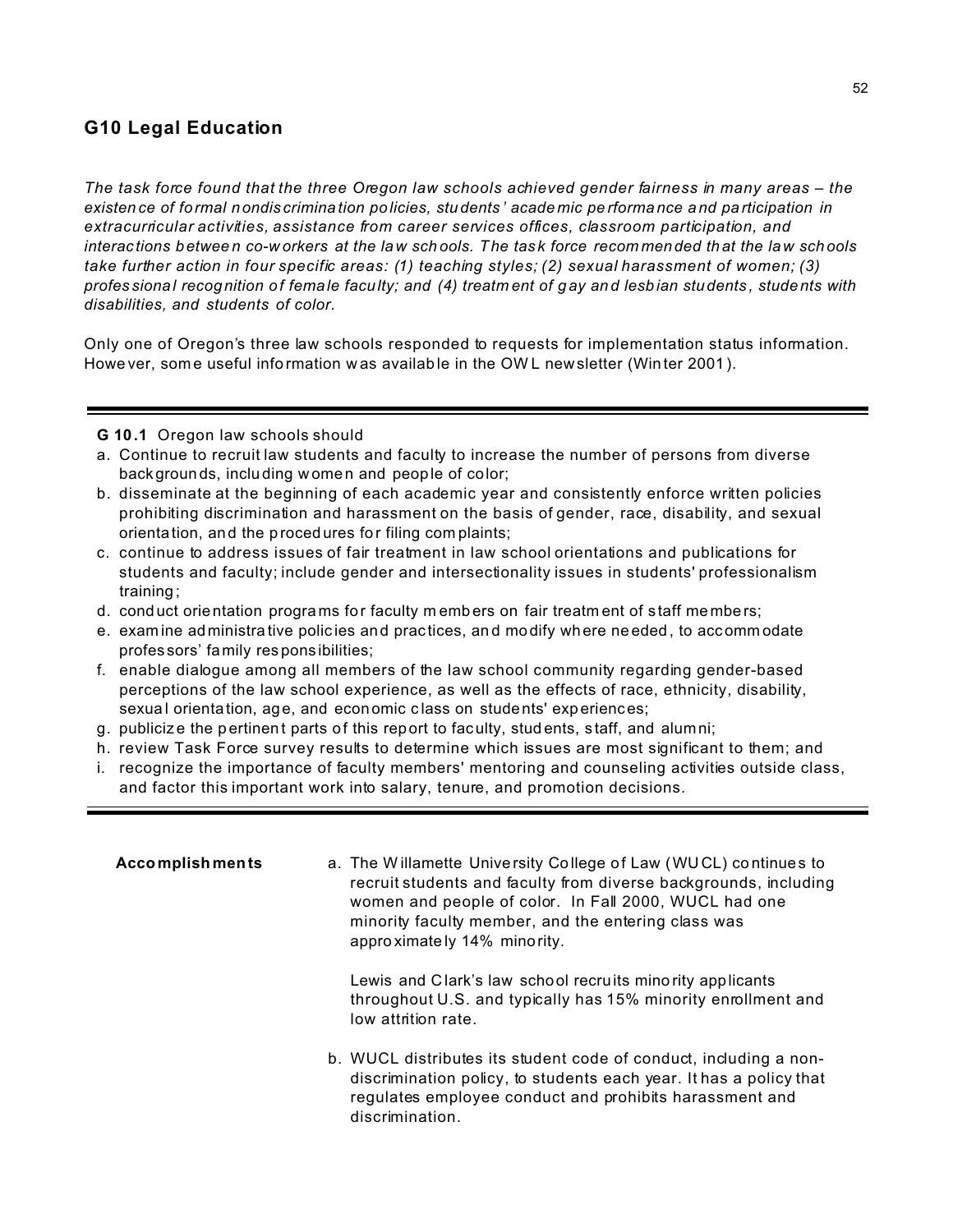- c. WUCL does not address gender fairness issues in its orientation program or in profession alism training but will consider doing both.
- d. WUCL has not scheduled such a program on the fair treatment of staff members and senses that it is unnecessary for most faculty.
- e. WUCL has not examined its policies.
- f. WUCL faculty has considered ways to address these issues among community members but has found few opportunities to discuss some aspects of this issue with students-particularly the race, ethnicity, and disability issues. WUCL hired a Multicultural Affairs Coordinator in 2001 to help address these issues.

In 1999, the University of Oregon Law School Academic Choice for Excellence (ACE) program invited all incoming law students to a four-day orientation.

Lewis and Clark's law school offers an eight-day summer workshop for all international students, minority students, and any others recommended by the admission committee. The workshop uses a cultural approach to contrast the legal system (a logical system based on past rules) and one's own family or cultural values.

Students of all three law schools are invited to the Opportunities for Law in Oregon (OLIO) program of the OSB Affirmative Action Committee.

- g. WUCL participated in the creation of the task force report and shared law-school related findings with law students and faculty. Following task force proceedings, WUCL scheduled a colloquium with Elizabeth Harchenko, a GFTF workgroup chair and member of their faculty. Participants discussed the results at the law school in February 1999.
- h. No status reported.
- i. At WUCL, teaching and public service, including mentoring and counseling, are regarded as important in personnel decisions. WUCL encourages its faculty to work with small groups of firstyear students, called academic circles, and encourages its faculty to mentor students beyond the first year. That work is considered in promotion, salary and tenure decisions.

No law school contacts identified to develop liaison with the AC for **Barriers** information sharing and support.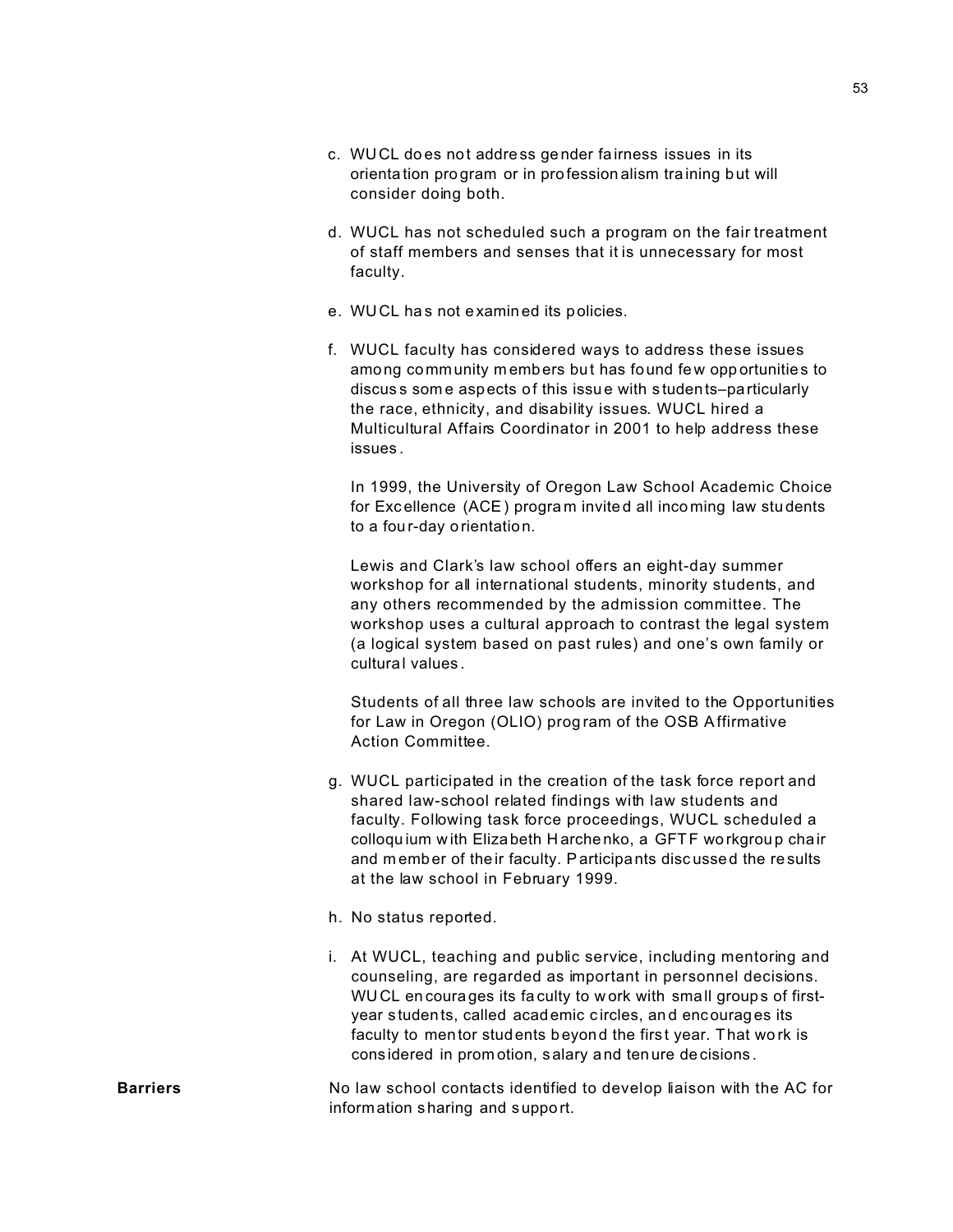| <b>Next steps</b> | Oregon law schools should promote fairness issues as an element<br>of professionalism by highlighting diversity of alumnus.                                                                                                                                                                                                                                                                                                                                                                                                                                                                                                                                                                      |
|-------------------|--------------------------------------------------------------------------------------------------------------------------------------------------------------------------------------------------------------------------------------------------------------------------------------------------------------------------------------------------------------------------------------------------------------------------------------------------------------------------------------------------------------------------------------------------------------------------------------------------------------------------------------------------------------------------------------------------|
|                   | The AC should support efforts by Oregon's law schools and<br>university women's studies programs who are interested in using<br>the task force reports as study materials.                                                                                                                                                                                                                                                                                                                                                                                                                                                                                                                       |
|                   | The AC's Education Subcommittee should send a copy of the<br>Board of Examiners policy that bar exam questions should be<br>sensitive to issues of gender, race, country of origin, religion,<br>socioeconomic status, and age, to law schools, the OSB CLE<br>office, and OJD. The AC should request that<br>• law schools disseminate this policy to faculty and encourage<br>faculty to adopt similar policies for teaching and exam materials;<br>• the OSB CLE Office to consider incorporating this policy into<br>guidelines for CLE providers on handouts; and<br>• OJD consider adopting a similar policy for all educational<br>materials to be distributed to judges and court staff. |

**G 10.2** Oregon law schools' career services offices should solicit interviews by a wider range of prosp ective e mployers and pro vide m ore co mplete prep aration of students, espec ially fem ale students, for interviews with recruiters.

| <b>Accomplishments</b> | WUCL's Career Services office solicits interviews from 3000 employers.<br>Women or men can request special preparation for interviews. The<br>career services office helps women to prepare for interviews by<br>reviewing resumes and cover letters, offering mock interviews, and<br>alerting them to issues they may face in the interview process. In 2000,<br>female students received more call-backs than male students from<br>interviews. The career Services office hosts a mock interview program<br>every February and recruits minority lawyers and lawyers with an<br>interest in minorities to be the interviewers. |
|------------------------|------------------------------------------------------------------------------------------------------------------------------------------------------------------------------------------------------------------------------------------------------------------------------------------------------------------------------------------------------------------------------------------------------------------------------------------------------------------------------------------------------------------------------------------------------------------------------------------------------------------------------------|
| <b>Next steps</b>      | The AC should ask law schools' career services offices whether they<br>track students' job interviews, call-backs, and offers, and if so, request<br>data to determine whether women receive call-backs and job offers in<br>proportion to their percentage of the class. If the career services offices<br>do not track this information, the AC should encourage them to do so.                                                                                                                                                                                                                                                  |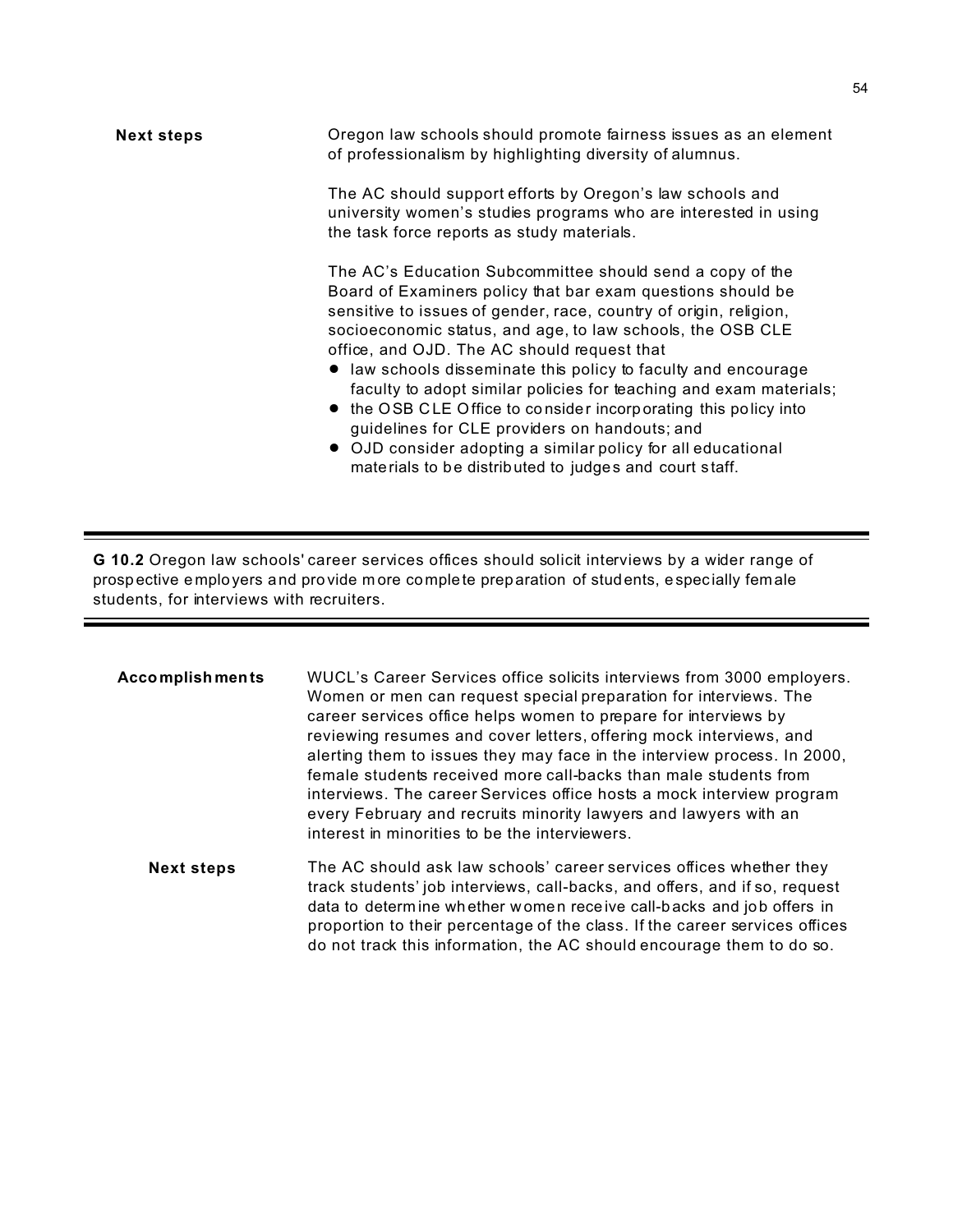G 10.3 Oregon law schools' faculty should:

- a. incorporate alternative and Socratic teaching methods in all years of law school to provide for different learning styles and preferences;
- b. include gender and intersectionality issues in class discussions and as regular parts of the curriculum:
- c. create a classroom environment hospitable to different ideas and to different learning styles; and
- d. engage in collective self-assessment to determine whether the curriculum, teaching methods, and other law school practices and policies hamper the ability of faculty to be accessible to law students, in particular female students of color.

#### **Accomplishments**

a. WUCL uses several different teaching methods in its curriculum. For instance, each first-year student has two classes of approximately 25 students. These classes are not taught using Socratic method, but employ problem solving, cooperative projects, simulations as well as writing exercises. A number of second and third year classes also use diverse teaching styles. WUCL offers writing seminars, a legal clinic, an externship program, and other classes that use diverse teaching methods.

At the University of Oregon School of Law, third-year law students in the Academic Choice for Excellence (ACE) program offer review and tutoring sessions every other week and informal meetings in-between.

Lewis and Clark's eight-week summer workshop offers skillbuilding opportunities for all international students, ethnic minority students, and others recommended by the admission committee; professors lecture on non-first year subjects and give a practice exam. Lewis and Clark also offers skill-building sessions by teaching assistants twice a month for every firstyear subject.

- b. Some WUCL faculty include gender and intersectionality discussions in their classes, particularly for classes that relate directly to these issues, such as Civil Rights, Gender and the Law, and International Law. WUCL will consider whether these issues should be addressed in classes that do not regularly raise them.
- c. WUCL faculty address diverse learning styles. Sam Jacobson, who teaches Legal Research and Writing and is an expert on learning styles, presented a faculty colloquium on ways to integrate a variety of approaches in teaching.
- d. WUCL has several programs designed to keep it connected with and accessible to its students. The academic-circles program allows its students to participate in groups of seven with a faculty member. WUCL also has several small enrollment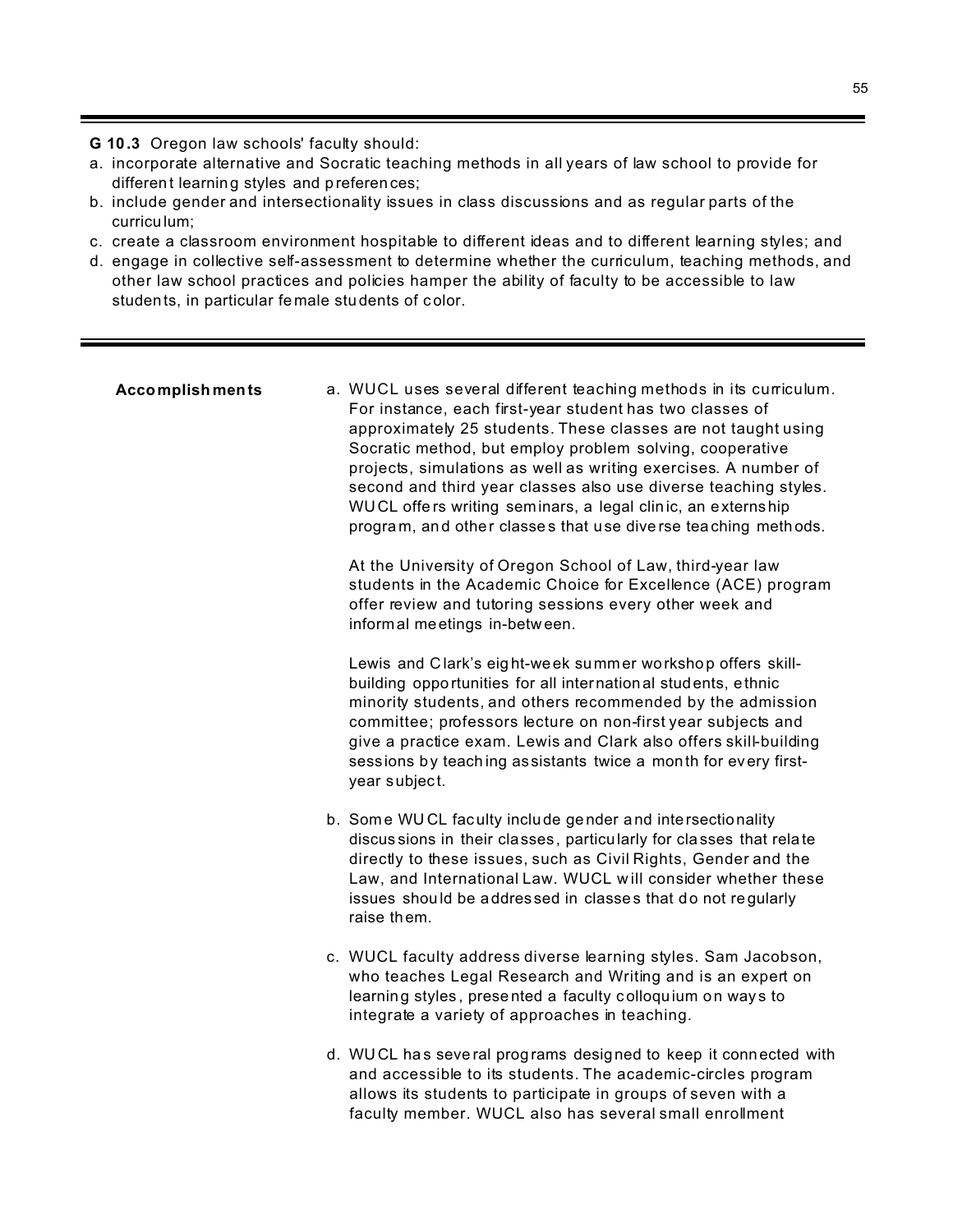classes and encourages its faculty to have contact with students outside of class.

| <b>Next steps</b> |
|-------------------|
|-------------------|

Continuing.

**G 10.4** Administrators and faculty at Oregon law schools should recognize that misperceptions concerning women's competence may adversely affect decisions concerning the promotion and tenure of female faculty and should ensure that promotion and tenure decisions are not based on such mispe rceptions.

| <b>Accomplishments</b> | In 2000, WUCL's faculty included four tenured women and two<br>tenure-track women in a faculty of 18 (not including visitors). The<br>college faculty is small, and women are well-represented.<br>Misconceptions about women are not a problem for Willamette in<br>its hiring and promotion process. |
|------------------------|--------------------------------------------------------------------------------------------------------------------------------------------------------------------------------------------------------------------------------------------------------------------------------------------------------|
| <b>Next steps</b>      | The AC should ask law schools for information about their progress<br>over time in increasing gender equity among faculty.                                                                                                                                                                             |

**G 10.5** Oregon law schools and the Oregon State Bar should:

- a. examine how well Oregon law schools actually prepare men and women for law practice, including whether men and women seek similar forms of employment after graduation, whether they are hired for the jobs that they want in the same proportions, within a similar amount of time, and for similar compensation, and whether they are perceived by employers and potential employers as equally suited and well-prepared for law practice; and
- b. determ ine wh ether th ere are gend er-bas ed difference s in ma le and female faculty salarie s in Oregon's law schools and, if so, implement the changes necessary to ensure fairness.

| <b>Accomplishments</b> | Not done.                                                                                                                                                                                                                                                                                    |
|------------------------|----------------------------------------------------------------------------------------------------------------------------------------------------------------------------------------------------------------------------------------------------------------------------------------------|
| <b>Barriers</b>        | State Bar uncertain about its role.                                                                                                                                                                                                                                                          |
| <b>Next steps</b>      | The AC should ask OSB to include questions in its next member<br>salary survey that address these issues, including "did you attend<br>an Oregon law school?"<br>OSB Response: The economic survey that is done every four<br>years was done early in 2002. This can be included in the next |
|                        | one.<br>The AC should ask OSB's Quality of Life Committee and the<br>Multnomah Bar Association's Young Lawyers Section whether<br>they have surveyed members on these issues.                                                                                                                |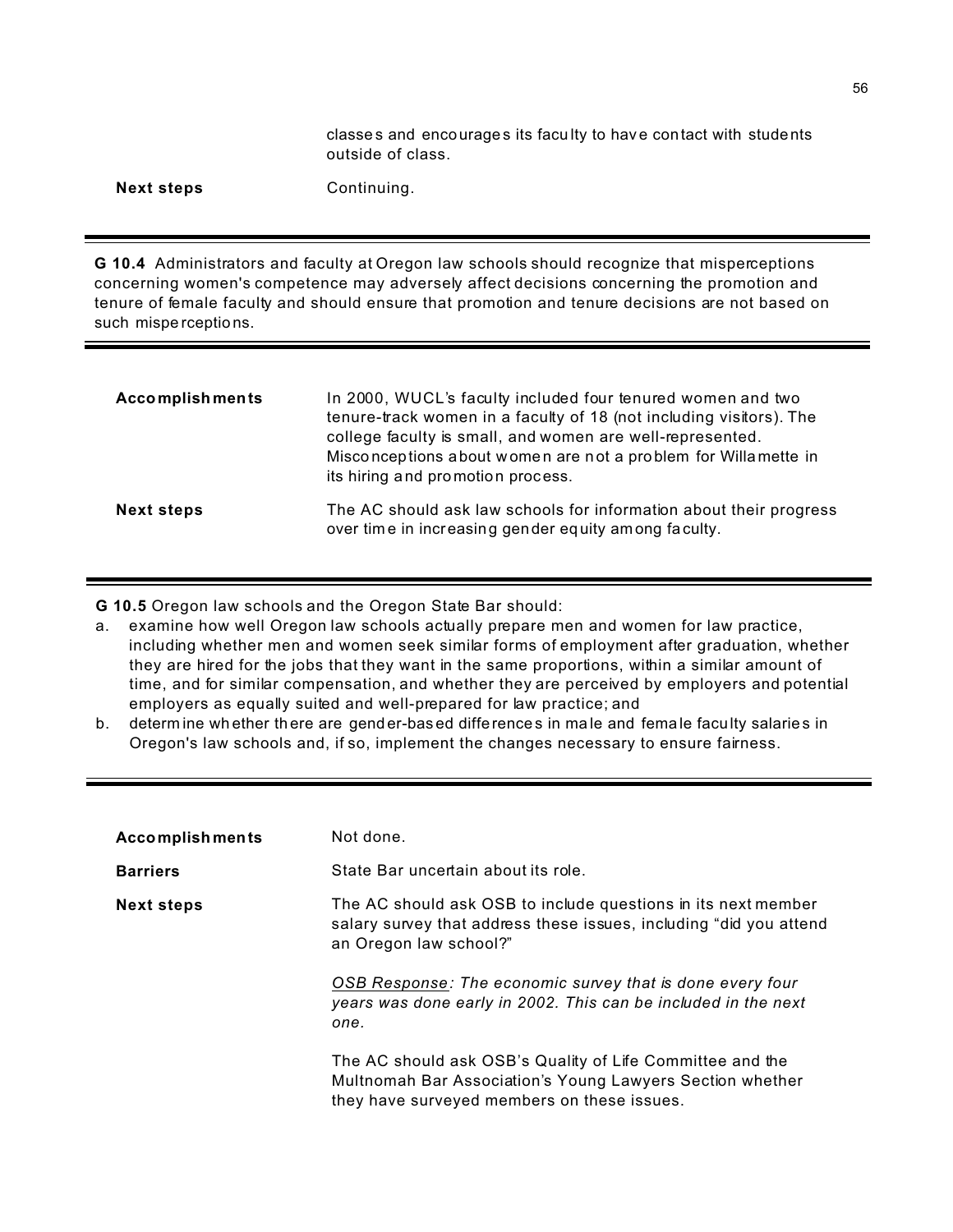*OSB Response: All surveys of the membership must be approved by the Board of Governors. The Quality of Life Committee does not conduct independent surveys. A membership survey is being prepared for the fall of 2002. These issues can be considered for possible inclusion at that time.*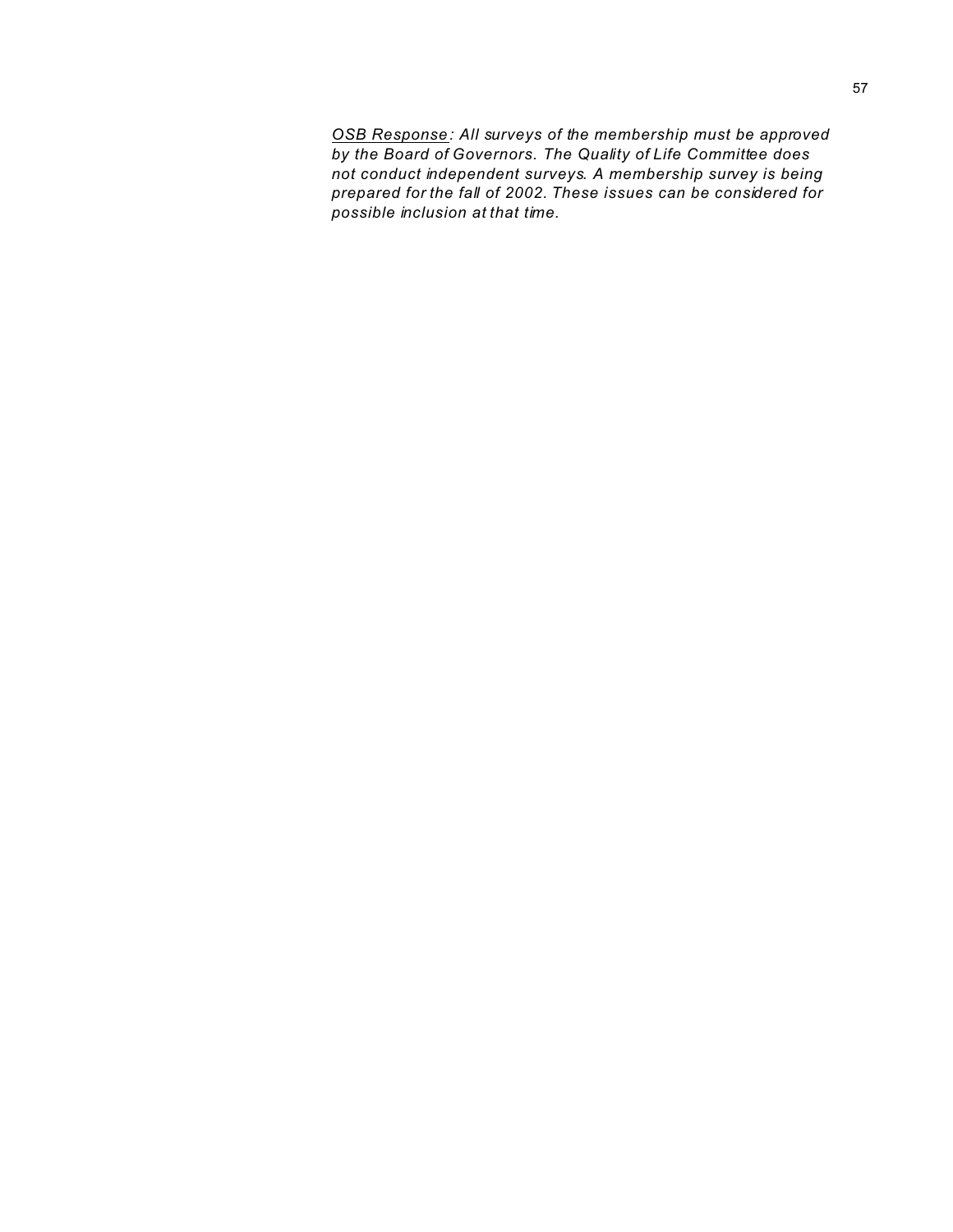### **G11 Admission to the Practice of Law**

*The task force found the admission process to be gender-neutral and the preparation and administration of the Oregon State Bar examination to be objective. Reco mme ndations sought to ensure that this fairness continued.*

**G 11.1** The Board of Bar Examiners should formalize its policy addressing gender, racial, and ethnic identity in bar examination questions.

| <b>Accomplishments</b> | Completed. By June of 1997, more than a year before the date<br>suggested by the GFTF, the Board adopted a policy that bar<br>examination questions should be sensitive to issues of gender,<br>race, ethnicity, country of origin, religion, socioeconomic status,<br>and age. The policy mandates that consideration be given in this<br>context to the roles that characters play in the questions, the fact<br>patterns themselves, and the use of words or phrases that may be<br>more accessible to one group than another, or that may be<br>offensive. |
|------------------------|----------------------------------------------------------------------------------------------------------------------------------------------------------------------------------------------------------------------------------------------------------------------------------------------------------------------------------------------------------------------------------------------------------------------------------------------------------------------------------------------------------------------------------------------------------------|
| <b>Next steps</b>      | Completed.                                                                                                                                                                                                                                                                                                                                                                                                                                                                                                                                                     |

**G 11.2** The O regon State Bar should continue to track bar pass rates by gender, race and ethnicity.

| <b>Accomplishments</b> | This is an ongoing function of the Oregon State Bar.                                                                                                                                                                                                       |
|------------------------|------------------------------------------------------------------------------------------------------------------------------------------------------------------------------------------------------------------------------------------------------------|
| <b>Next steps</b>      | The recommendation was intended to enable OSB and the Oregon<br>Supreme Court to respond to any patterns of disparity that may<br>become evident in the future. OSB and the AC may wish to<br>examine the data jointly to monitor this issue periodically. |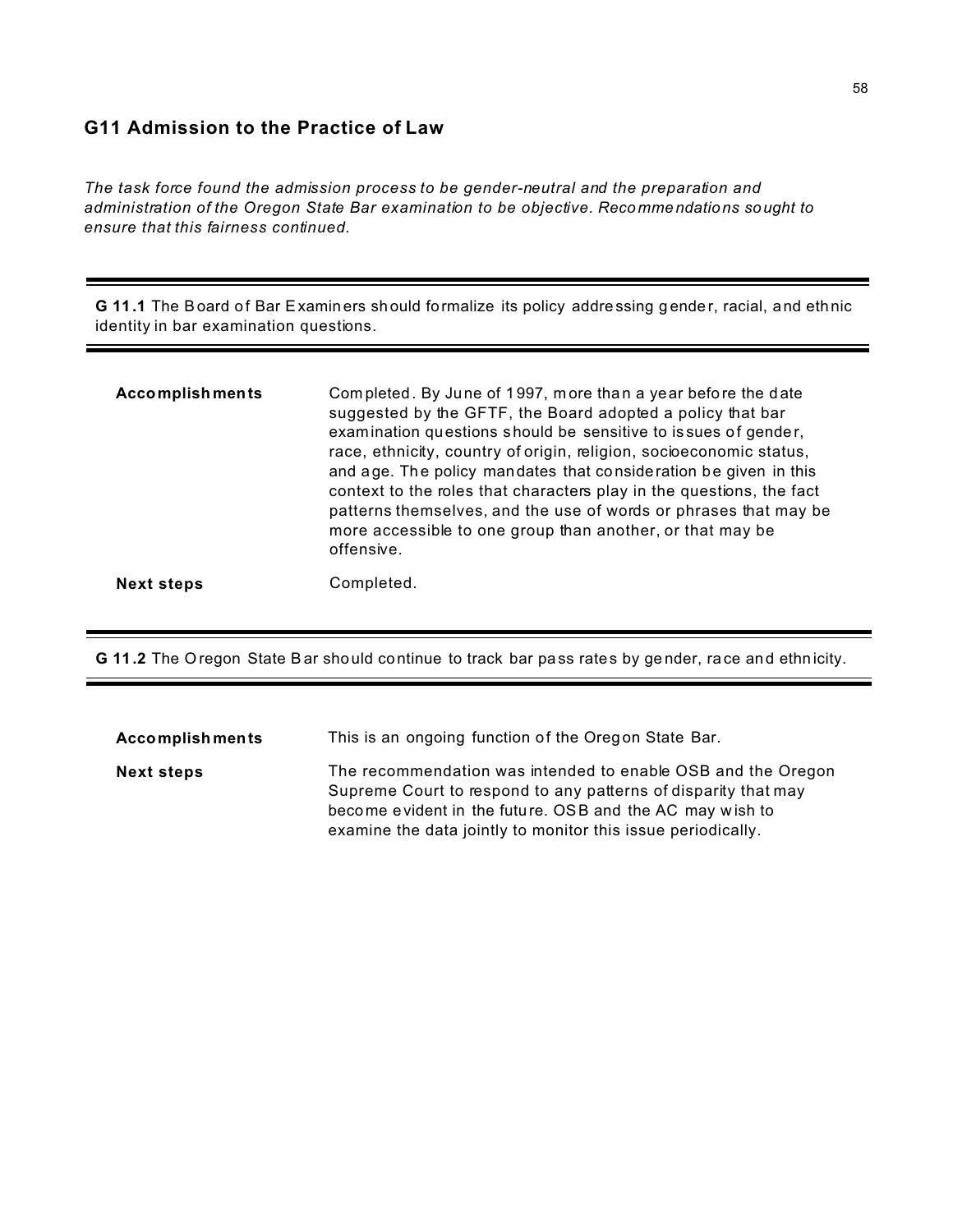## **G12 Lawyer Discipline**

*The task force found the disciplinary process was perceived to be unaffected by the gender of the participants, both by those who administer it and those whose conduct is under review. Recommendations sought to ensure that this fairness continued.*

**G.12.1** The Oregon State Bar (OSB) should recruit equal numbers of men and women (and recruit diverse people) to serve on committees, boards, and trial panels that conduct disciplinary proceedings. The OSB should also include participants in the disciplinary process in educational programs concerning gender and intersectionality issues.

| <b>Accomplishments</b> | Gender, race, ethnicity, and sexual orientation are considered in<br>the appointment process. CLE publications and seminars are<br>required to increase diversity of editors and speakers. |
|------------------------|--------------------------------------------------------------------------------------------------------------------------------------------------------------------------------------------|
| <b>Next steps</b>      | Continuing.                                                                                                                                                                                |

**G 12.2** Bar Counsel should develop a system to track complaints about lawyer conduct by the gender of the complainant and the accused and also periodically survey complainants and accused lawyers to determine whether there is any perception of gender bias in the disciplinary process.

| <b>Accomplishments</b> | Not done.                                                                                                                                                                                                                                                                                                                                                                                                                                                                           |
|------------------------|-------------------------------------------------------------------------------------------------------------------------------------------------------------------------------------------------------------------------------------------------------------------------------------------------------------------------------------------------------------------------------------------------------------------------------------------------------------------------------------|
| <b>Barriers</b>        | There is no system in place to track complaints about lawyer<br>conduct by the gender of the complainants. Some complainants<br>may be reluctant to disclose gender information.                                                                                                                                                                                                                                                                                                    |
| <b>Next steps</b>      | Ongoing. Bar Counsel should develop a pilot data tracking<br>program to capture and analyze data about gender and determine<br>whether complainants or the accused perceive gender bias in the<br>disciplinary process. Altematively, the AC should revisit and ask<br>OSB to survey complainants and the accused regarding whether<br>they are willing to disclose information for data collection purposes<br>only.                                                               |
|                        | OSB Response: Two recent surveys conducted for the OSB<br>Disciplinary System Task Force indicate there is not a perception<br>of gender bias within the system. Member survey results indicate<br>that while 47% believe there is some level of bias in the system,<br>only 4% believe gender bias is an issue and only 3% believe<br>racial/ethnic bias is an issue. (The majority of those perceiving bias<br>cited firm size, legal subject matter, and geography as sources of |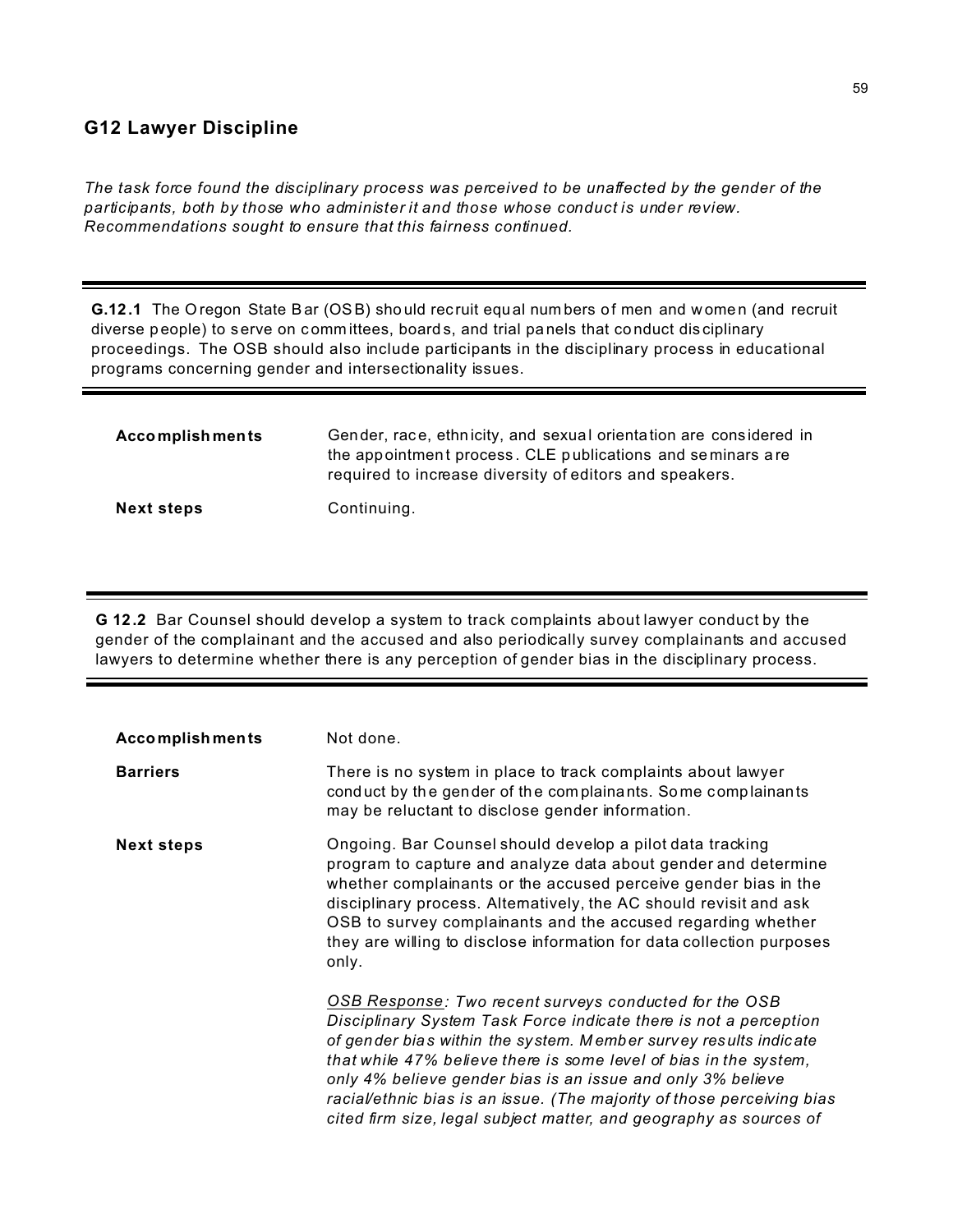*bias). A ques tionnaire sent to a ran dom samp le of complain ants generated no comments related to gender, although there was not a specific question regarding bias. Therefore, the Board of Governors does not feel this is an appropriate expenditure of funds.*

**G 12.3** The O SB and the Oregon Su prem e Cou rt shou ld review disciplin ary rules to determine if there is any gender-based unfairness to lawyers, clients, or the interests that the rules are designed to prote ct.

| <b>Accomplishments</b> | The OSB Board of Governors reviewed the GFTF<br>recommendations in 1998 and concluded that amending the<br>Disciplinary Rules would not address any of the issues identified<br>by the GFTF because the rules are gender-neutral in content and<br>application.                                 |
|------------------------|-------------------------------------------------------------------------------------------------------------------------------------------------------------------------------------------------------------------------------------------------------------------------------------------------|
| <b>Next steps</b>      | Continuing. The AC should ask the OSB Board of Governors to<br>review rule amendments to ensure that the rules remain gender-<br>neutral in content and application.                                                                                                                            |
|                        | OSB Response: Every effort is made on the part of Disciplinary<br>Counsel to enforce all rule violations in a fair and unbiased<br>manner. See OSB Response to G 12.2 for results of recent<br>surveys of accused and complainants. Gender was not a major<br>issue of concern that was raised. |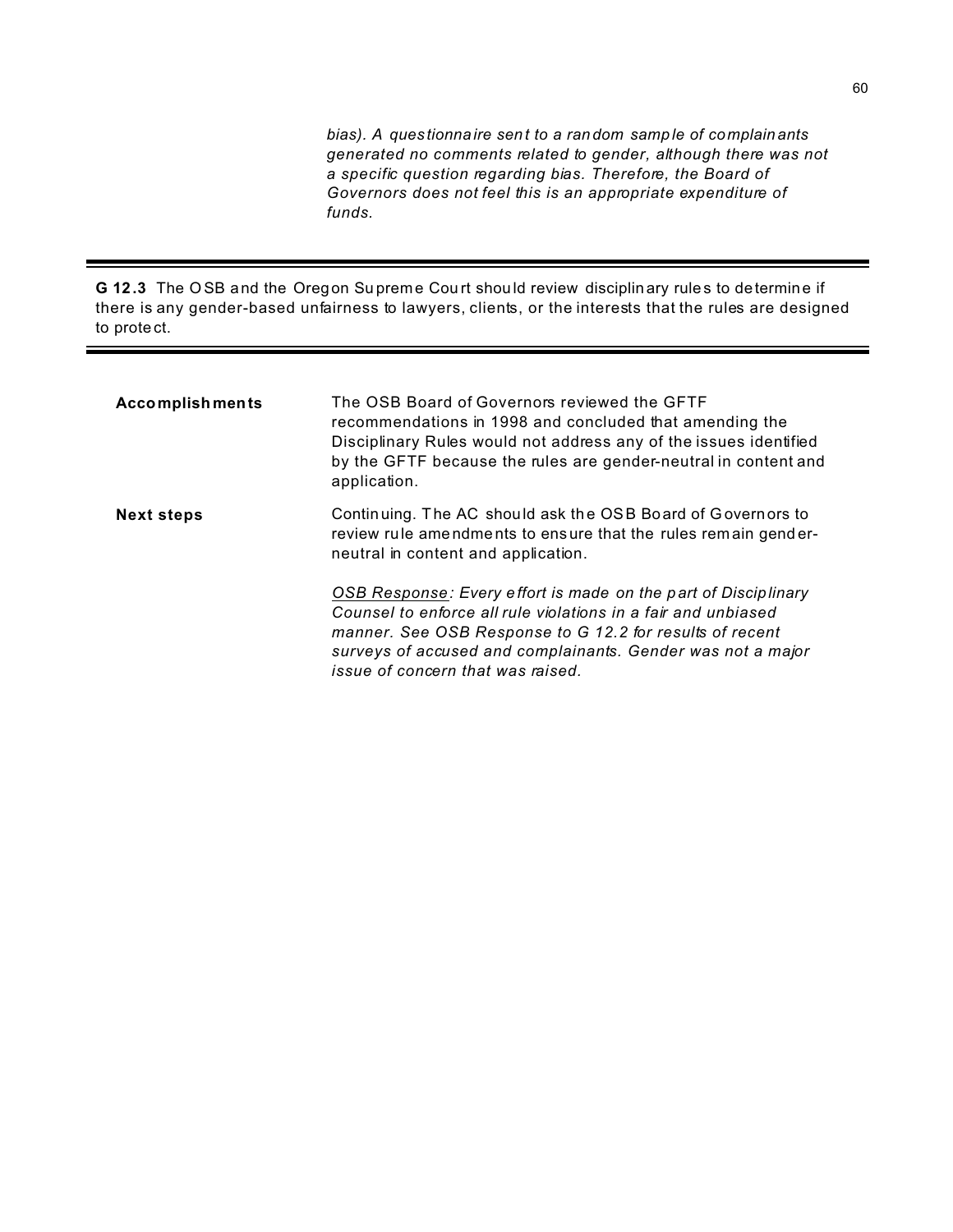# **G13 Admission to the Practice of Law and Lawyer Discipline (General)**

*The task force recommended ongoing study in this area.*

**G 13.1** The AC should consider the factors that have led to gender fairness, and the perception of gend er fairness, in ad mission to the practice of law and in lawyer discipline. The AC should determine whether areas of gender-based unfairness discussed in the GFTF report can benefit from those lesson s. Such factors may include: extensive, gender-neutral, behavior based rules; diversity of persons in the enforcement process; conscious regard for the perceptions of people living at different intersectional points; and multiple layers of review.

| <b>Accomplishments</b> | The AC reviewed the GFTF recommendations and conducted a<br>survey regarding implementation and status of those<br>recommendations. The AC met with one of the co-chairs and the<br>coordinator of the task force and prioritized recommendations of<br>the GFTF for further action. The AC is committed to gender<br>fairness and the perception of gender fairness in all its work.<br>Although the AC does not have direct authority over admission to<br>the practice of law or law yer discipline, it has opportunities to<br>remind court employees, attorneys, and judges of the importance<br>of being bias-free, fair, and conscious of the perceptions of people<br>living at different intersection points. The AC does so through its<br>publications, participation in education programs, and collaboration<br>with justice system partners. |
|------------------------|------------------------------------------------------------------------------------------------------------------------------------------------------------------------------------------------------------------------------------------------------------------------------------------------------------------------------------------------------------------------------------------------------------------------------------------------------------------------------------------------------------------------------------------------------------------------------------------------------------------------------------------------------------------------------------------------------------------------------------------------------------------------------------------------------------------------------------------------------------|
| <b>Next steps</b>      | The AC should analyze the implementation status survey further<br>and consider what has been successful and what needs further<br>attention.                                                                                                                                                                                                                                                                                                                                                                                                                                                                                                                                                                                                                                                                                                               |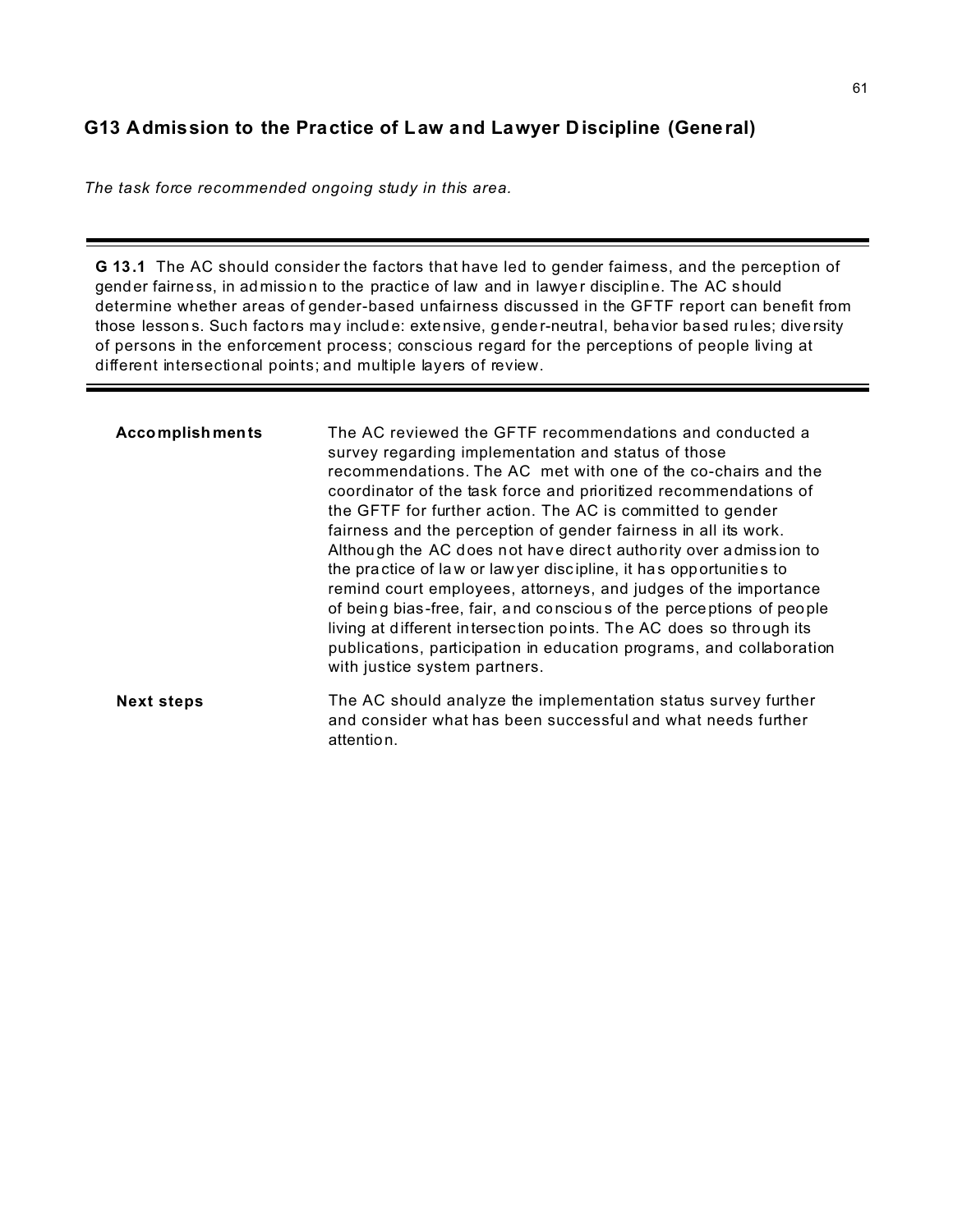### **G14 Opportunities in the Legal Profession**

*The ta sk force note d that a subtle and sometimes u ncon scious discrim ination against wom en ex ists in the legal profession. Female judges and lawyers in Oregon reported more perceptions of unfairness than did their male counterparts. Objective data relating to patterns of hiring, promotion, retention, compensation, case responsibility, practice specialty, and positions of leadership supported the perception of gender unfairness in some areas. Although the task force acknowledged that tremendous progress has been made in the opportunities afforded to female lawyers, it found that a significant minority of female lawyers faced gender bias or gender unfairness within the legal profession. Recommendations offered several concrete steps that the Oregon State Bar, private and public legal employers, the Governor, and Chief Justice could take to improve gender fairness in this area.*

The implementation status of recommendations below is based on responses from 12 private law firms and public interest legal organizations to the GFTF survey distributed in 1999 and 2000. The Monitoring and Ev aluation Subcom mittee sent surveys to 28 legal organizations, approximately half of which were large (21-plus lawyers) and half medium (6-20 lawyers) in size. The 12 respondents represented 5 med ium and 4 large private law firms, the Metro politan Public Defender Services, Juvenile Rights Project, and Legal Aid Services of Oregon.

#### **G 14.1** The O regon State Bar sho uld

- a. gather and maintain data about its membership through regular anonymous surveys, conducted at least every three years, including gender, race, ethnicity, and self-identified sexual orientation. The Bar should maintain and make easily accessible information about the number of OSB members, their years of experience, compensation, occupational positions, areas of practice, career path, promotional opportunities offered and taken, and status as active or inactive;
- b. spon sor pe riodic educa tional program s about state and federal laws tha t apply to lawye rs with emp hasis on app ropriate hiring m ethods and responses to complaints of sexual haras sment;
- c. continue and expand mentoring programs for young lawyers, especially women and people of color;
- d. consider the feasibility of establishing a discreet complaint process for lawyers who experienced adverse trea tment;
- e. study whether lawyers who serve in contract lawyer, in-house counsel, and of-counsel positions experience unfairness on the basis of gender or other personal characteristics, and if so, recommend remedies to such unfairness;
- f. encourage qualified lawyers who are women, people of color, gay men, lesbians, and disabled persons to apply for judicial positions.

**Accomplish ments** a. The O regon State Bar regu larly colle cts data abo ut its members, including gender, race, ethnicity, and self-identified sexual orientation. Collected information is entered into a database and because of certain laws is public information. Additional information is available in that database, including (but not limited to) law school attended and date graduated, date of admission to the OSB, other states where admitted, volunteer activity with the bar, membership in bar sections,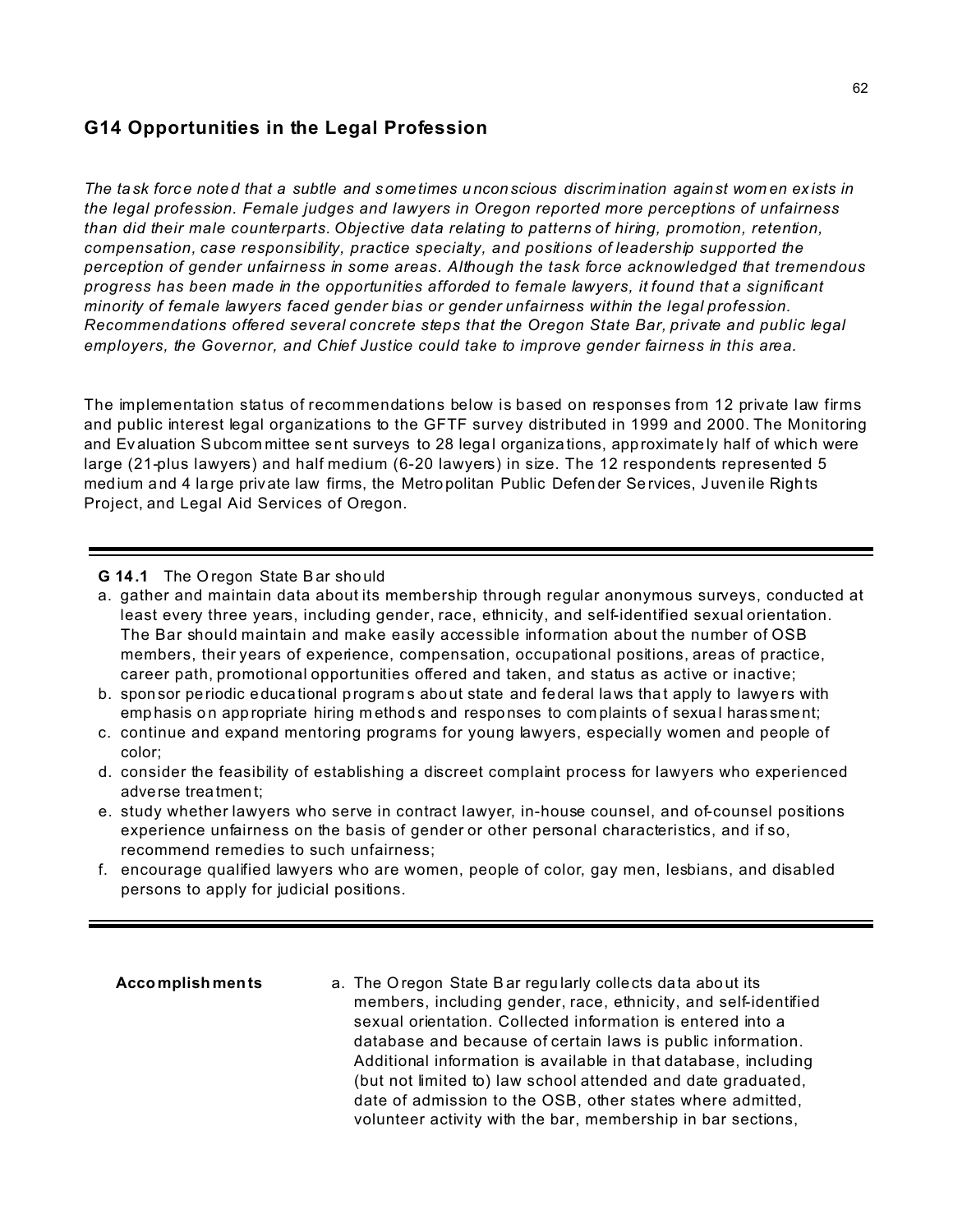membership status (e.g., active/inactive/resigned), discipline history, dues payment history, and MCLE compliance information. Every four years, OSB conducts a voluntary and anonymous econo mic surv ey that exa mines c ompe nsation, firm size, years of experience, gender, part-time/full-time status, etc. This information is compiled and made public.

b. The OSB CLE Seminars Department sponsors employment law seminars. Although none of the m ost recent seminars have focused solely on hiring practices or handling sexual harassment complaints, those two topics have been included as part of multi-topic employment law seminars.

In May 2002, the PLF offered a five-part series on employment practices. Topics included hiring and screening employees, evaluating staff and associates, retaining employees, mistakes to avoid w hen firing employe es, and p olicy and p rocedu re manuals. The speakers may have touched on discrimination issues, but their focus was very practical. Sessions took place during the lunch hour, were videotaped and replayed around the state, and available by audiotape.

c. The Oregon New Lawyers Division Mentor Program (ONLD) pairs new lawyers with mentors who meet informally throughout the year. The Lead ership Mentoring p rogram fosters leadership skills in new law yers by provid ing them an oppo rtunity to netwo rk with le aders of the b ar and the community at m onthly sessions. The ONLD automatically includes all new lawyers, defined as having been in practice six years or less or 36 years of age or younger.

Until 2001, the OSB Affirmative Action Program included a mentoring program involving law students and lawyer mentors. The program focused on lawyers of color. Occasionally the department will match a law student who specifically requests a certain profile in a mentor that she or he cannot find through an established p rogram .

d. Prese ntly, the d isciplina ry syste m is us ed to e nforce spec ific disciplinary rules by imposing sanctions for violations of those rules. Unless the "a dverse tre atmen t" experien ced by lawyers amounts to a provable disciplinary rule violation, the present system is not likely to offer much of a remedy, if any, to those who are adversely treated. Furthermore, the present system is subject to Oregon 's Public Records L aw, an d is not likely to offer the "discreet" process that apparently is desired. Com plaints a re pub lic record upo n rece ipt, and anon ymity cann ot be g ranted to com plainants. Du e proc ess afforded in the disciplinary system permits an accused lawyer to know the identity of his or her accuser. In summary, the present disciplinary system may not be the vehicle to establish the complaint process sugges ted in this inquiry.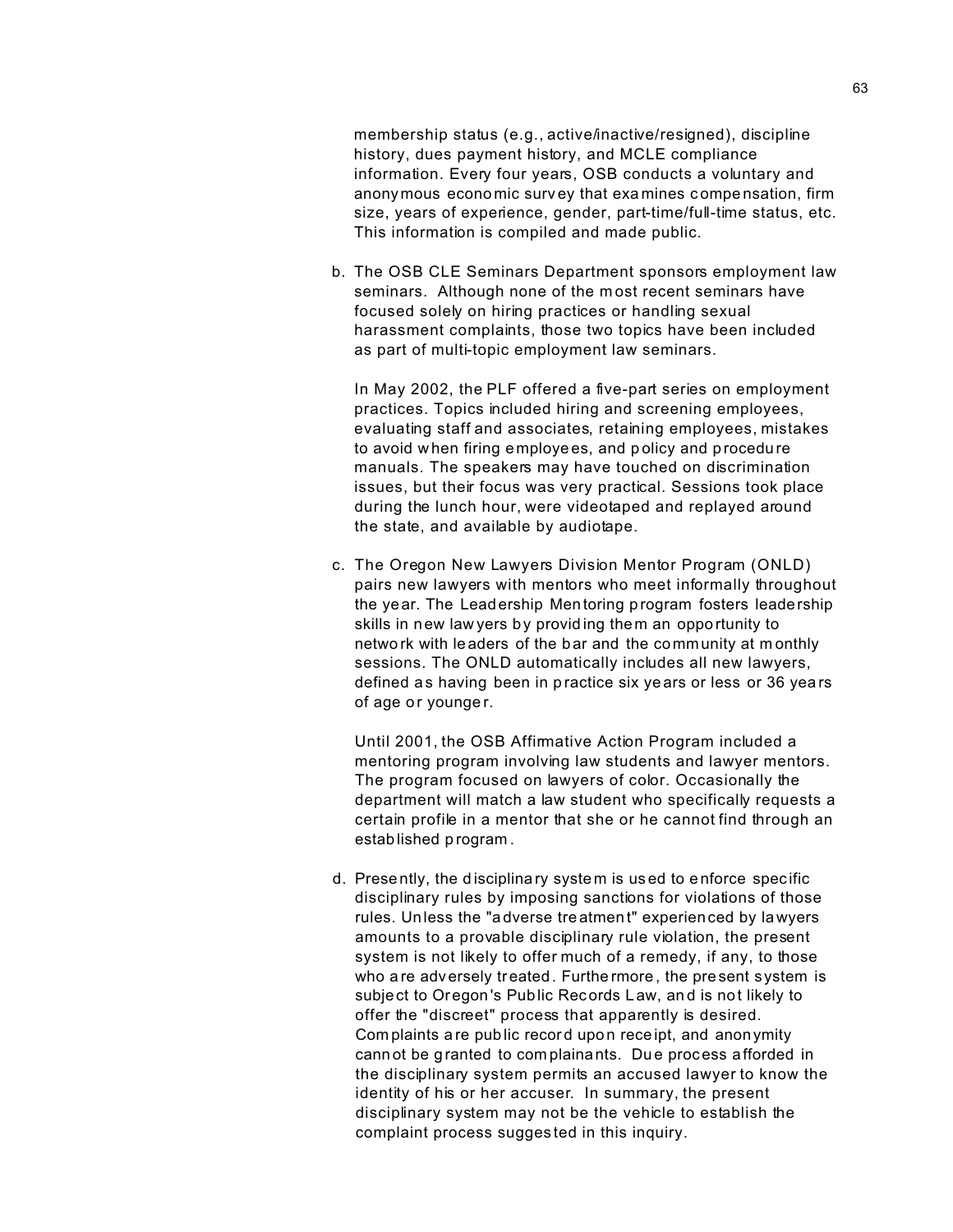|                   | The OSB has not established any other procedure for this<br>purpose.                                                                                                                                                                                                                                                                                                                                                                                                                                                                                                                                                                                                                                                                                                                                                                                                                                                                                                                                                   |
|-------------------|------------------------------------------------------------------------------------------------------------------------------------------------------------------------------------------------------------------------------------------------------------------------------------------------------------------------------------------------------------------------------------------------------------------------------------------------------------------------------------------------------------------------------------------------------------------------------------------------------------------------------------------------------------------------------------------------------------------------------------------------------------------------------------------------------------------------------------------------------------------------------------------------------------------------------------------------------------------------------------------------------------------------|
|                   | e. Not done.                                                                                                                                                                                                                                                                                                                                                                                                                                                                                                                                                                                                                                                                                                                                                                                                                                                                                                                                                                                                           |
|                   | f. OSB works closely with the Governor's office when<br>appointments are made and facilitates that process with<br>interested members. The bar conducts judicial preference polls<br>and makes the results available to the media. The bar conducts<br>interviews at the appellate level.                                                                                                                                                                                                                                                                                                                                                                                                                                                                                                                                                                                                                                                                                                                              |
| <b>Barriers</b>   | c. The OSB has the only mandatory fee funded affirmative action<br>program. Mentoring is an essential ingredient of this program.<br>The ONLD program was discontinued to avoid competition for<br>law students among law schools and other legal organizations<br>that provide mentor programs. The Task Force may want to<br>inquire into the mentoring programs of OWL and the<br>Multnomah Bar Association for further information.                                                                                                                                                                                                                                                                                                                                                                                                                                                                                                                                                                                |
|                   | e. OSB does not maintain any data on members that would<br>indicate if they are in these categories. OSB would have to do a<br>survey of the entire membership to ask these questions.                                                                                                                                                                                                                                                                                                                                                                                                                                                                                                                                                                                                                                                                                                                                                                                                                                 |
|                   | f. OSB does not single out any one group to encourage them to<br>apply for judicial positions.                                                                                                                                                                                                                                                                                                                                                                                                                                                                                                                                                                                                                                                                                                                                                                                                                                                                                                                         |
| <b>Next steps</b> | Continuing. The AC should ask<br>OWL if they are doing (f) currently;<br>OSB Quality of Life Committee and OWL whether they would<br>be interested in studying (d) and (e);<br>OWL whether they would consider accepting gender-related<br>complaints from lawyers if appropriate.                                                                                                                                                                                                                                                                                                                                                                                                                                                                                                                                                                                                                                                                                                                                     |
|                   | OSB Responses: a. The OSB Policy and Governance Committee<br>is in the process of considering the bar's data collection efforts in<br>regard to sexual orientation. Very few bar members have chosen<br>to self-identify making the statistics less than valuable. Gender<br>and race are part of the annual data collection process. However,<br>the majority of bar members choose not to self-identify using one<br>or more of these criteria. OSB membership data is a public record<br>and thus there is no confidentiality in sharing the information with<br>the bar which might explain some of the reluctance to self-identify.<br>The bar does not collect information regarding experience,<br>practice area, promotional opportunities, etc. This would be an<br>expensive effort to maintain. e. Might be appropriate for OWL as<br>they run a contract lawyer services. Beyond the scope of the bar's<br>resources. Again, no practice area information is part of the bar's<br>database on its members. |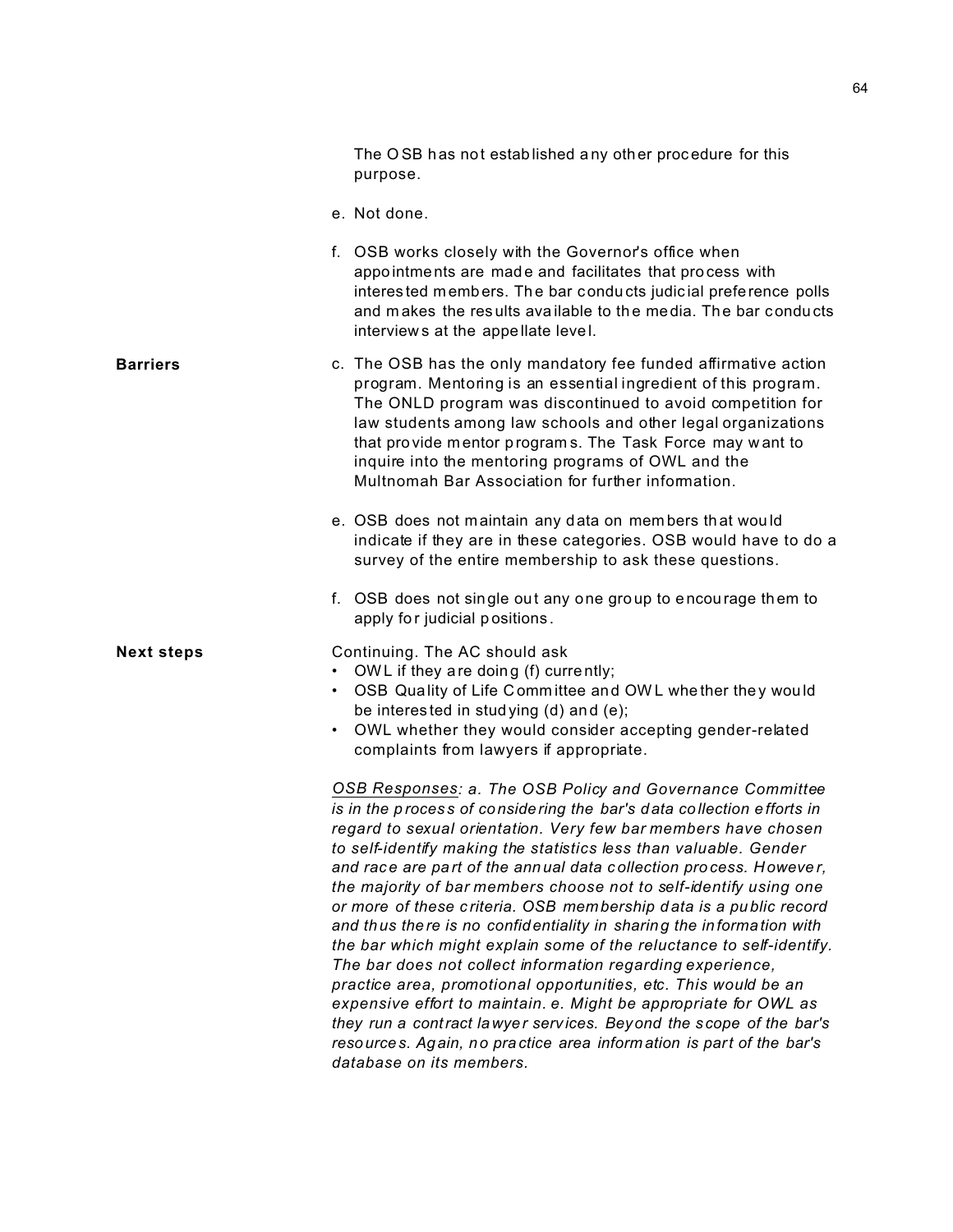- G 14.2 Private and public legal employers should
- a. implement written hiring policies to ensure that interviewers conduct interviews in accordance with legal requirements;
- $b_{-}$ Ensure diversity among the persons responsible for hiring decisions;
- implement and distribute policies prohibiting discrimination and sexual harassment;  $c.$
- d. plan social and business events that are open and of interest to both male and female lawyers and clients;
- e. establish promotional policies respecting management positions to ensure fairness in promotions:
- $f_{\perp}$ review case assignment procedures to ensure that women have equal opportunity to participate in challenging and high-profile cases; and
- adopt part-time, flex-time, and similar policies that allow lawyers to meet demands of personal  $g_{\rm A}$ lives, and ensure that lawyers who take advantage of such policies are not placed at inappropriate disadvantage.

# a. A majority of firms have developed written instructions or are in **Accomplishments** the process of doing so. Those firms that have not developed interviewing policies rely on the senior members of the firm to educate and monitor staff members who conduct interviews. b. Firms vary. Most noted that female staff have a chance to assist in initial screening but that participants in the final hiring vary depending on the composition of the firm. Some firms have written procedures for hiring designed to help ensure diversity. c. All but one respondent has a written policy prohibiting discrimination and sexual harassment. d. All firms reported that social and business events are open to both male and female lawyers, and if appropriate, to clients. e. No firm reported specific written policies to ensure gender fairness, but most firms said all positions are open equally to all based on the attorney's experience and proven ability. Of the three public interest firms reporting, two indicated that women hold nearly half of their management positions. One firm reported a recent executive decision to implement a firm-wide mentoring program. f. Several firms indicated that specific procedures are not necessary, because assignments are made on an equitable basis. Of the three public interest firms reporting, one reported a blind assignment process, another said cases are assigned in rotation, and the third stated that the cases are assigned depending on the attorneys' current workload, client needs, and attorney's interest.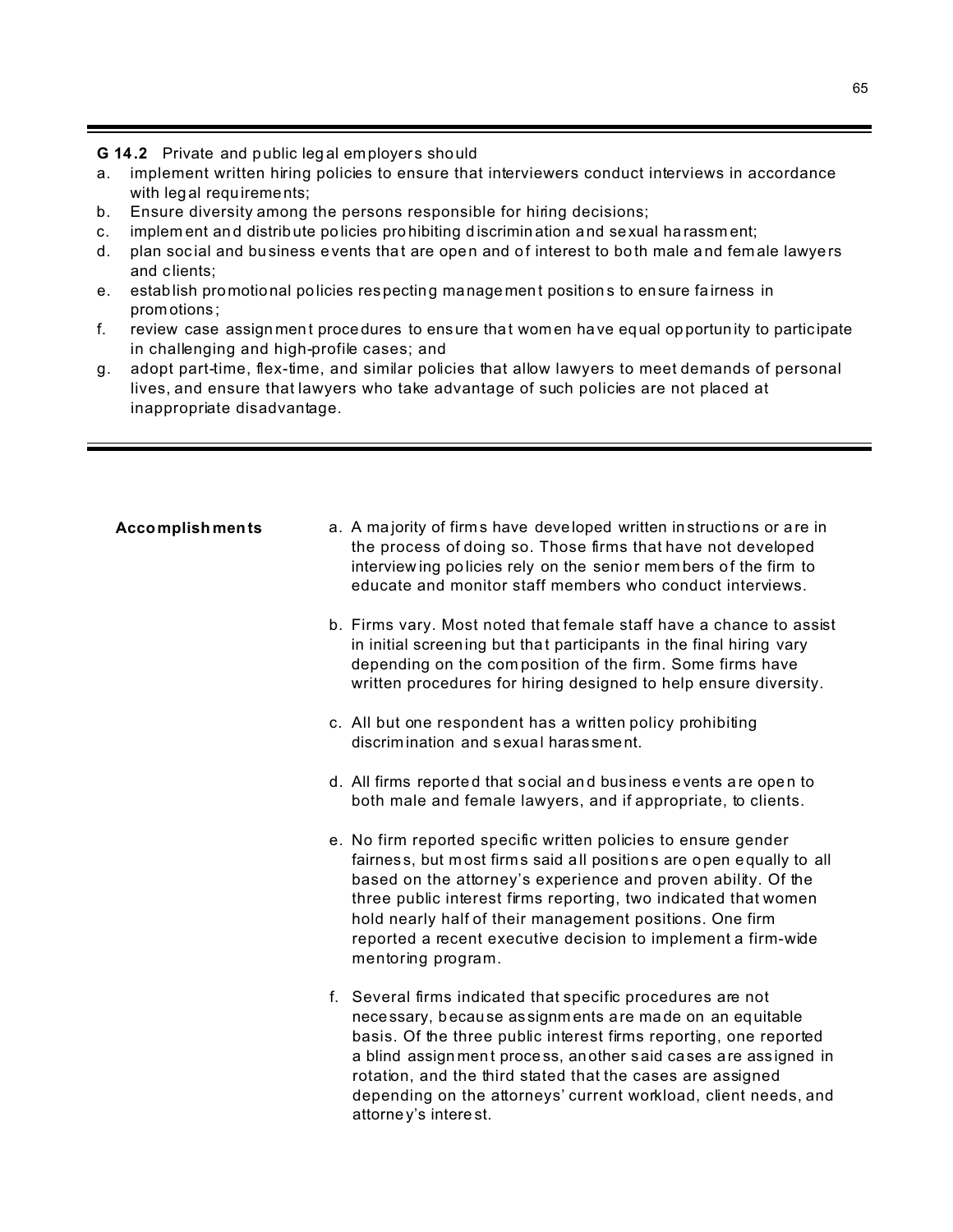|                   | g. Some firms reported set procedures for flex time. Others said<br>flexible work schedules are arranged on case-by-case basis.<br>Some said none of their existing staff members desired reduced<br>or flex-time scheduling. Other firms allowed the partners to work<br>part-time but stated that they expected the associates to work<br>full-time. Some survey participants responded that they could<br>not authorize part-time work because they lacked resources to<br>hire a replacement or job share. One respondent reported<br>recent executive decision to better publicize their part-time<br>policy. |
|-------------------|--------------------------------------------------------------------------------------------------------------------------------------------------------------------------------------------------------------------------------------------------------------------------------------------------------------------------------------------------------------------------------------------------------------------------------------------------------------------------------------------------------------------------------------------------------------------------------------------------------------------|
| <b>Barriers</b>   | Barriers to diversity among staff hired were attributed to lack of<br>diversity in the applicant pool.                                                                                                                                                                                                                                                                                                                                                                                                                                                                                                             |
|                   | No barriers to a written discrimination or sexual harassment policy<br>were noted. (The one without a written policy noted that partners<br>may decide to post the applicable federal and state information in<br>the break room, but no formal written office policy is contemplated<br>at this time.)                                                                                                                                                                                                                                                                                                            |
|                   | Observed barriers to part-time or flex-time policies: without a<br>written policy, some lawyers may be reluctant to request a part-<br>time or flexible position, fearing an adverse impact on their career.                                                                                                                                                                                                                                                                                                                                                                                                       |
| <b>Next steps</b> | OSB should collect and disseminate sample hiring and promotion<br>policies for management positions to law firms and other legal<br>workplaces.                                                                                                                                                                                                                                                                                                                                                                                                                                                                    |
|                   | OSB Response: The OSB may ask the Law Practice Management<br>Section and the Labor and Employment Law Section if either is<br>willing to take on this task.                                                                                                                                                                                                                                                                                                                                                                                                                                                        |
|                   | Law firms and other legal workplaces should continue to actively<br>groom attorneys who are female, people of color, or both for<br>partnership and management positions and actively work with the<br>placement offices of law schools and colleges to attract women<br>and minorities to the practice of law.                                                                                                                                                                                                                                                                                                    |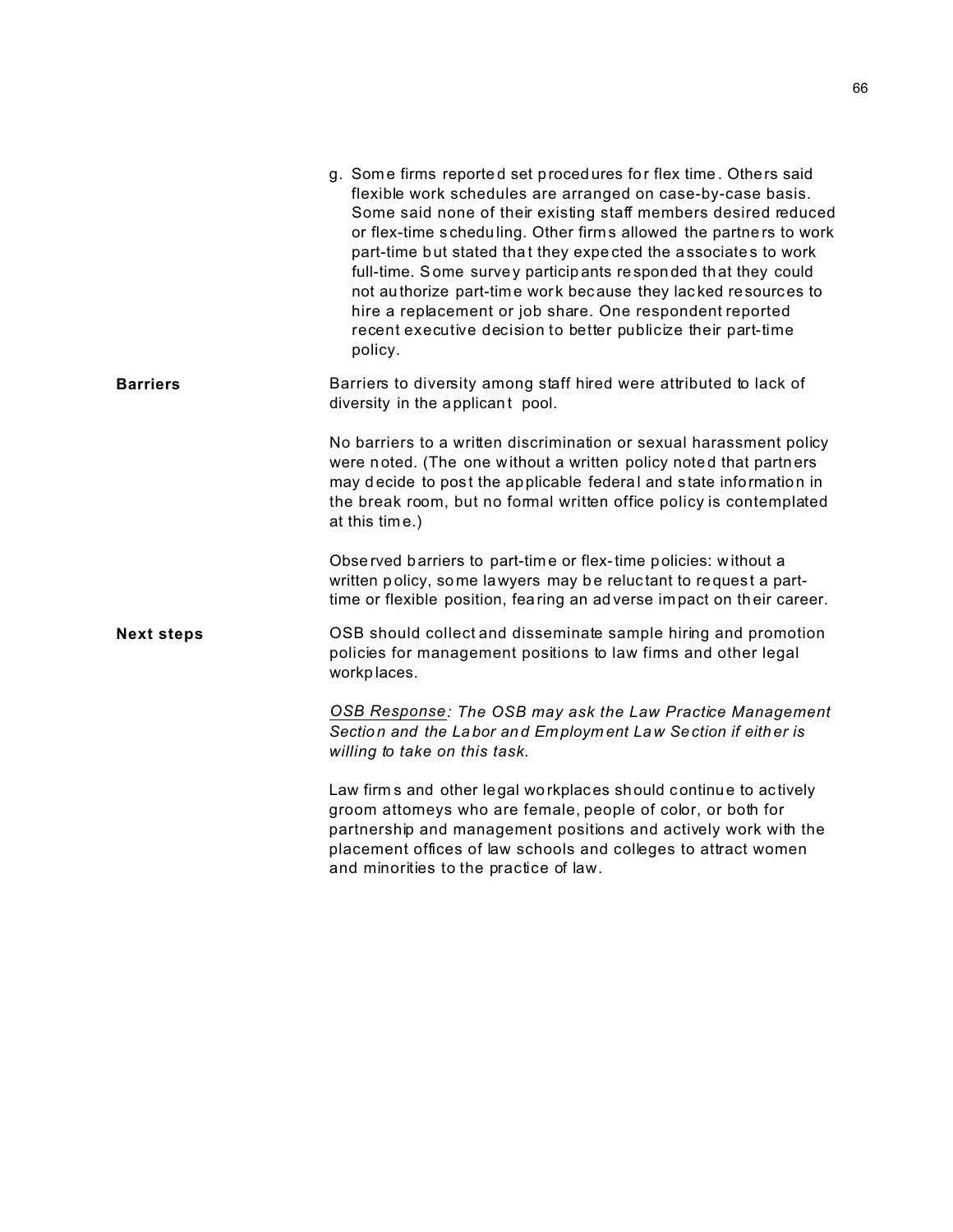**G 14.3** Governor should continue to appoint qualified lawyers who are women, people of color, gay men, lesbians, and disabled persons to judicial positions.

| <b>Accomplishments</b> | AC staff met with the Governor's Office Legal Counsel to<br>encourage Governor Kitzhaber to implement this recommendation<br>further.                                                                                                                                                                                                                                                                                                                                               |
|------------------------|-------------------------------------------------------------------------------------------------------------------------------------------------------------------------------------------------------------------------------------------------------------------------------------------------------------------------------------------------------------------------------------------------------------------------------------------------------------------------------------|
|                        | According to Governor Kitzhaber's Office of Legal Counsel,<br>Governor Kitzhaber appointed 72 judicial officers, selected among<br>526 applicants, over the course of two four-year terms. Some<br>applicants applied more than once and are counted as a new<br>applicant each time in the statistics that follow. Judicial positions<br>include circuit court judge, tax court judge, supreme court justice,<br>court of appeals judge, and justice of the peace.                 |
|                        | Gender: Among the 134 female applicants, 22 received judicial<br>appointments, comprising approximately 16% of all applicants and<br>nearly 31% of total appointments. In comparison, among 392 male<br>applicants, 50 received judicial appointments, comprising<br>approximately 13% of all applicants and 69% of total appointments.<br>Female appointments included 16 circuit court judges, 1 supreme<br>court justice, 1 court of appeals judge, and 3 justices of the peace. |
|                        | Race/Ethnicity: Among 526 applicants, 104 declined to state their<br>race or ethnicity. Thirty-nine applicants identified their race/<br>ethnicity as something other than Caucasian (including African<br>American, Asian, Native American, Hispanic, and Jewish). Among<br>72 appointees, 14 declined to state their race or ethnicity. Four<br>appointees identified their race/ethnicity as something other than<br>Cauca sian (all circuit court judges).                      |
| <b>Barriers</b>        | Interested applicants may be reluctant to share information about<br>their sexual orientation or disability status.                                                                                                                                                                                                                                                                                                                                                                 |
|                        | Disability: Among 526 applicants, two identified themselves as<br>disabled. Neither individuals received judicial appointments.                                                                                                                                                                                                                                                                                                                                                     |
|                        | Sexual Orientation: The Governor's Office did not request nor<br>receive information about the sexual orientation of judicial<br>applicants.                                                                                                                                                                                                                                                                                                                                        |
| <b>Next steps</b>      | Continuing.                                                                                                                                                                                                                                                                                                                                                                                                                                                                         |
|                        | The AC should determine what percentage of OSB members and<br>judicial applicants are women and what barriers to judicial<br>appointments female applicants face.                                                                                                                                                                                                                                                                                                                   |

ı